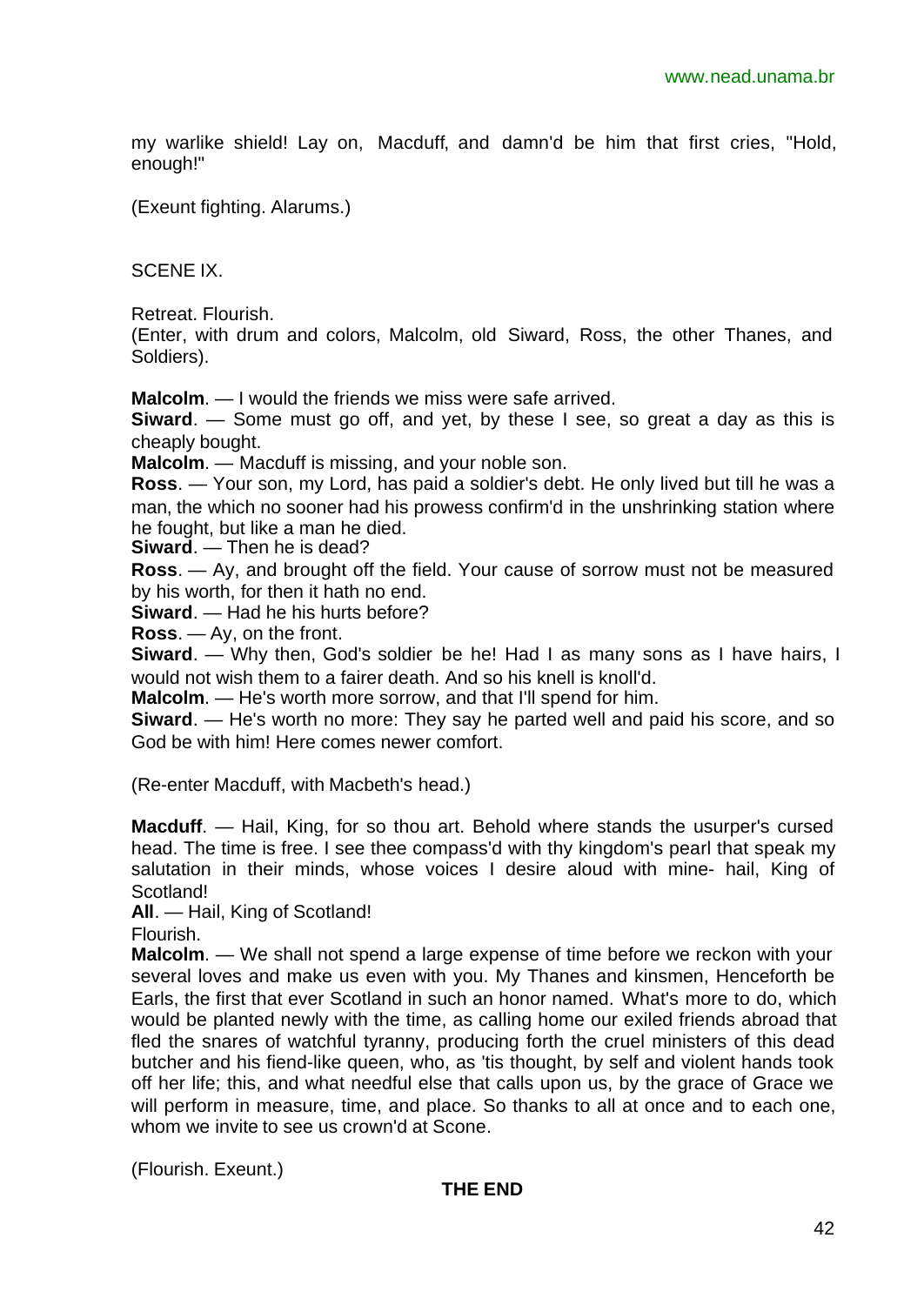**Macduff.** — That way the noise is. Tyrant, show thy face! If thou best slain and with no stroke of mine, my wife and children's ghosts will haunt me still. I cannot strike at wretched kerns, whose arms are hired to bear their staves. Either thou, Macbeth, or else my sword, with an unbatter'd edge, I sheathe again undeeded. There thou shouldst be; by this great clatter, one of greatest note seems bruited. Let me find him, Fortune! And more I beg not.

(Exit. Alarums.) (Enter Malcolm and old Siward.)

**Siward**. — This way, my Lord; the castle's gently render'd. The tyrant's people on both sides do fight, the noble Thanes do bravely in the war, the day almost itself professes yours, and little is to do.

**Malcolm**. — We have met with foes that strike beside us. **Siward**. — Enter, sir, the castle.

(Exeunt. Alarum.)

SCENE VIII Another part of the field.

(Enter Macbeth.)

**Macbeth**. — Why should I play the Roman fool and die on mine own sword? Whiles I see lives, the gashes do better upon them.

(Enter Macduff.)

**Macduff**. — Turn, hell hound, turn!

**Macbeth**. — Of all men else I have avoided thee. But get thee back, my soul is too much charged with blood of thine already.

**Macduff.** — I have no words. My voice is in my sword, thou bloodier villain than terms can give thee out! They fight.

**Macbeth**. — Thou losest labor. As easy mayst thou the intrenchant air with thy keen sword impress as make me bleed. Let fall thy blade on vulnerable crests; I bear a charmed life, which must not yield to one of woman born.

**Macduff**. — Despair thy charm, and let the angel whom thou still hast served tell thee, Macduff was from his mother's womb Untimely ripp'd.

**Macbeth**. — Accursed be that tongue that tells me so, for it hath cow'd my better part of man! And be these juggling fiends no more believed that patter with us in a double sense, that keep the word of promise to our ear and break it to our hope. I'll not fight with thee.

**Macduff**. — Then yield thee, coward, and live to be the show and gaze o' the time. We'll have thee, as our rarer monsters are, painted upon a pole, and underwrit, "Here may you see the tyrant."

**Macbeth**. — I will not yield, to kiss the ground before young Malcolm's feet, and to be baited with the rabble's curse. Though Birnam Wood be come to Dunsinane, and thou opposed, being of no woman born, yet I will try the last. Before my body I throw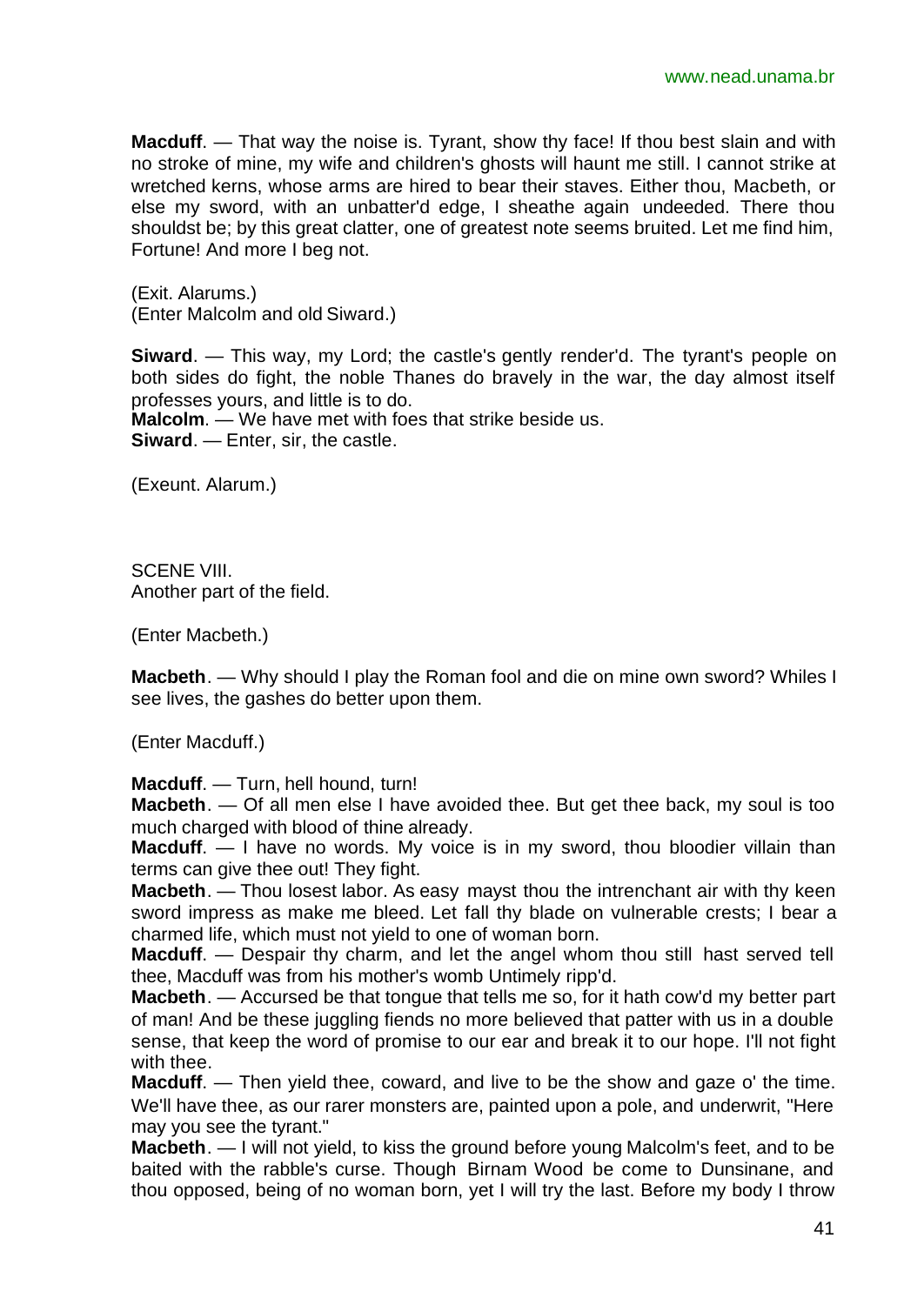the world were now undone. Ring the alarum bell! Blow, wind! Come, wrack! At least we'll die with harness on our back.

(Exeunt.)

SCENE VI. Dunsinane. Before the castle.

(Enter Malcolm, old Siward, Macduff, and their Army, with boughs. Drum and colors.)

**Malcolm**. — Now near enough; your leavy screens throw down, and show like those you are. You, worthy uncle, shall with my cousin, your right noble son, lead our first battle. Worthy Macduff and we shall take upon 's what else remains to do, according to our order.

**Siward**. — Fare you well. Do we but find the tyrant's power tonight, let us be beaten if we cannot fight.

**Macduff.** — Make all our trumpets speak, give them all breath, those clamorous harbingers of blood and death.

(Exeunt.)

SCENE VII. Dunsinane. Before the castle. Alarums.

(Enter Macbeth.)

**Macbeth**. — They have tied me to a stake; I cannot fly, but bear-like I must fight the course. What's he that was not born of woman? Such a one am I to fear, or none.

(Enter young Siward.)

**YoungSiward**. — What is thy name?

**Macbeth**. — Thou'lt be afraid to hear it.

**YoungSiward**. — No, though thou call'st thyself a hotter name than any is in hell.

**Macbeth**. — My name's Macbeth.

**YoungSiward**. — The devil himself could not pronounce a title more hateful to mine ear.

**Macbeth**. — No, nor more fearful.

**YoungSiward** — O Thou liest, abhorred tyrant; with my sword I'll prove the lie thou speak'st. They fight, and young Seward is slain.

**Macbeth**. — Thou wast born of woman. But swords I smile at, weapons laugh to scorn, Brandish'd by man that's of a woman born.

(Exit.)

Alarums. (Enter Macduff.)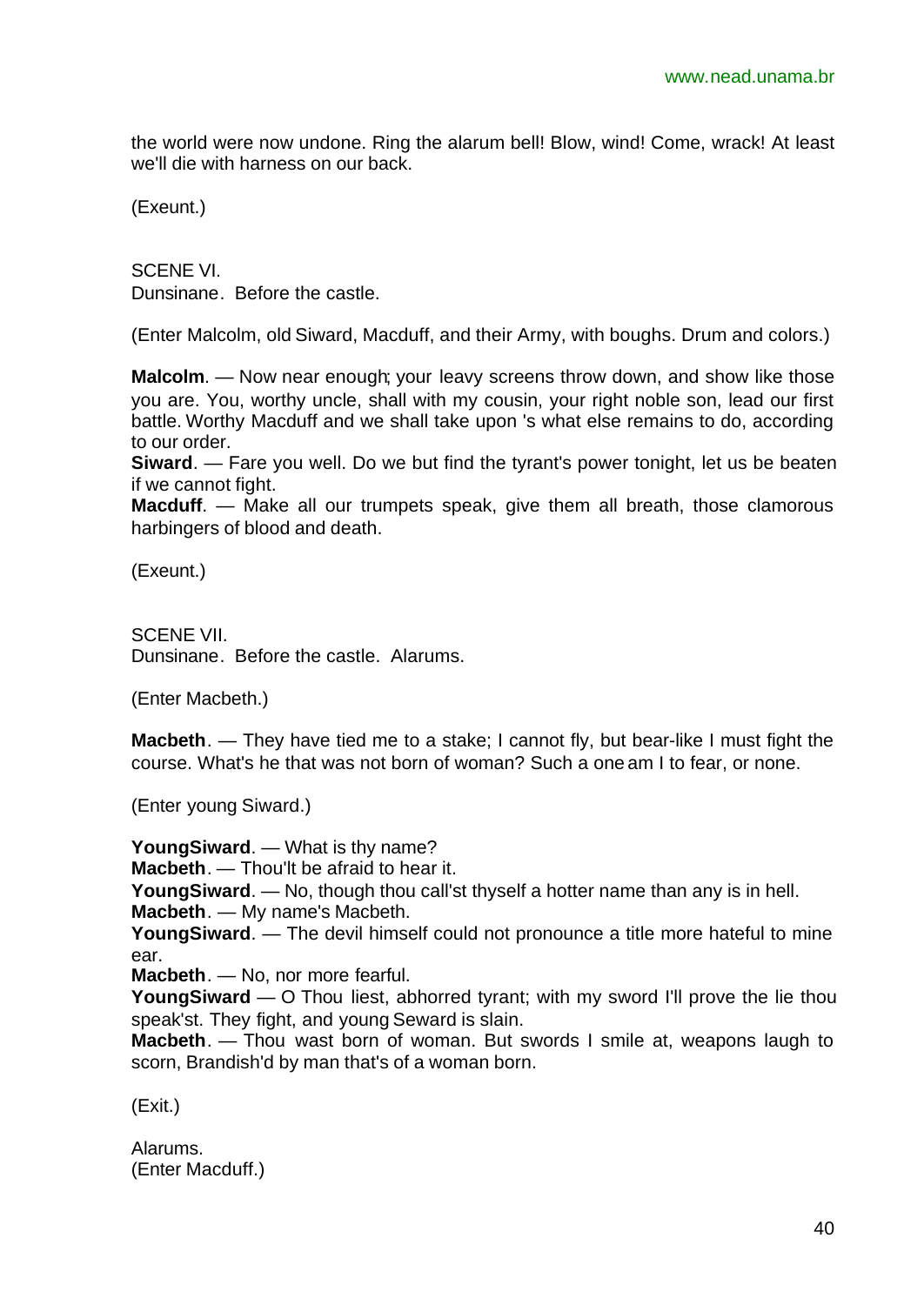SCENE V. Dunsinane. Within the castle.

(Enter Macbeth, Seyton, and Soldiers, with drum and colors.)

**Macbeth**. — Hang out our banners on the outward walls; the cry is still, "They come!" Our castle's strength will laugh a siege to scorn. Here let them lie till famine and the ague eat them up. Were they not forced with those that should be ours, we might have met them dareful, beard to beard, and beat them backward home. A cry of women within. What is that noise?

**Seyton.** — It is the cry of women, my good Lord.

(Exit.)

**Macbeth**. — I have almost forgot the taste of fears: The time has been, my senses would have cool'd to hear a night-shriek, and my fell of hair would at a dismal treatise rouse and stir as life were in't. I have supp'd full with horrors; direness, familiar to my slaughterous thoughts, cannot once start me.

(Re-enter Seyton.)

Wherefore was that cry?

**Seyton**. — The Queen, my Lord, is dead.

**Macbeth**. — She should have died hereafter; there would have been a time for such a word. Tomorrow, and tomorrow, and tomorrow creeps in this petty pace from day to day to the last syllable of recorded time; and all our yesterdays have lighted fools the way to dusty death. Out, out, brief candle! Life's but a walking shadow, a poor player that struts and frets his hour upon the stage and then is heard no more. It is a tale told by an idiot, full of sound and fury, signifying nothing.

(Enter a Messenger.)

Thou comest to use thy tongue; thy story quickly.

**Messenger**. — Gracious my Lord, I should report that which I say I saw, but know not how to do it.

**Macbeth**. — Well, say, sir.

**Messenger**. — As I did stand my watch upon the hill, I look'd toward Birnam, and anon, methought, the Wood began to move.

**Macbeth**. — Liar and slave!

**Messenger**. — Let me endure your wrath, if't be not so. Within this three mile may you see it coming; I say, a moving grove.

**Macbeth**. — If thou speak'st false, upon the next tree shalt thou hang alive, till famine cling thee; if thy speech be sooth, I care not if thou dost for me as much. I pull in resolution and begin to doubt the equivocation of the fiend that lies like truth. "Fear not, till Birnam Wood do come to Dunsinane," and now a wood comes toward Dunsinane. Arm, arm, and out! If this which he avouches does appear, there is nor flying hence nor tarrying here. I 'gin to be aweary of the sun and wish the estate o'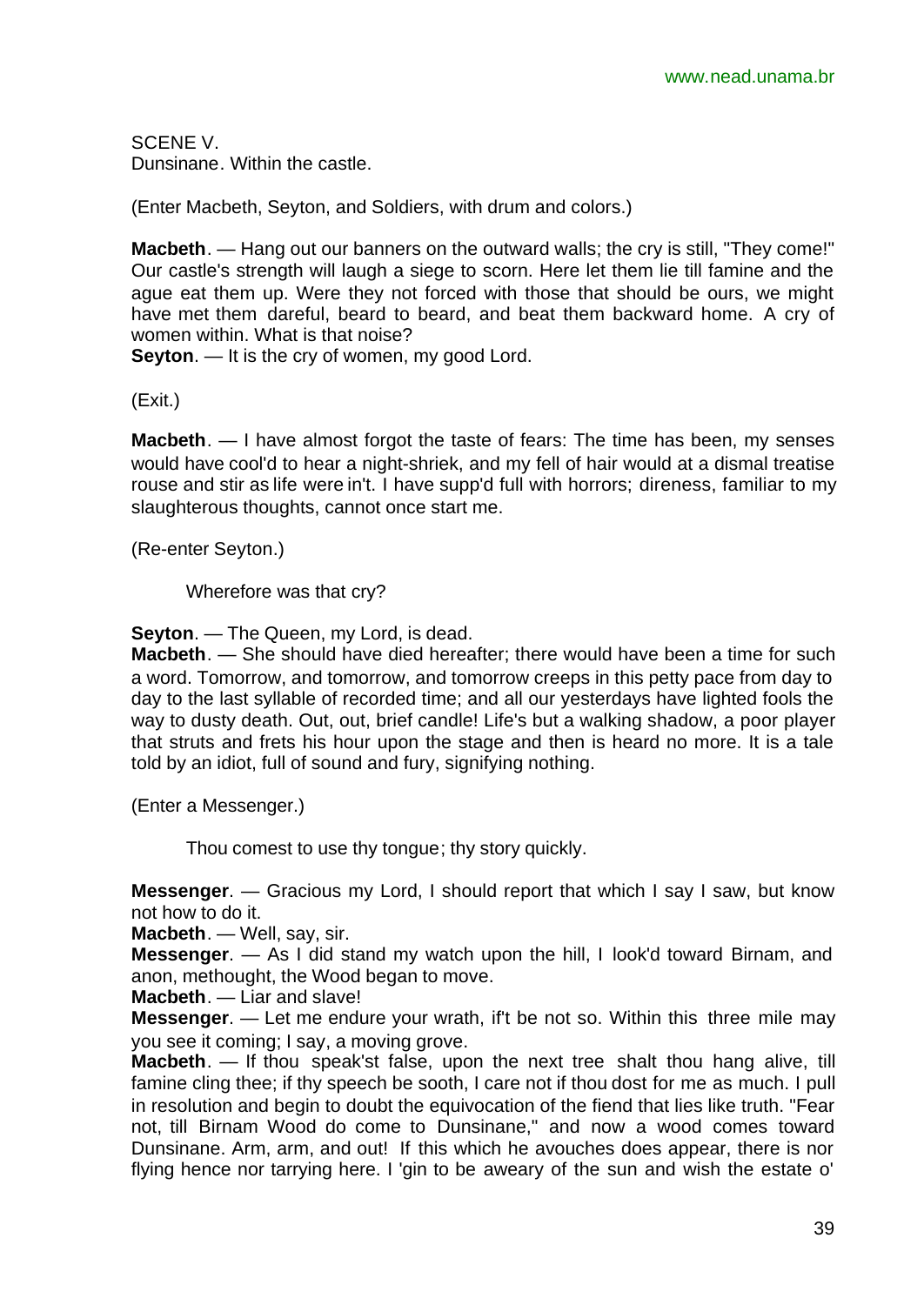**Seyton**. — 'Tis not needed yet.

**Macbeth.** — I'll put it on. Send out more horses, skirr the country round, hang those that talk of fear. Give me mine armor. How does your patient, doctor?

**Doctor**. — Not so sick, my Lord, as she is troubled with thick-coming fancies, that keep her from her rest.

**Macbeth**. — Cure her of that. Canst thou not minister to a mind diseased, Pluck from the memory a rooted sorrow, raze out the written troubles of the brain, and with some sweet oblivious antidote cleanse the stuff'd bosom of that perilous stuff which weighs upon the heart?

**Doctor**. — Therein the patient must minister to himself.

**Macbeth**. — Throw physic to the dogs, I'll none of it. Come, put mine armor on; give me my staff. Seyton, send out. Doctor, the Thanes fly from me. Come, sir, dispatch. If thou couldst, doctor, cast the water of my land, find her disease and purge it to a sound and pristine health, I would applaud thee to the very echo, that should applaud again. Pull't off, I say. What rhubarb, cyme, or what purgative drug would scour these English hence? Hearst thou of them?

**Doctor**. — Ay, my good Lord, your royal preparation makes us hear something.

**Macbeth**. — Bring it after me. I will not be afraid of death and bane till Birnam Forest come to Dunsinane.

**Doctor**. — [Aside.] Were I from Dunsinane away and clear, profit again should hardly draw me here.

(Exeunt.)

SCENE IV.

Country near Birnam Wood. Drum and colors.

(Enter Malcolm, old Seward and his Son, Macduff, Menteith, Caithness, Angus, Lennox, Ross, and Soldiers, marching).

**Malcolm**. — Cousins, I hope the days are near at hand that chambers will be safe.

**Menteith**. — We doubt it nothing.

**Siward**. — What wood is this before us?

**Menteith**. — The Wood of Birnam.

**Malcolm**. — Let every soldier hew him down a bough, and bear't before him; thereby shall we shadow the numbers of our host, and make discovery err in report of us.

**Soldiers**. — It shall be done.

**Siward**. — We learn no other but the confident tyrant keeps still in Dunsinane and will endure our setting down before't.

**Malcolm**. — 'Tis his main hope; for where there is advantage to be given, both more and less have given him the revolt, and none serve with him but constrained things whose hearts are absent too.

**Macduff**. — Let our just censures attend the true event, and put we on industrious soldiership.

**Siward**. — The time approaches that will with due decision make us know what we shall say we have and what we owe. Thoughts speculative their unsure hopes relate, but certain issue strokes must arbitrate. Towards which advance the war.

(Exeunt Marching.)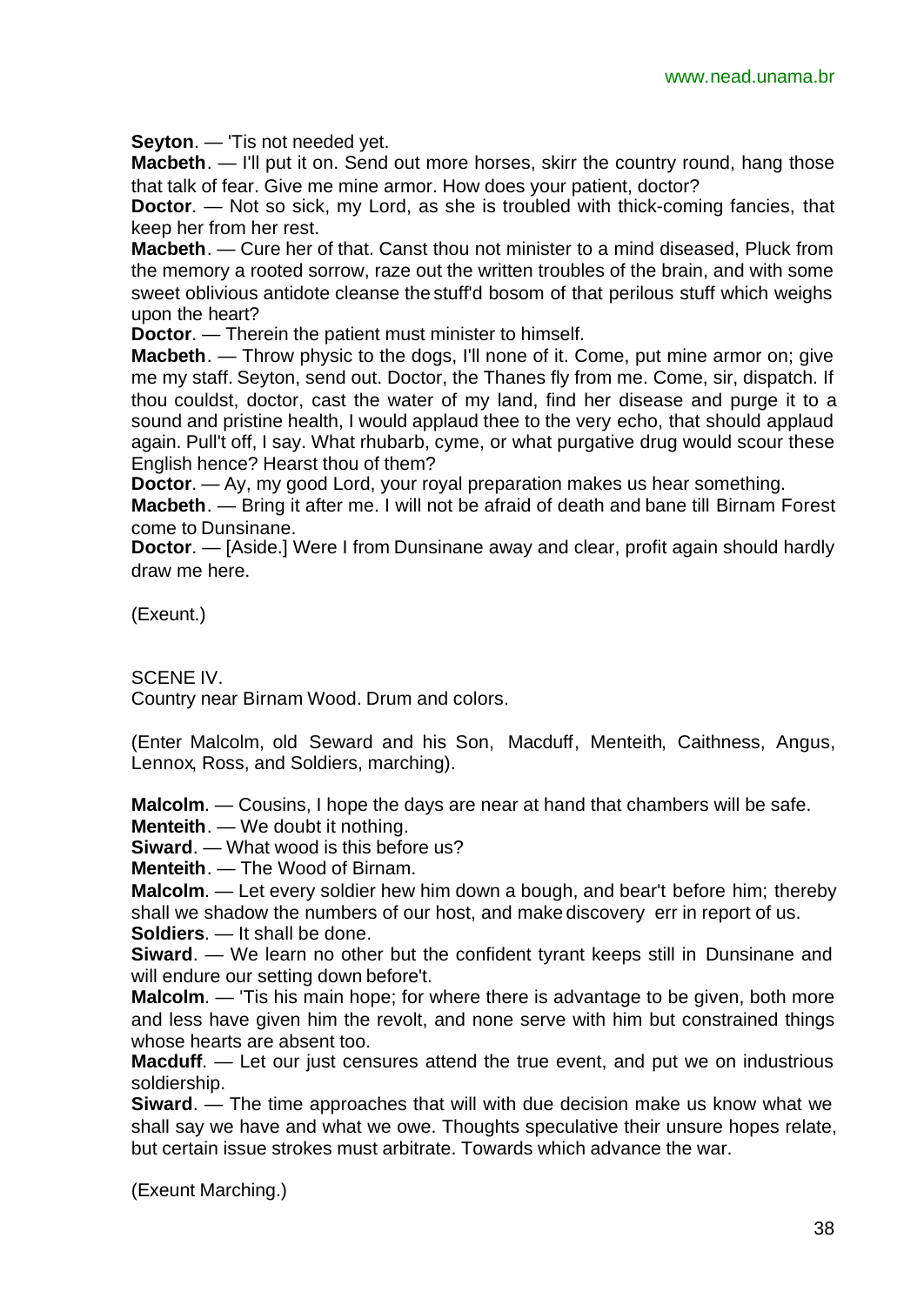**Caithness**. — Well, march we on to give obedience where 'tis truly owed. Meet we the medicine of the sickly weal, and with him pour we, in our country's purge, each drop of us.

**Lennox**. — Or so much as it needs to dew the sovereign flower and drown the weeds. Make we our march towards Birnam.

(Exeunt marching.)

SCENE III Dunsinane. A room in the castle.

(Enter Macbeth, Doctor, and Attendants.)

**Macbeth**. — Bring me no more reports; let them fly all! Till Birnam Wood remove to Dunsinane I cannot taint with fear. What's the boy Malcolm? Was he not born of woman? The spirits that know all mortal consequences have pronounced me thus: "Fear not, Macbeth; no man that's born of woman shall e'er have power upon thee." Then fly, false Thanes, and mingle with the English epicures! The mind I sway by and the heart I bear shall never sag with doubt nor shake with fear.

(Enter a Servant.)

The devil damn thee black, thou cream-faced loon! Where got'st thou that goose look?

**Servant**. — There is ten thousand.

**Macbeth**. — Geese, villain?

**Servant**. — Soldiers, sir.

**Macbeth**. — Go prick thy face and over-red thy fear, thou lily-liver'd boy. What soldiers, patch? Death of thy soul! Those linen cheeks of thine are counselors to fear. What soldiers, whey-face?

**Servant**. — The English force, so please you.

**Macbeth**. — Take thy face hence.

(Exit Servant.)

Seyton-I am sick at heart, when I behold- Seyton, I say!- This push will cheer me ever or disseat me now. I have lived long enough. My way of life is fall'n into the sear, the yellow leaf, and that which should accompany old age, as honor, love, obedience, troops of friends, I must not look to have; but in their stead, curses, not loud but deep, mouth-honor, breath, which the poor heart would fain deny and dare not. Seyton!

(Enter Seyton.)

**Seyton**. — What's your gracious pleasure? **Macbeth**. — What news more? **Seyton**. — All is confirm'd, my Lord, which was reported. **Macbeth**. — I'll fight, 'til from my bones my flesh be hack'd. Give me my armor.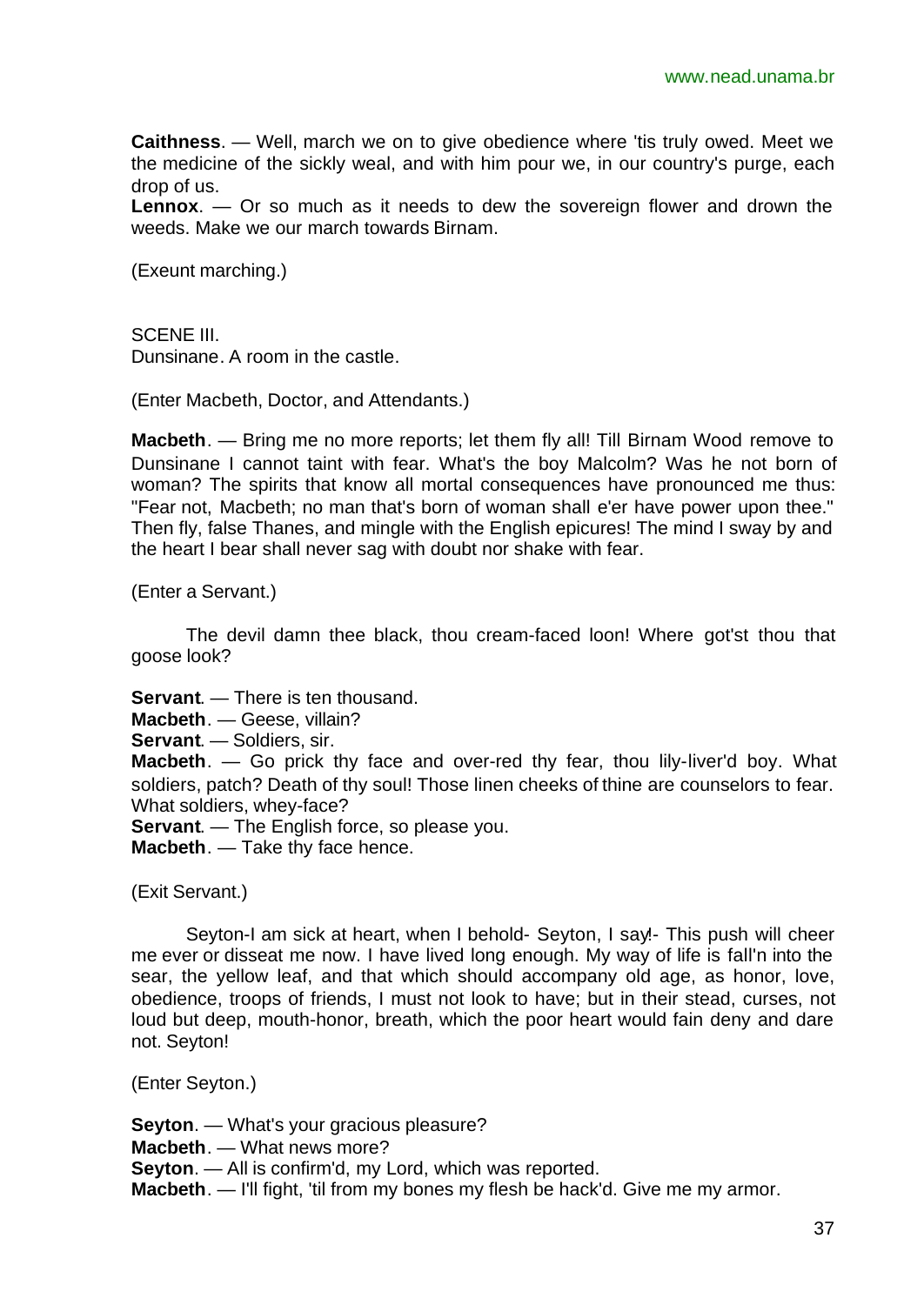**Gentlewoman**. — I would not have such a heart in my bosom for the dignity of the whole body.

**Doctor**. — Well, well, well.

**Gentlewoman**. — Pray God it be, sir.

**Doctor.** — This disease is beyond my practice. Yet I have known those which have walked in their sleep who have died holily in their beds.

**Lady Macbeth**. — Wash your hands, put on your nightgown, look not so pale. I tell you yet again, Banquo's buried; he cannot come out on's grave.

**Doctor**. — Even so?

**Lady Macbeth**. — To bed, to bed; there's knocking at the gate. Come, come, come, come, give me your hand.What's done cannot be undone. To bed, to bed, to bed.

(Exit.)

**Doctor**. — Will she go now to bed?

**Gentlewoman**. — Directly.

**Doctor**. — Foul whisperings are abroad. Unnatural deeds do breed unnatural troubles; infected minds to their deaf pillows will discharge their secrets. More needs she the divine than the physician. God, God, forgive us all! Look after her; remove from her the means of all annoyance, and still keep eyes upon her. So good night. My mind she has mated and amazed my sight. I think, but dare not speak. **Gentlewoman**. — Good night, good doctor.

(Exeunt.)

SCENE II.

The country near Dunsinane. Drum and colors.

(Enter Menteith, Caithness, Angus, Lennox, and Soldiers.)

**Menteith**. — The English power is near, led on by Malcolm, his uncle Siward, and the good Macduff. Revenges burn in them, for their dear causes would to the bleeding and the grim alarm excite the mortified man.

**Angus**. — Near Birnam Wood shall we well meet them; that way are they coming.

**Caithness**. — Who knows if Donalbain be with his brother?

**Lennox**. — For certain, sir, he is not; I have a file of all the gentry. There is Seward's son and many unrough youths that even now protest their first of manhood.

**Menteith**. — What does the tyrant?

**Caithness**. — Great Dunsinane he strongly fortifies. Some say he's mad; others, that lesser hate him, do call it valiant fury; but, for certain, he cannot buckle his distemper'd cause within the belt of rule.

**Angus**. — Now does he feel his secret murthers sticking on his hands, now minutely revolts upbraid his faith-breach; those he commands move only in command, nothing in love. Now does he feel his title hang loose about him, like a giant's robe upon a dwarfish thief.

**Menteith**. — Who then shall blame his pester'd senses to recoil and start, when all that is within him does condemn itself for being there?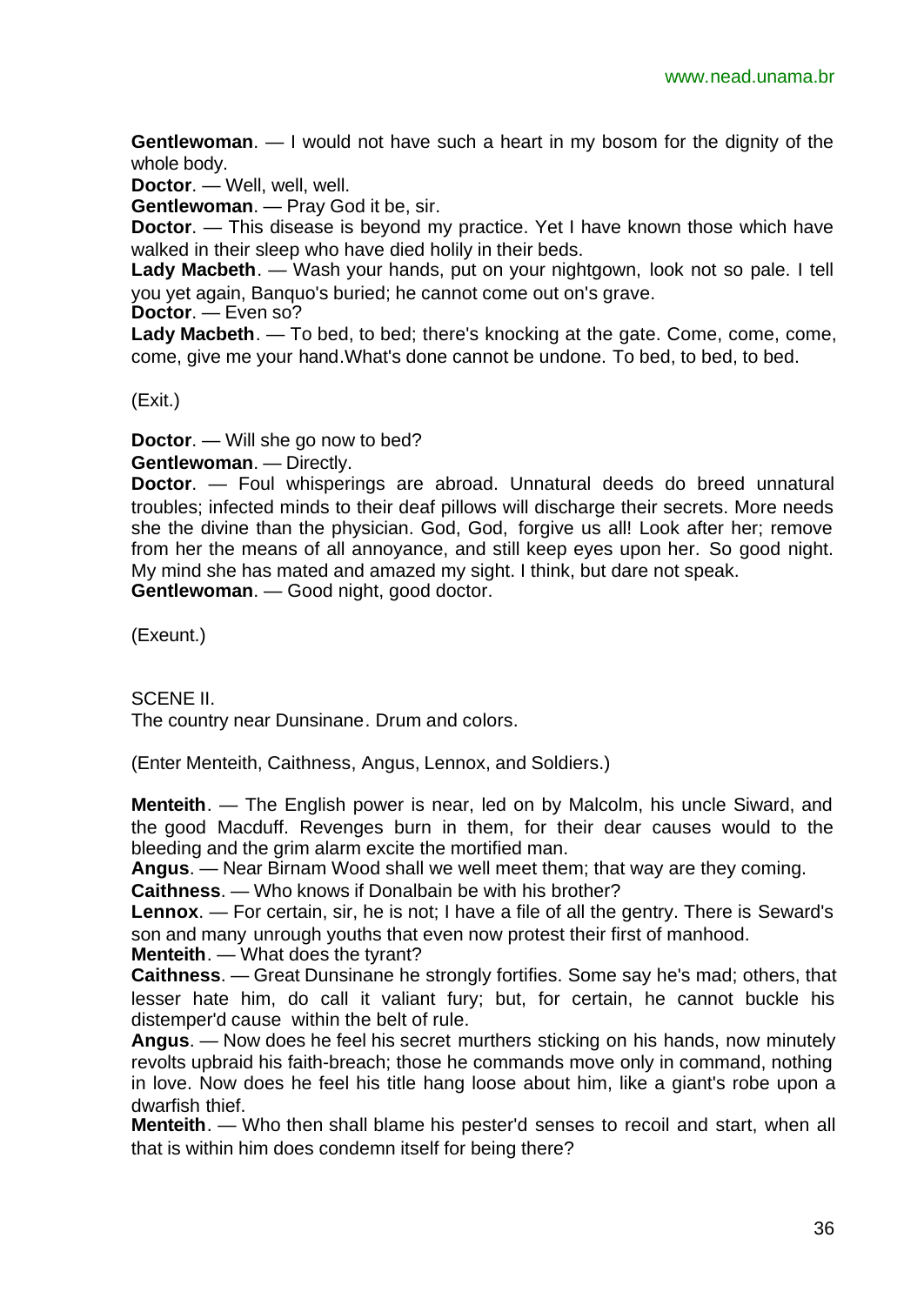ACT V. SCENE I. Dunsinane. Anteroom in the castle.

(Enter a Doctor of Physic and a Waiting Gentlewoman.)

**Doctor.** — I have two nights watched with you, but can perceive no truth in your report. When was it she last walked?

**Gentlewoman**. — Since his Majesty went into the field, have seen her rise from her bed, throw her nightgown upon her, unlock her closet, take forth paper, fold it, write upon't, read it, afterwards seal it, and again return to bed; yet all this while in a most fast sleep.

**Doctor.** — A great perturbation in nature, to receive at once the benefit of sleep and do the effects of watching! In this slumbery agitation, besides her walking and other actual performances, what, at any time, have you heard her say?

**Gentlewoman**. — That, sir, which I will not report after her.

**Doctor.** — You may to me, and 'tis most meet you should.

**Gentlewoman**. — Neither to you nor anyone, having no witness to confirm my speech.

(Enter Lady Macbeth with a taper.)

Lo you, here she comes! This is her very guise, and, upon my life, fast asleep. Observe her; stand close.

**Doctor**. — How came she by that light?

**Gentlewoman.** — Why, it stood by her. She has light by her continually; 'tis her command.

**Doctor**. — You see, her eyes are open.

**Gentlewoman**. — Ay, but their sense is shut.

**Doctor**. — What is it she does now? Look how she rubs her hands.

**Gentlewoman**. — It is an accustomed action with her, to seem thus washing her hands. I have known her continue in this a quarter of an hour.

**Lady Macbeth**. — Yet here's a spot.

**Doctor**. — Hark, she speaks! I will set down what comes from her, to satisfy my remembrance the more strongly.

Lady Macbeth. — Out, damned spot! Out, I say! One- two -why then 'tis time to do't. Hell is murky. Fie, my Lord, fie! A soldier, and afeard? What need we fear who knows it, when none can call our power to account? Yet who would have thought the old man to have had so much blood in him?

**Doctor**. — Do you mark that?

**Lady Macbeth**. — The Thane of Fife had a wife; where is she now? What, will these hands neer be clean? No more o' that, my Lord, no more o' that. You mar all with this starting.

**Doctor**. — Go to, go to; you have known what you should not.

**Gentlewoman**. — She has spoke what she should not, I am sure of that. Heaven knows what she has known.

**Lady Macbeth**. — Here's the smell of the blood still. All the perfumes of Arabia will not sweeten this little hand. Oh, oh, oh!

**Doctor.** — What a sigh is there! The heart is sorely charged.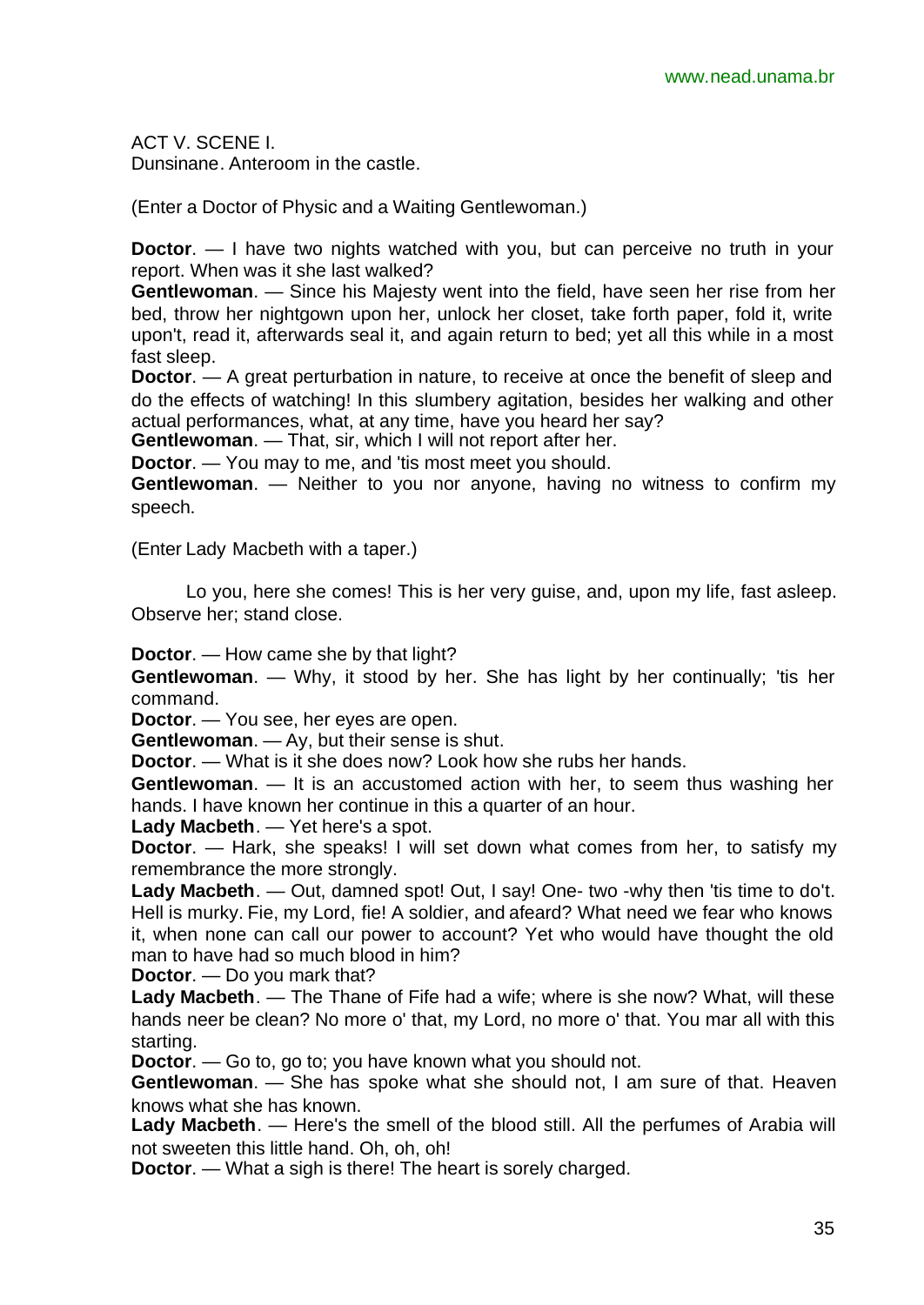**Ross**. — When I came hither to transport the tidings, which I have heavily borne, there ran a rumor of many worthy fellows that were out, which was to my belief witness'd the rather, for that I saw the tyrant's power afoot. Now is the time of help; your eye in Scotland would create soldiers, make our women fight, to doff their dire distresses.

**Malcolm**. — Be't their comfort we are coming thither. Gracious England hath lent us good Siward and ten thousand men; an older and a better soldier none that Christendom gives out.

**Ross**. — Would I could answer this comfort with the like! But I have words that would be howl'd out in the desert air, where hearing should not latch them.

**Macduff.** — What concern they? The general cause? Or is it a fee-grief due to some single breast?

**Ross**. — No mind that's honest but in it shares some woe, though the main part pertains to you alone.

**Macduff**. — If it be mine, keep it not from me, quickly let me have it.

**Ross**. — Let not your ears despise my tongue forever, which shall possess them with the heaviest sound that ever yet they heard.

**Macduff**. — Humh! I guess at it.

**Ross**. — Your castle is surprised; your wife and babes Savagely slaughter'd. To relate the manner were, on the quarry of these murther'd deer, to add the death of you.

**Malcolm.** — Merciful heaven! What, man! Neer pull your hat upon your brows; give sorrow words. The grief that does not speak whispers the o'erfraught heart, and bids it break.

**Macduff**. — My children too?

**Ross**. — Wife, children, servants, all that could be found.

**Macduff.** — And I must be from thence! My wife kill'd too?

**Ross**. — I have said.

**Malcolm**. — Be comforted. Let's make us medicines of our great revenge, to cure this deadly grief.

**Macduff.** — He has no children. All my pretty ones? Did you say all? O hell-kite! All? What, all my pretty chickens and their dam at one fell swoop?

**Malcolm**. — Dispute it like a man.

**Macduff**. — I shall do so, but I must also feel it as a man. I cannot but remember such things were that were most precious to me. Did heaven look on, and would not take their part? Sinful Macduff, they were all struck for thee! Naught that I am, not for their own demerits, but for mine, fell slaughter on their souls. Heaven rest them now! **Malcolm**. — Be this the whetstone of your sword. Let grief convert to anger; blunt not the heart, enrage it.

**Macduff.** — O, I could play the woman with mine eyes and braggart with my tongue! But, gentle heavens, cut short all intermission; front to front bring thou this fiend of Scotland and myself; within my sword's length set him; if he 'scape, heaven forgive him too!

**Malcolm**. — This tune goes manly. Come, go we to the King; our power is ready, our lack is nothing but our leave. Macbeth is ripe for shaking, and the powers above put on their instruments. Receive what cheer you may, the night is long that never finds the day.

(Exeunt.)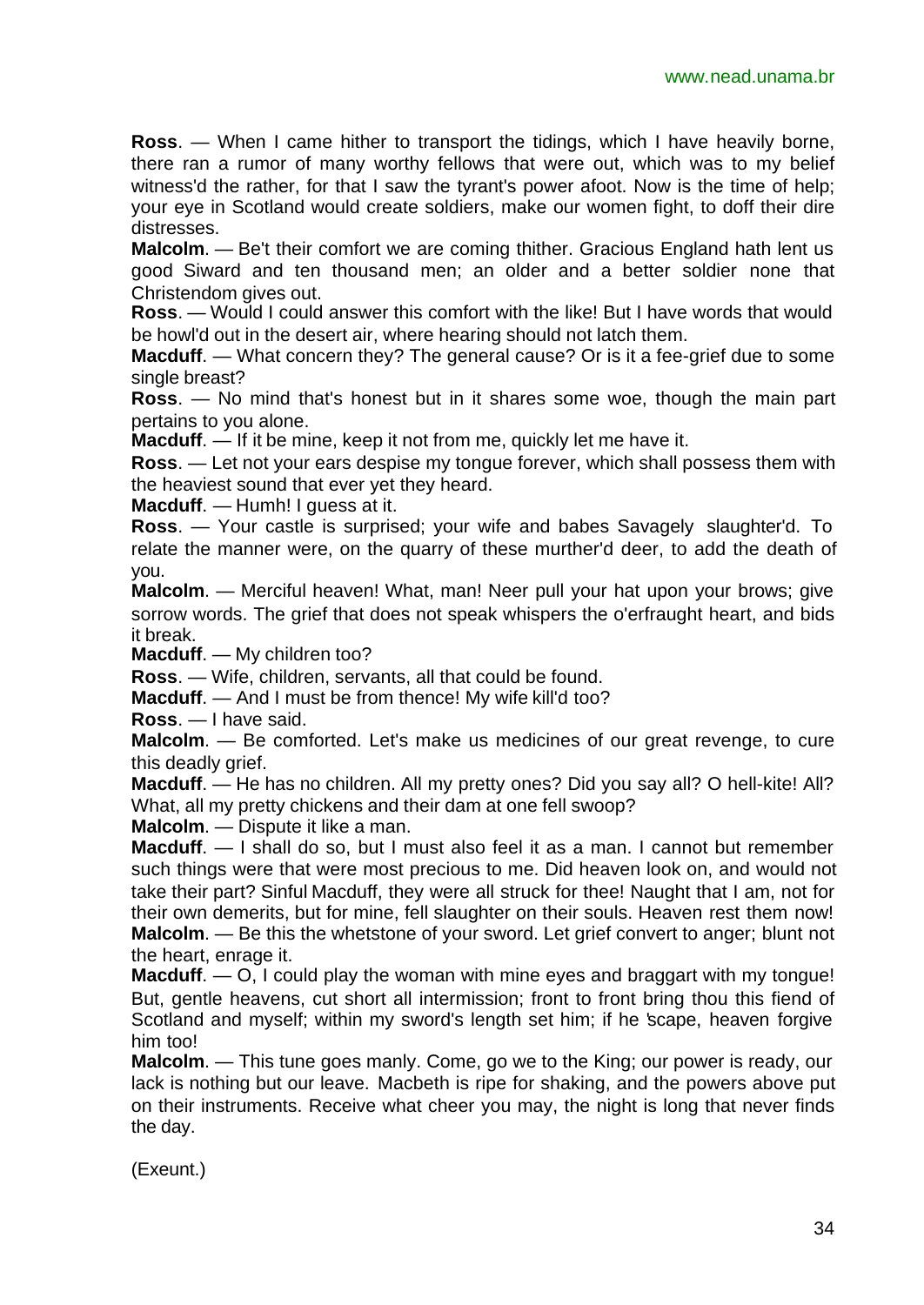old Siward, with ten thousand warlike men Already at a point, was setting forth. Now we'll together, and the chance of goodness be like our warranted quarrel! Why are you silent?

**Macduff**. — Such welcome and unwelcome things at once 'Tis hard to reconcile.

(Enter a Doctor.)

**Malcolm**. — Well, more anon. Comes the King forth, I pray you?

**Doctor**. — Ay, sir, there are a crew of wretched souls that stay his cure. Their malady convinces the great assay of art, but at his touch, such sanctity hath heaven given his hand, they presently amend.

**Malcolm**. — I thank you, Doctor.

(Exit Doctor.)

**Macduff**. — What's the disease he means?

**Malcolm.** — 'Tis call'd the evil: A most miraculous work in this good King, which often, since my here-remain in England, I have seen him do. How he solicits heaven, himself best knows; but strangely-visited people, all swol'n and ulcerous, pitiful to the eye, the mere despair of surgery, he cures, hanging a golden stamp about their necks put on with holy prayers; and 'tis spoken, to the succeeding royalty he leaves the healing benediction. With this strange virtue he hath a heavenly gift of prophecy, and sundry blessings hang about his throne that speak him full of grace.

(Enter Ross.)

**Macduff**. — See, who comes here?

**Malcolm**. — My countryman, but yet I know him not.

**Macduff**. — My ever gentle cousin, welcome hither.

**Malcolm**. — I know him now. Good God, betimes remove the means that makes us strangers!

**Ross**. — Sir, amen.

**Macduff**. — Stands Scotland where it did?

**Ross**. — Alas, poor country, almost afraid to know itself! It cannot be call'd our mother, but our grave. Where nothing, but who knows nothing, is once seen to smile; where sighs and groans and shrieks that rend the air, are made, not mark'd; where violent sorrow seems a modern ecstasy. The dead man's knell is there scarce ask'd for who, and good men's lives expire before the flowers in their caps, dying or ere they sicken.

**Macduff**. — O, relation too nice, and yet too true!

**Malcolm**. — What's the newest grief?

**Ross**. — That of an hour's age doth hiss the speaker; Each minute teems a new one.

**Macduff**. — How does my wife?

**Ross**. — Why, well.

**Macduff**. — And all my children?

**Ross**. — Well too.

**Macduff**. — The tyrant has not batter'd at their peace?

**Ross**. — No, they were well at peace when I did leave 'em.

**Macduff**. — Be not a niggard of your speech. How goest?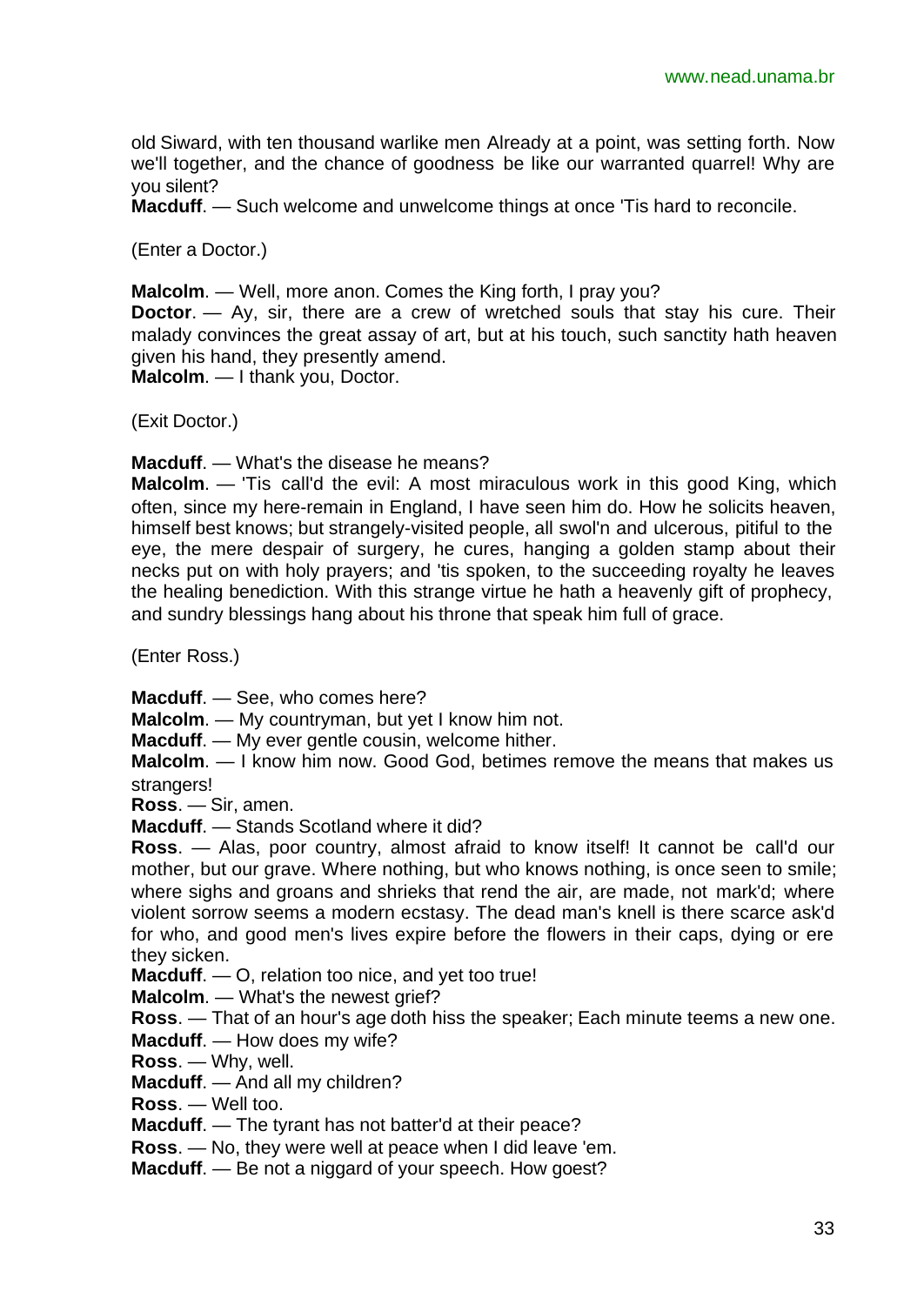**Macduff**. — What should he be?

**Malcolm.** — It is myself I mean, in whom I know all the particulars of vice so grafted that, when they shall be open'd, black Macbeth will seem as pure as snow, and the poor state Esteem him as a lamb, being compared with my confineless harms.

**Macduff**. — Not in the legions of horrid hell can come a devil more damn'd in evils to top Macbeth.

**Malcolm**. — I grant him bloody, luxurious, avaricious, false, deceitful, sudden, malicious, smacking of every sin that has a name. But there's no bottom, none, in my voluptuousness. Your wives, your daughters, your matrons, and your maids could not fill up the cestern of my lust, and my desire all continent impediments would o'erbear that did oppose my will. Better Macbeth than such an one to reign.

**Macduff**. — Boundless intemperance in nature is a tyranny; it hath been the untimely emptying of the happy throne, and fall of many kings. But fear not yet to take upon you what is yours. You may convey your pleasures in a spacious plenty and yet seem cold, the time you may so hoodwink. We have willing dames enough; there cannot be that vulture in you to devour so many as will to greatness dedicate themselves, finding it so inclined.

**Malcolm**. — With this there grows in my most ill-composed affection such a stanchless avarice that, were I King, I should cut off the nobles for their lands, desire his jewels and this other's house, and my more-having would be as a sauce to make me hunger more, that I should forge Quarrels unjust against the good and loyal, destroying them for wealth.

**Macduff.** — This avarice sticks deeper, grows with more pernicious root than summer-seeming lust, and it hath been the sword of our slain kings. Yet do not fear; scotland hath foisons to fill up your will of your mere own. All these are portable, with other graces weigh'd.

**Malcolm**. — But I have none. The king-becoming graces, as justice, verity, temperance, stableness, bounty, perseverance, mercy, lowliness, devotion, patience, courage, fortitude, I have no relish of them, but abound in the division of each several crime, acting it many ways. Nay, had I power, I should pour the sweet milk of concord into hell, uproar the universal peace, confound all unity on earth.

**Macduff**. — O Scotland, Scotland!

**Malcolm**. — If such a one be fit to govern, speak. I am as I have spoken.

**Macduff.** — Fit to govern? No, not to live. O nation miserable! With an untitled tyrant bloody-scepter'd, when shalt thou see thy wholesome days again, since that the truest issue of thy throne by his own interdiction stands accursed and does blaspheme his breed? Thy royal father was a most sainted king; the queen that bore thee, oftener upon her knees than on her feet, died every day she lived. Fare thee well! These evils thou repeat'st upon thyself have banish'd me from Scotland. O my breast, thy hope ends here!

**Malcolm**. — Macduff, this noble passion, child of integrity, hath from my soul wiped the black scruples, reconciled my thoughts to thy good truth and honor. Devilish Macbeth by many of these trains hath sought to win me into his power, and modest wisdom plucks me from over-credulous haste. But God above deal between thee and me! For even now I put myself to thy direction and Unspeak mine own detraction; here abjure the taints and blames I laid upon myself, for strangers to my nature. I am yet Unknown to woman, never was forsworn, Scarcely have coveted what was mine own, at no time broke my faith, would not betray the devil to his fellow, and delight no less in truth than life. My first false speaking was this upon myself. What I am truly is thine and my poor country's to command. Whither indeed, before thy here-approach,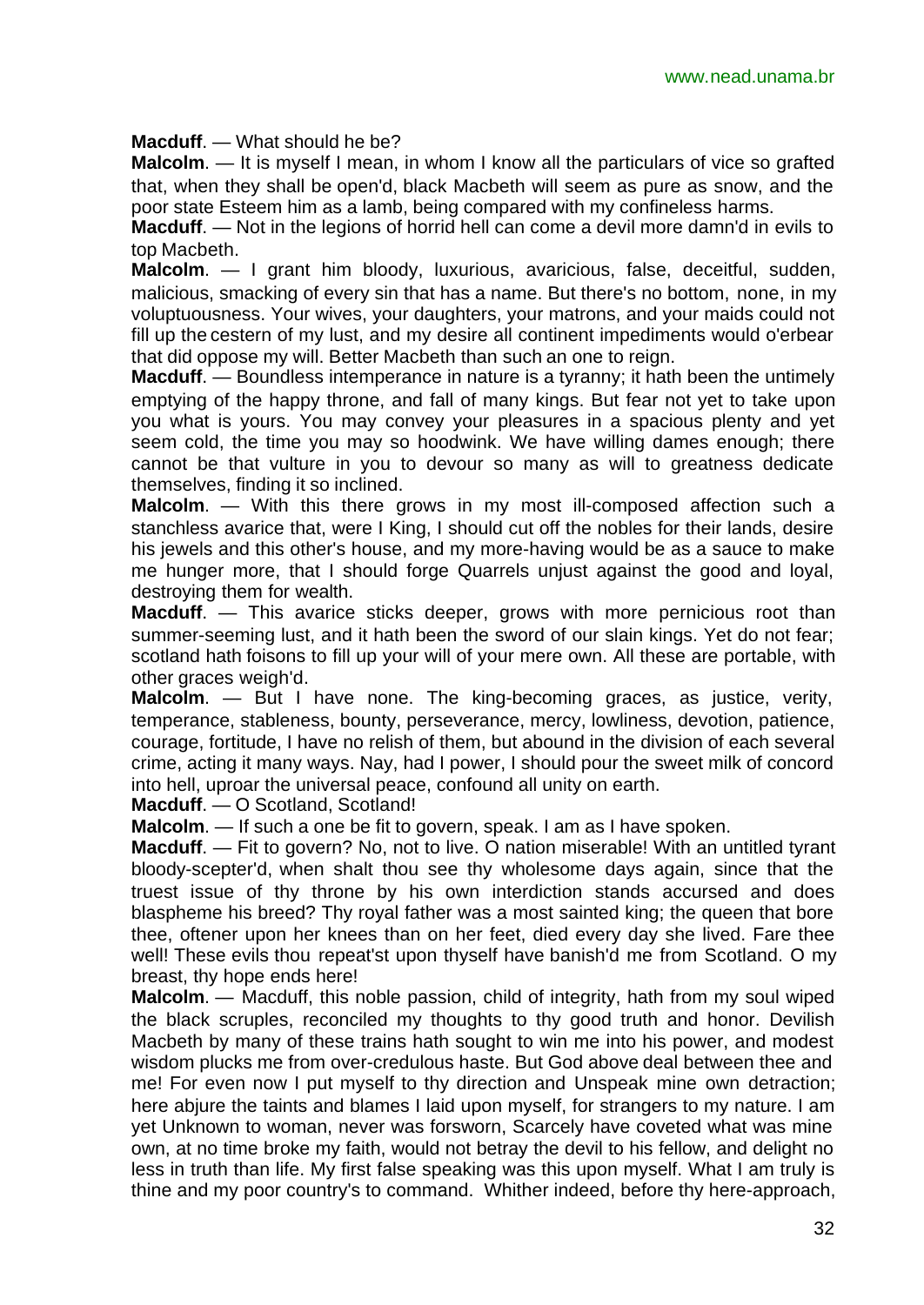**First Murtherer**. — Where is your husband? **Lady Macduff**. — I hope, in no place so unsanctified where such as thou mayst find him. **First Murtherer**. — He's a traitor.

**Son**. — Thou liest, thou shag-ear'd villain!

**First Murtherer**. — What, you egg! Stabs him. Young fry of treachery! **Son**. — He has kill'd me, Mother. Run away, I pray you! Dies.

(Exit Lady Macduff, crying "Murther!") (Exeunt Murtherers, following her.)

SCENE III. England. Before the King's palace.

(Enter Malcolm and Macduff.)

**Malcolm**. — Let us seek out some desolate shade and there weep our sad bosoms empty.

**Macduff**. — Let us rather hold fast the mortal sword, and like good men bestride our downfall'n birthdom. Each new morn new widows howl, new orphans cry, new sorrows strike heaven on the face, that it resounds as if it felt with Scotland and yell'd out like syllable of dolor.

Malcolm. — What I believe, I'll wall; what know, believe; and what I can redress, as I shall find the time to friend, I will. What you have spoke, it may be so perchance. This tyrant, whose sole name blisters our tongues, was once thought honest. You have loved him well; he hath not touch'd you yet. I am young, but something you may deserve of him through me, and wisdom to offer up a weak, poor, innocent lamb to appease an angry god.

**Macduff**. — I am not treacherous.

**Malcolm**. — But Macbeth is. A good and virtuous nature may recoil in an imperial charge. But I shall crave your pardon; that which you are, my thoughts cannot transpose. Angels are bright still, though the brightest fell. Though all things foul would wear the brows of grace, yet grace must still look so.

**Macduff**. — I have lost my hopes.

**Malcolm**. — Perchance even there where I did find my doubts. Why in that rawness left you wife and child, those precious motives, those strong knots of love, without leave-taking? I pray you, let not my jealousies be your dishonors, but mine own safeties. You may be rightly just, whatever I shall think.

**Macduff**. — Bleed, bleed, poor country! Great tyranny, lay thou thy basis sure, for goodness dare not check thee. Wear thou thy wrongs; the title is affeer'd. Fare thee well, Lord. would not be the villain that thou think'st for the whole space that's in the tyrant's grasp and the rich East to boot.

**Malcolm**. — Be not offended; I speak not as in absolute fear of you.I think our country sinks beneath the yoke; it weeps, it bleeds, and each new day a gash is added to her wounds. I think withal there would be hands uplifted in my right; and here from gracious England have I offer of goodly thousands. But for all this, when I shall tread upon the tyrant's head, or wear it on my sword, yet my poor country shall have more vices than it had before, more suffer and more sundry ways than ever, by him that shall succeed.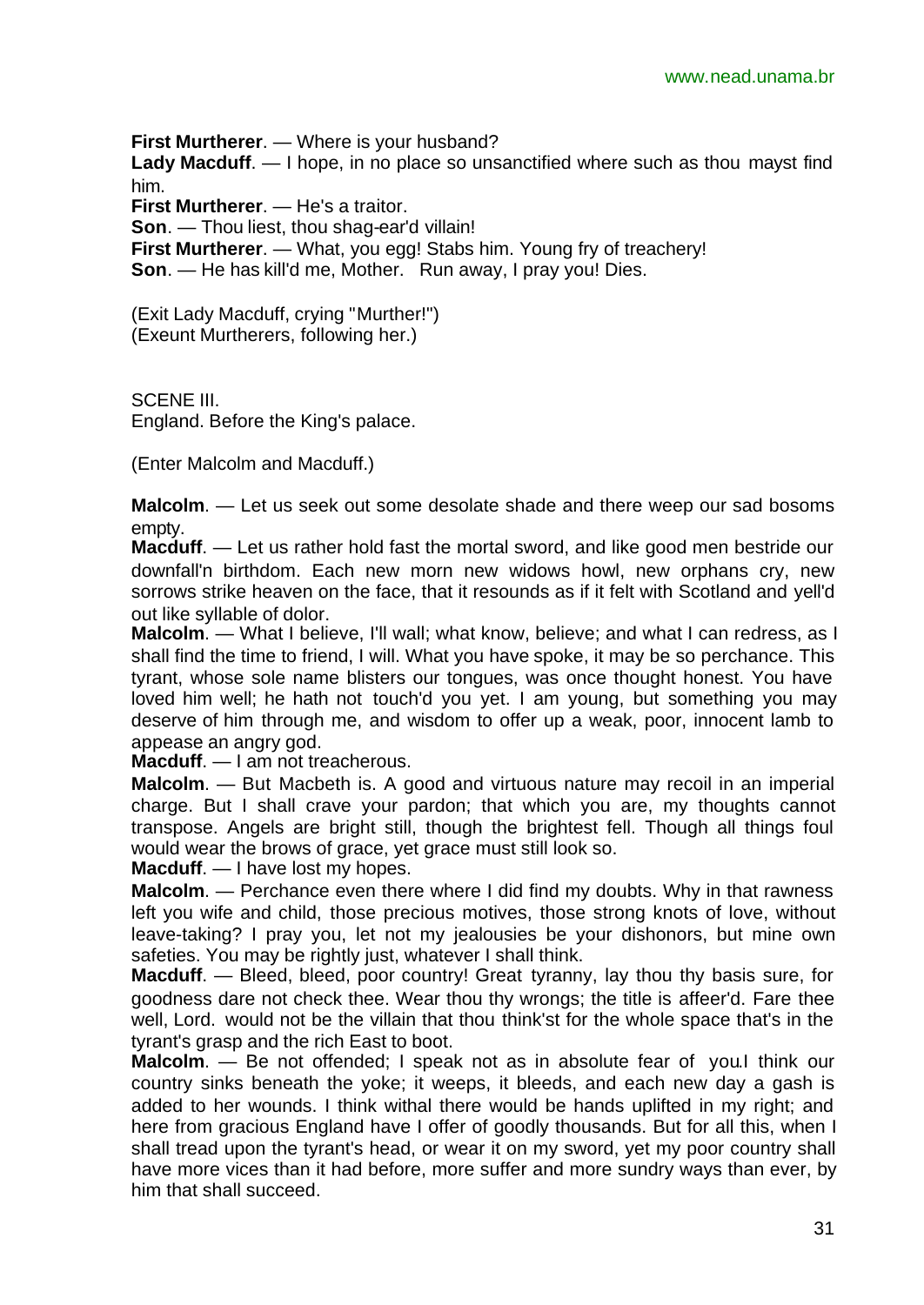**Lady Macduff**. — Sirrah, your father's dead. And what will you do now? How will you live?

**Son**. — As birds do, Mother.

**Lady Macduff**. — What, with worms and flies?

**Son**. — With what I get, I mean; and so do they.

**Lady Macduff**. — Poor bird! Thou'ldst never fear the net nor lime, the pitfall nor the gin.

**Son**. — Why should I, Mother? Poor birds they are not set for. My father is not dead, for all your saying.

**Lady Macduff**. — Yes, he is dead. How wilt thou do for father?

**Son**. — Nay, how will you do for a husband?

**Lady Macduff**. — Why, I can buy me twenty at any market.

**Son**. — Then you'll buy 'em to sell again.

**Lady Macduff**. — Thou speak'st with all thy wit, and yet, i' faith, with wit enough for thee.

**Son**. — Was my father a traitor, Mother?

**Lady Macduff**. — Ay, that he was.

**Son**. — What is a traitor?

**Lady Macduff**. — Why one that swears and lies.

**Son**. — And be all traitors that do so?

**Lady Macduff**. — Everyone that does so is a traitor and must be hanged.

**Son**. — And must they all be hanged that swear and lie?

**Lady Macduff**. — Everyone.

**Son**. — Who must hang them?

**Lady Macduff**. — Why, the honest men.

**Son**. — Then the liars and swearers are fools, for there are liars and swearers enow to beat the honest men and hang up them.

**Lady Macduff**. — Now, God help thee, poor monkey! But how wilt thou do for a father?

**Son**. — If he were dead, you'ld weep for him; if you would not, it were a good sign that I should quickly have a new father.

**Lady Macduff**. — Poor prattler, how thou talk'st!

(Enter a Messenger.)

**Messenger**. — Bless you, fair dame! I am not to you known, though in your state of honor I am perfect. I doubt some danger does approach you nearly. If you will take a homely man's advice, be not found here; hence, with your little ones. To fright you thus, methinks I am too savage; to do worse to you were fell cruelty, which is too nigh your person. Heaven preserve you! I dare abide no longer.

(Exit.)

Lady Macduff. — Whither should I fly? I have done no harm. But I remember now I am in this earthly world, where to do harm is often laudable, to do good sometime accounted dangerous folly. Why then, alas, do I put up that womanly defense, to say I have done no harm -What are these faces?

(Enter Murtherers.)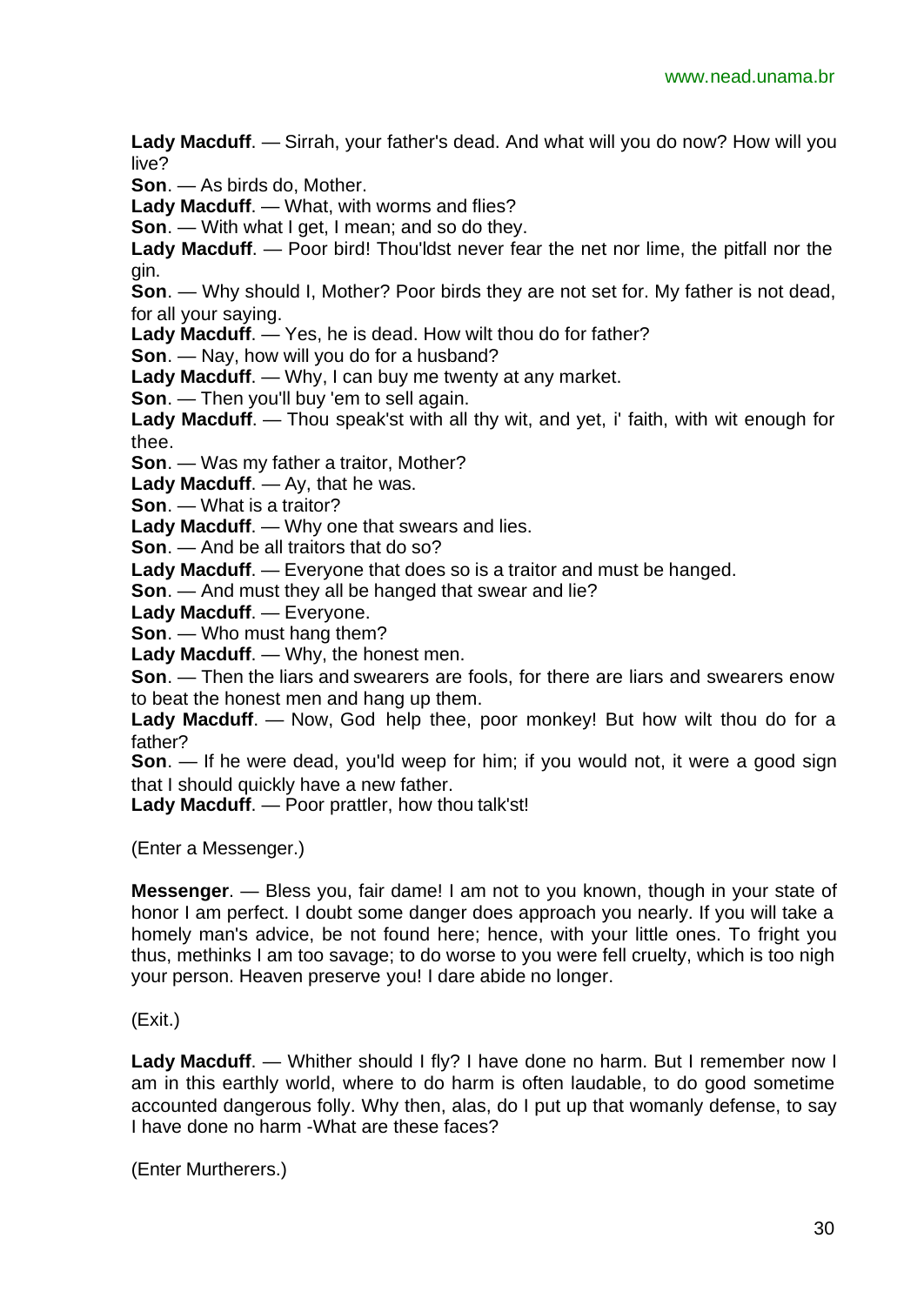**Lennox**. — What's your Grace's will?

**Macbeth**. — Saw you the weird sisters?

**Lennox**. — No, my Lord.

**Macbeth**. — Came they not by you?

**Lennox**. — No indeed, my Lord.

**Macbeth**. — Infected be the 'air whereon they ride, and damn'd all those that trust them! I did hear the galloping of horse. Who wast came by?

**Lennox**. — 'Tis two or three, my Lord, that bring you word Macduff is fled to England. **Macbeth**. — Fled to England?

**Lennox**. — Ay, my good Lord.

**Macbeth**.[Aside.] — Time, thou anticipatest my dread exploits. The flighty purpose never is o'ertook Unless the deed go with it. From this moment the very firstlings of my heart shall be the firstlings of my hand. And even now, to crown my thoughts with acts, be it thought and done: the castle of Macduff I will surprise, seize upon Fife, give to the edge o' the sword his wife, his babes, and all unfortunate souls that trace him in his line. No boasting like a fool; this deed I'll do before this purpose cool. But no more sights! -Where are these gentlemen? Come, bring me where they are.

(Exeunt.)

SCENE II. Fife. Macduff's castle.

(Enter Lady Macduff, her Son, and Ross.)

**Lady Macduff**. — What had he done, to make him fly the land?

**Ross**. — You must have patience, madam.

**Lady Macduff**. — He had none; his flight was madness. When our actions do not, our fears do make us traitors.

**Ross**. — You know not whether it was his wisdom or his fear.

**Lady Macduff**. — Wisdom? To leave his wife, to leave his babes, his mansion, and his titles, in a place from whence himself does fly? He loves us not; he wants the natural touch; for the poor wren, the most diminutive of birds, will fight, her young ones in her nest, against the owl. All is the fear and nothing is the love; as little is the wisdom, where the flight so runs against all reason.

**Ross**. — My dearest coz, I pray you, school yourself. But for your husband, he is noble, wise, Judicious, and best knows the fits o' the season. I dare not speak much further; but cruel are the times when we are traitors and do not know ourselves; when we hold rumor from what we fear, yet know not what we fear, but float upon a wild and violent sea each way and move. I take my leave of you; shall not be long but I'll be here again. Things at the worst will cease or else climb upward to what they were before. My pretty cousin, blessing upon you!

**Lady Macduff**. — Father'd he is, and yet he's fatherless.

**Ross**. — I am so much a fool, should I stay longer, it would be my disgrace and your discomfort. I take my leave at once.

(Exit.)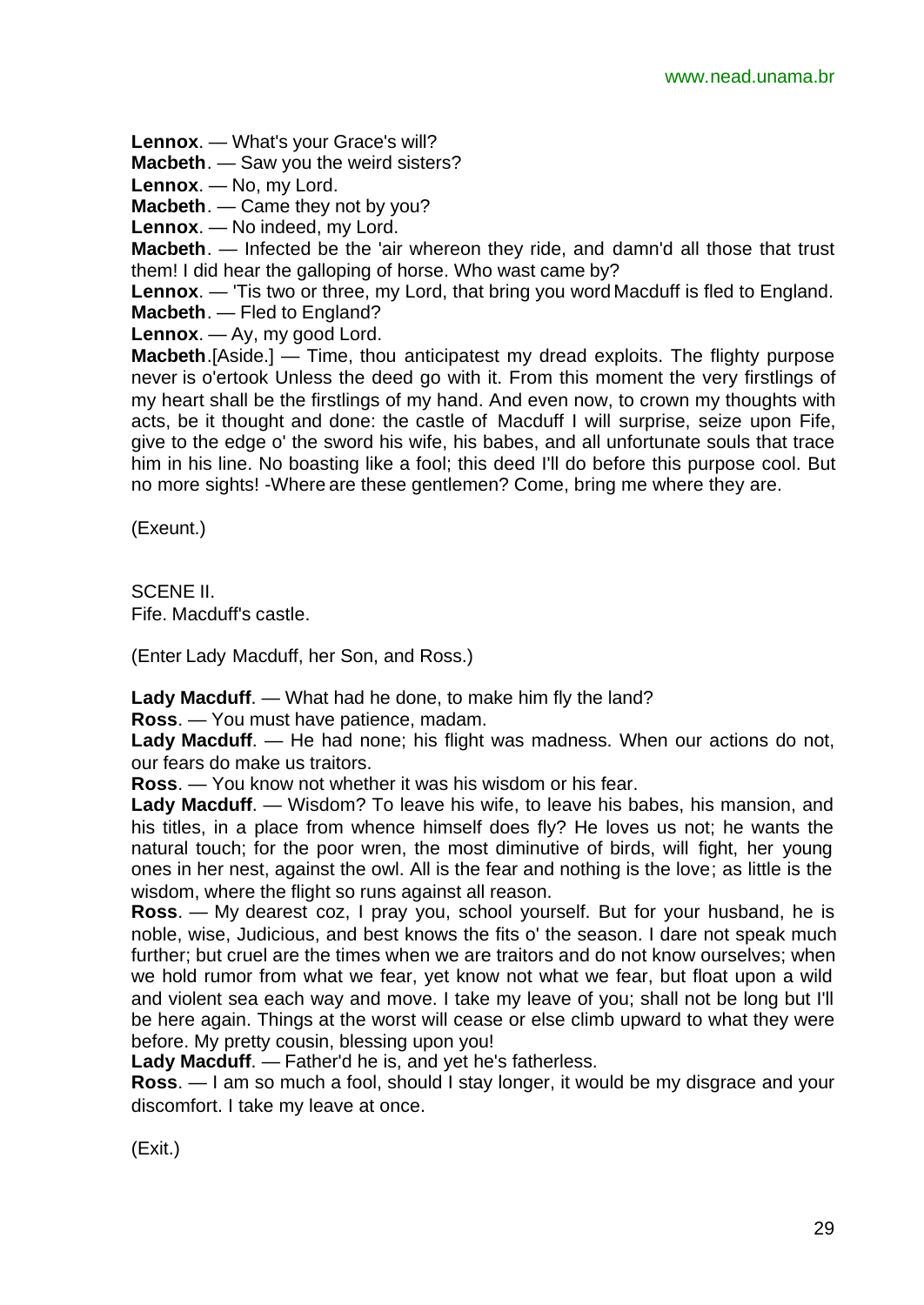**Macbeth**. — Whate'er thou art, for thy good caution, thanks; thou hast harp'd my fear aright. But one word more.

**First Witch**. — He will not be commanded. Here's another, more potent than the first.

**Thunder**. — Second Apparition: a bloody Child.

**Second Apparition**. — Macbeth! Macbeth! Macbeth!

**Macbeth**. — Had I three ears, I'd hear thee.

**Second Apparition**. — Be bloody, bold, and resolute: laugh to scorn the power of man, for none of woman born shall harm Macbeth. Descends.

**Macbeth**. — Then live, Macduff. What need I fear of thee? But yet I'll make assurance double sure, and take a bond of fate: thou shalt not live, that I may tell pale-hearted fear it lies, and sleep in spite of thunder.

**Thunder**. — Third Apparition: a Child crowned, with a tree in his hand. What is this, that rises like the issue of a king, and wears upon his baby brow the round and top of sovereignty?

**All**. — Listen, but speak not to't.

**Third Apparition**. — Be lion-mettled, proud, and take no care who chafes, who frets, or where conspirers are. Macbeth shall never vanquish'd be until great Birnam Wood to high Dunsinane Hill shall come against him. Descends.

**Macbeth**. — That will never be. Who can impress the forest, bid the tree unfix his earth-bound root? Sweet bodements, good! Rebellion's head, rise never till the Wood of Birnam rise, and our high-placed Macbeth shall live the lease of nature, pay his breath to time and mortal custom. Yet my heart throbs to know one thing: tell me, if your art can tell so much, shall Banquo's issue ever reign in this kingdom?

**All**. — Seek to know no more.

**Macbeth**. — I will be satisfied! Deny me this, and an eternal curse fall on you! Let me know. Why sinks that cauldron, and what noise is this? Hautboys.

**First Witch**. — Show!

#### **Second Witch**. — Show!

**Third Witch**. — Show!

**All**. — Show his eyes, and grieve his heart; come like shadows, so depart! A show of eight Kings, the last with a glass in his hand; Banquo's Ghost following.

**Macbeth**. — Thou are too like the spirit of Banquo Down! Thy crown does sear mine eyeballs. And thy hair, thou other gold-bound brow, is like the first. A third is like the former. Filthy hags! Why do you show me this? A fourth! Start, eyes! What, will the line stretch out to the crack of doom? Another yet! A seventh! I'll see no more! And yet the eighth appears, who bears a glass which shows me many more; and some I see that twofold balls and treble sceptres carry. Horrible sight! Now I see 'tis true; for the blood-bolter'd Banquo smiles upon me, and points at them for his. What, is this so?

**First Witch**. — Ay, sir, all this is so. But why stands Macbeth thus amazedly? Come,sisters, cheer we up his sprites, and show the best of our delights. I'll charm the air to give a sound, while you perform your antic round, that this great King may kindly say our duties did his welcome pay. Music. The Witches dance and hen vanish with Hecate.

**Macbeth**. — are they? Gone? Let this pernicious hour stand ay accursed in the calendar! Come in, without there!

(Enter Lennox.)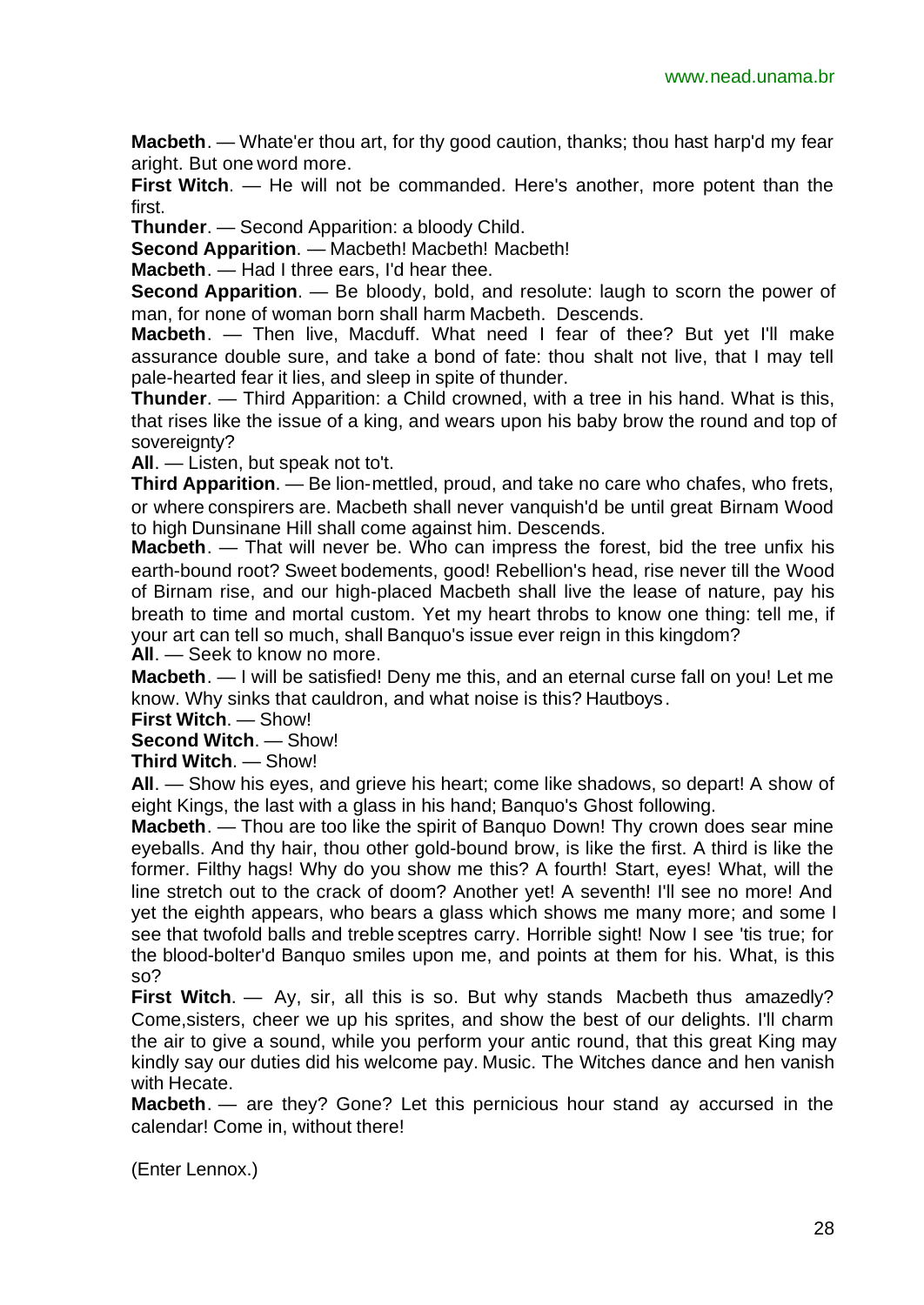**First Witch**. — Round about the cauldron go; in the poison'd entrails throw. Toad, that under cold stone days and nights has thirty-one swelter'd venom sleeping got, boil thou first i' the charmed pot.

**All**. — Double, double, toil and trouble; fire burn and cauldron bubble.

**Second Witch**. — Fillet of a fenny snake, in the cauldron boil and bake; eye of newt and toe of frog, wool of bat and tongue of dog, adder's fork and blind-worm's sting, Lizard's leg and howlet's wing, for a charm of powerful trouble, like a hell-broth boil and bubble.

**All**. — Double, double, toil and trouble; fire burn and cauldron bubble.

**Third Witch**. — Scale of dragon, tooth of wolf, witch's mummy, maw and gulf of the ravin'd salt-sea shark, root of hemlock digg'd i' the dark, liver of blaspheming Jew, Gall of goat and slips of yew sliver'd in the moon's eclipse, nose of Turk and Tartar's lips, Finger of birth-strangled babe ditch-deliver'd by a drab, make the gruel thick and slab. Add thereto a tiger's chawdron, for the ingredients of our cawdron.

**All**. — Double, double, toil and trouble; fire burn and cauldron bubble.

**Second Witch.** — Cool it with a baboon's blood, then the charm is firm and good.

(Enter Hecate to the other three Witches.)

**Hecate**. — O, well done! I commend your pains, and everyone shall share i' the gains. And now about the cauldron sing, like elves and fairies in a ring, enchanting all that you put in. Music and a song, "Black spirits." Hecate retires.

**Second Witch**. — By the pricking of my thumbs, something wicked this way comes. Open, locks, whoever knocks!

(Enter Macbeth.)

**Macbeth**. — How now, you secret, black, and midnight hags? What is't you do? **All**. — A deed without a name.

**Macbeth**. — I conjure you, by that which you profess (Howeer you come to know it) answer me: Though you untie the winds and let them fight against the churches, though the yesty waves confound and swallow navigation up, though bladed corn be lodged and trees blown down, though castles topple on their warders' heads, though palaces and pyramids do slope their heads to their foundations, though the treasure of nature's germaines tumble all together even till destruction sicken, answer me to what I ask you.

**First Witch**. — Speak.

**Second Witch**. — Demand.

**Third Witch**. — We'll answer.

**First Witch**. — Say, if thou'dst rather hear it from our mouths, or from our masters'? **Macbeth**. — Call 'em, let me see 'em.

**First Witch**. — Pour in sow's blood that hath eaten her nine farrow; grease that's sweaten from the murtherer's gibbet throw into the flame.

**All**. — Come, high or low; thyself and office deftly show!

**Thunder**. — First Apparition: an armed Head.

**Macbeth**. — Tell me, thou unknown power.

**First Witch**. — He knows thy thought: Hear his speech, but say thou nought.

**First Apparition**. — Macbeth! Macbeth! Macbeth! Beware Macduff, beware the Thane of Fife. Dismiss me. Enough. Descends.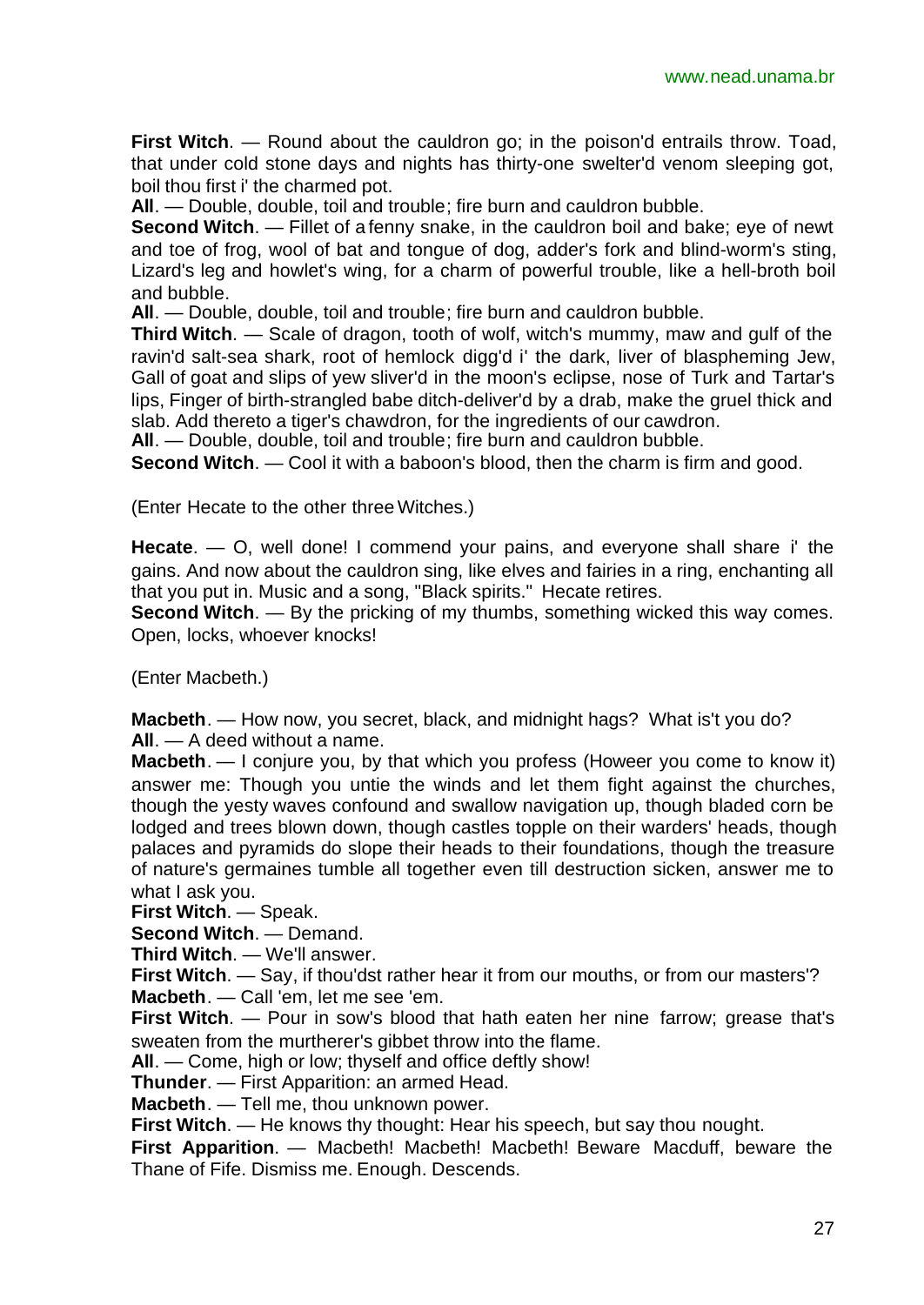(Exeunt.)

SCENE VI. Forres. The palace.

(Enter Lennox and another Lord.)

**Lennox**. — My former speeches have but hit your thoughts, which can interpret farther; only I say thing's have been strangely borne. The gracious Duncan was pitied of Macbeth; marry, he was dead. And the right valiant Banquo walk'd too late, whom, you may say, if't please you, Fleance kill'd, for Fleance fled. Men must not walk too late. Who cannot want the thought, how monstrous it was for Malcolm and for Donalbain to kill their gracious father? Damned fact! How it did grieve Macbeth! Did he not straight, in pious rage, the two delinquents tear that were the slaves of drink and thralls of sleep? Was not that nobly done? Ay, and wisely too, for 'twould have anger'd any heart alive to hear the men deny't. So that, I say, he has borne all things well; and I do think that, had he Duncan's sons under his key- as, an't please heaven, he shall not -they should find what twere to kill a father; so should Fleance. But, peace! For from broad words, and 'cause he fail'd his presence at the tyrant's feast, I hear, Macduff lives in disgrace. Sir, can you tell where he bestows himself?

**Lord**. — The son of Duncan, from whom this tyrant holds the due of birth, lives in the English court and is received of the most pious Edward with such grace that the malevolence of fortune nothing takes from his high respect. Thither Macduff is gone to pray the holy King, upon his aid to wake Northumberland and warlike Siward; that by the help of these, with Him above to ratify the work, we may again give to our tables meat, sleep to our nights, free from our feasts and banquets bloody knives, do faithful homage, and receive free honors-All which we pine for now. And this report hath so exasperate the King that he Prepares for some attempt of war.

**Lennox**. — Sent he to Macduff?

**Lord**. — He did, and with an absolute "Sir, not I," the cloudy messenger turns me his back, and hums, as who should say, "You'll rue the time that clogs me with this answer."

**Lennox**. — And that well might advise him to a caution, to hold what distance his wisdom can provide. Some holy angel fly to the court of England and unfold his message ere he come, that a swift blessing may soon return to this our suffering country under a hand accursed!

**Lord**. — I'll send my prayers with him.

(Exeunt.)

ACT IV. SCENE I. A cavern. In the middle, a boiling cauldron. Thunder.

(Enter the three Witches.)

**First Witch**. — Thrice the brinded cat hath mew'd. **Second Witch.** — Thrice and once the hedge-pig whined. Third Witch. - Harpier cries, "'Tis time, 'tis time."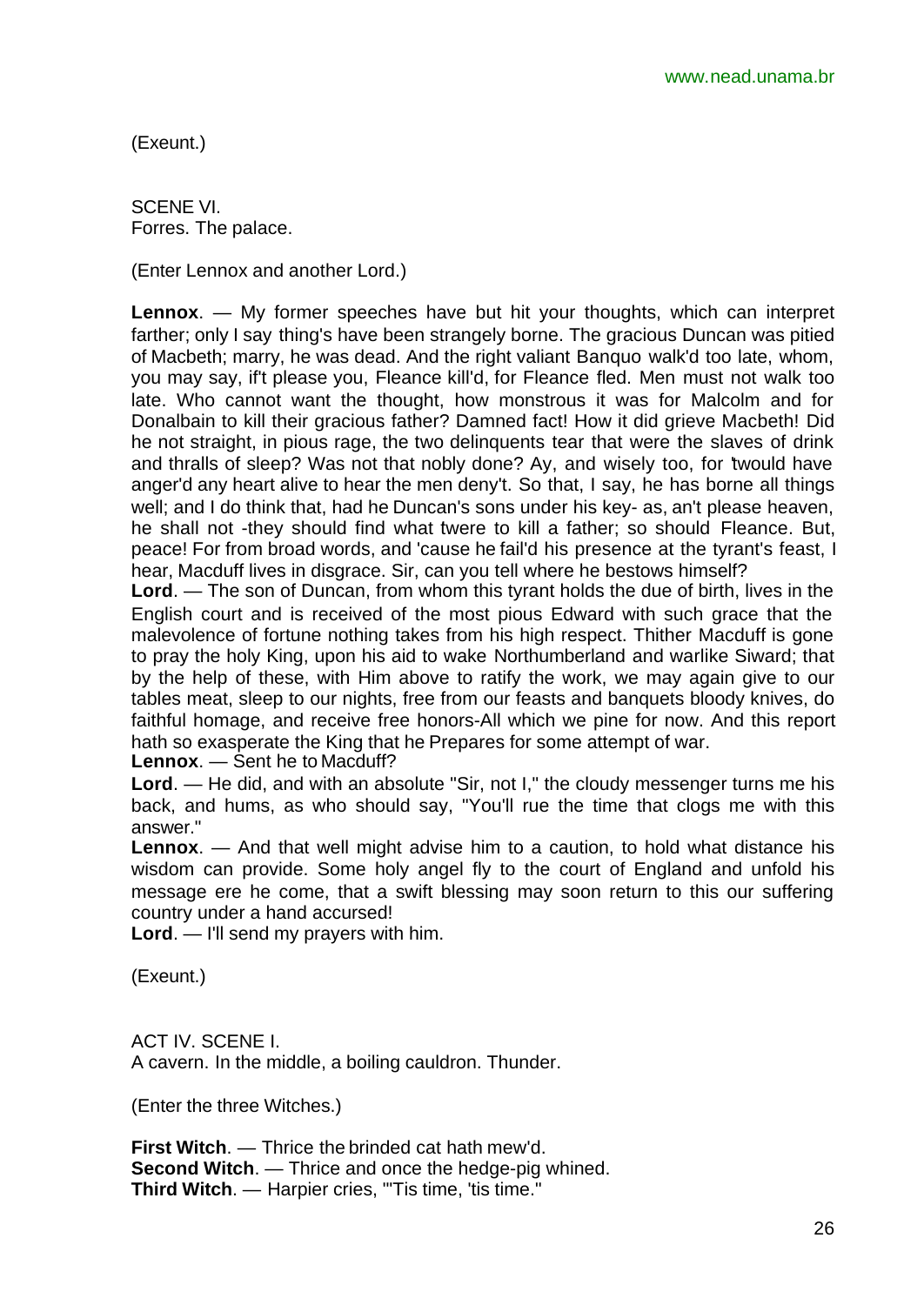**Lady Macbeth**. — A kind good night to all!

(Exeunt all but Macbeth and Lady Macbeth.)

**Macbeth**. — will have blood; they say blood will have blood. Stones have been known to move and trees to speak; augures and understood relations have by maggot pies and choughs and rooks brought forth the secret'st man of blood. What is the night?

**Lady Macbeth**. — Almost at odds with morning, which is which.

**Macbeth**. — How say'st thou, that Macduff denies his person at our great bidding? **Lady Macbeth**. — Did you send to him, sir?

**Macbeth**. — I hear it by the way, but I will send. There's not a one of them but in his house I keep a servant feed. I will tomorrow, and betimes I will, to the weird sisters. More shall they speak; for now I am bent to know, by the worst means, the worst. For mine own good all causes shall give way. I am in blood stepp'd in so far that, should I wade no more, returning were as tedious as go o'er. Strange things I have in head that will to hand, which must be acted ere they may be scann'd.

**Lady Macbeth**. — You lack the season of all natures, sleep.

**Macbeth**. — Come, we'll to sleep. My strange and self-abuse is the initiate fear that wants hard use. We are yet but young in deed.

(Exeunt.)

SCENE V. A heath. Thunder.

(Enter the three Witches, meeting Hecate.)

**First Witch**. — Why, how now, Hecate? You look angerly.

**Hecate**. — Have I not reason, beldams as you are, saucy and overbold? How did you dare to trade and traffic with Macbeth in riddles and affairs of death, and I, the mistress of your charms, the close contriver of all harms, was never call'd to bear my part, or show the glory of our art? And, which is worse, all you have done hath been but for a wayward son, spiteful and wrathful, who, as others do, loves for his own ends, not for you. But make amends now. Get you gone, and at the pit of Acheron meet me i' the morning. Thither he will come to know his destiny. Your vessels and your spells provide, your charms and everything beside. I am for the air; this night I'll spend unto a dismal and a fatal end. Great business must be wrought ere noon: Upon the corner of the moon there hangs a vaporous drop profound; I'll catch it ere it come to ground. And that distill'd by magic sleights shall raise such artificial sprites as by the strength of their illusion shall draw him on to his confusion. He shall spurn fate, scorn death, and bear his hopes bove wisdom, grace, and fear. And you all know security is mortals' chiefest enemy. Music and a song within, "Come away, come away." Hark! I am call'd; my little spirit, see, sits in a foggy cloud and stays for me.

(Exit.)

**First Witch**. — Come, let's make haste; she'll soon be back again.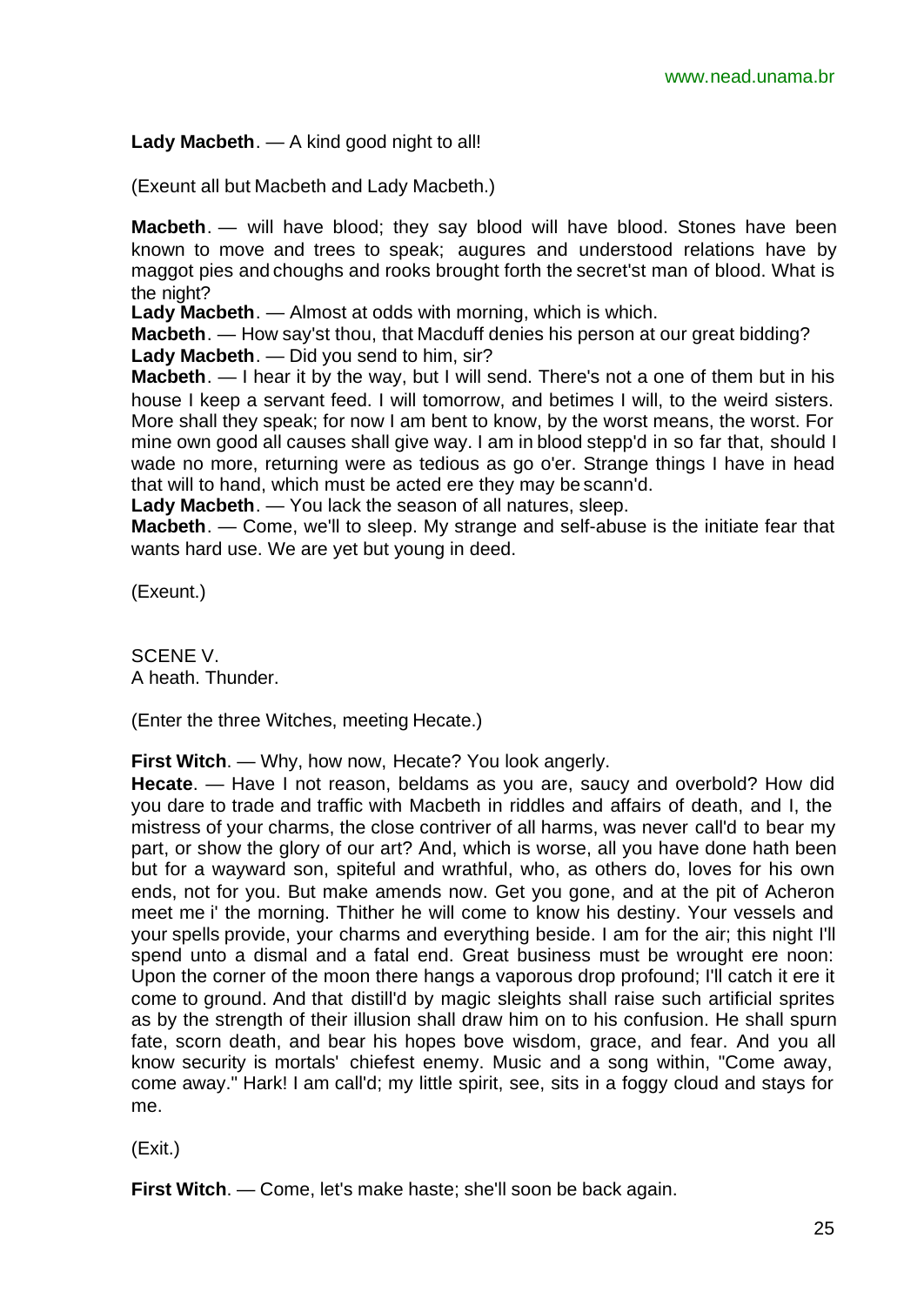**Macbeth**. — Prithee, see there! Behold! Look! Lo! How say you? Why, what care I? If thou canst nod, speak too. If charnel houses and our graves must send those that we bury back, our monuments shall be the maws of kites.

(Exit Ghost.)

**Lady Macbeth**. — What, quite unmann'd in folly?

**Macbeth**. — If I stand here, I saw him.

**Lady Macbeth**. — Fie, for shame!

**Macbeth**. — Blood hath been shed ere now, i' the olden time, ere humane statute purged the gentle weal; ay, and since too, murthers have been perform'd too terrible for the ear. The time has been, that, when the brains were out, the man would die, and there an end; but now they rise again, with twenty mortal murthers on their crowns, and push us from our stools. This is more strange than such a murther is. **Lady Macbeth**. — My worthy Lord, your noble friends do lack you.

**Macbeth**. — I do forget. Do not muse at me, my most worthy friends. I have a strange infirmity, which is nothing to those that know me. Come, love and health to all; then I'll sit down. Give me some wine, fill full. I drink to the general joy o' the whole table, and to our dear friend Banquo, whom we miss. Would he were here! To all and him we thirst, and all to all.

**Lords**. — Our duties and the pledge.

(Re-enter Ghost.)

**Macbeth**. — Avaunt, and quit my sight! Let the earth hide thee! Thy bones are marrowless, thy blood is cold; thou hast no speculation in those eyes which thou dost glare with.

**Lady Macbeth**. — Think of this, good peers, but as a thing of custom. 'Tis no other, only it spoils the pleasure of the time.

**Macbeth**. — What man dare, I dare. Approach thou like the rugged Russian bear, the arm'd rhinoceros, or the Hyrcan tiger; take any shape but that, and my firm nerves shall never tremble. Or be alive again, and dare me to the desert with thy sword. If trembling I inhabit then, protest me the baby of a girl. Hence, horrible shadow! Unreal mockery, hence!

(Exit Ghost.)

Why, so, being gone, I am a man again. Pray you sit still.

**Lady Macbeth**. — You have displaced the mirth, broke the good meeting, with most admired disorder.

**Macbeth**. — Can such things be, and overcome us like a summer's cloud, without our special wonder? You make me strange even to the disposition that I owe when now I think you can behold such sights and keep the natural ruby of your cheeks when mine is blanch'd with fear.

**Ross**. — What sights, my Lord?

**Lady Macbeth**. — I pray you, speak not; he grows worse and worse; question enrages him. At once, good night. Stand not upon the order of your going, but go at once.

**Lennox**. — Good night, and better health attend his Majesty!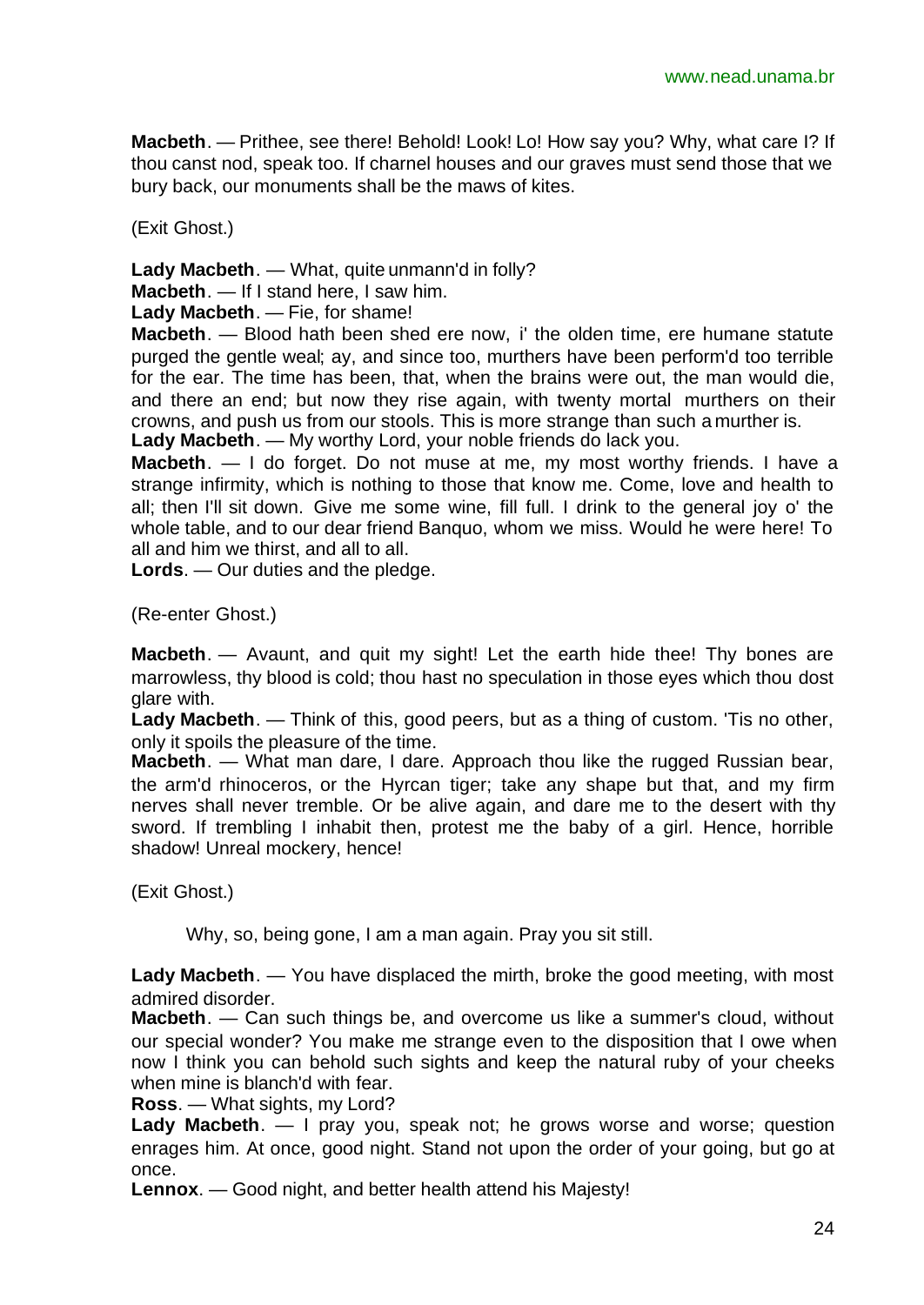**Murtherer**. — 'Tis Banquo's then.

**Macbeth**. — 'Tis better thee without than he within. Is he dispatch'd?

**Murtherer**. — My Lord, his throat is cut; that I did for him.

**Macbeth**. — Thou art the best o' the cut-throats! Yet he's good that did the like for Fleance. If thou didst it, thou art the nonpareil.

**Murtherer**. — Most royal sir, Fleance is 'scaped.

**Macbeth**. [Aside.] — Then comes my fit again. I had else been perfect, whole as the marble, founded as the rock, as broad and general as the casing air; but now I am cabin'd, cribb'd, confin'd, bound in to saucy doubts and fears -But Banquo's safe?

**Murtherer**. — Ay, my good Lord. Safe in a ditch he bides, with twenty trenched gashes on his head, the least a death to nature.

**Macbeth**. — Thanks for that. There the grown serpent lies; the worm that's fled hath nature that in time will venom breed, no teeth for the present. Get thee gone. Tomorrow we'll hear ourselves again.

(Exit Murtherer.)

**Lady Macbeth**. — My royal Lord, you do not give the cheer. The feast is sold that is not often vouch'd, while 'tis amaking, 'Tis given with welcome. To feed were best at home; from thence the sauce to meat is ceremony; meeting were bare without it.

**Macbeth**. — Sweet remembrancer! Now good digestion wait on appetite, and health on both!

**Lennox**. — May't please your Highness sit.

(The Ghost of Banquo enters and sits in Macbeth's place.)

**Macbeth**. — Here had we now our country's honor roof'd, were the graced person of our Banquo present, who may I rather challenge for unkindness than pity for mischance!

**Ross**. — His absence, sir, lays blame upon his promise. Please't your Highness to grace us with your royal company?

**Macbeth**. — The table's full.

**Lennox**. — Here is a place reserved, sir.

**Macbeth**. — Where?

**Lennox**. — Here, my good Lord. What is't that moves your Highness?

**Macbeth**. — Which of you have done this?

**Lords**. — What, my good Lord?

**Macbeth**. — Thou canst not say I did it; never shake thy gory locks at me.

**Ross**. — Gentlemen, rise; his Highness is well.

**Lady Macbeth**. — Sit, worthy friends; my Lord is often thus, and hath been from his youth. Pray you, keep seat. The fit is momentary; upon a thought he will again be well. If much you note him, you shall offend him and extend his passion. Feed, and regard him not-Are you a man?

**Macbeth**. — Ay, and a bold one, that dare look on that which might appal the devil.

**Lady Macbeth**. — O proper stuff! This is the very painting of your fear; this is the airdrawn dagger which you said led you to Duncan. O, these flaws and starts, impostors to true fear, would well become a woman's story at a winter's fire, authorized by her grandam. Shame itself! Why do you make such faces? When all's done, you look but on a stool.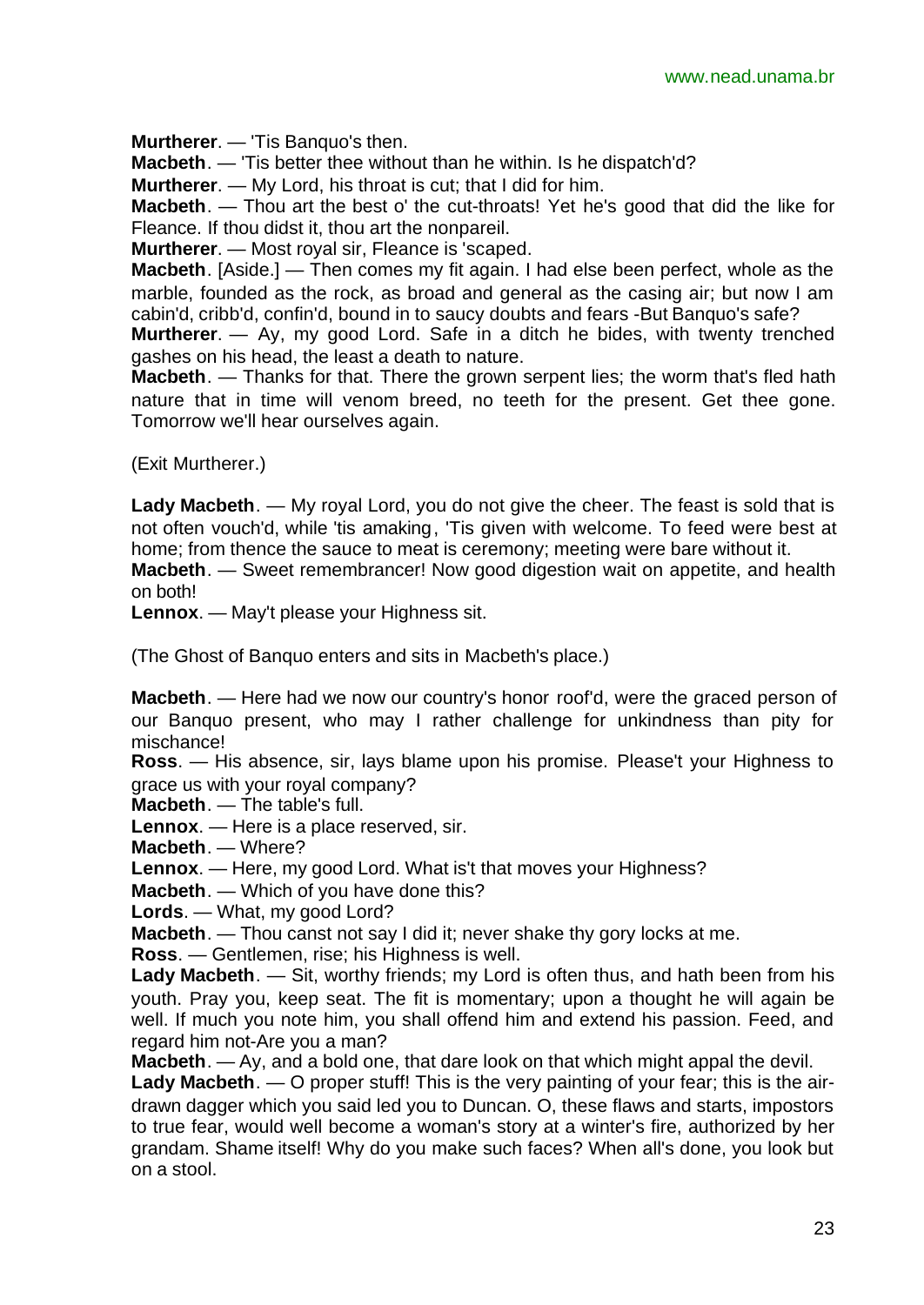**Third Murtherer**. — Macbeth.

**Second Murtherer**. — He needs not our mistrust, since he delivers our offices and what we have to do to the direction just.

**First Murtherer**. — Then stand with us. The west yet glimmers with some streaks of day; now spurs the lated traveler apace to gain the timely inn, and near approaches the subject of our watch.

**Third Murtherer**. — Hark! I hear horses.

**Banquo**. [Within.] — Give us a light there, ho!

**Second Murtherer.** — Then 'tis he; the rest that are within the note of expectation Already are i' the court.

**First Murtherer**. — His horses go about.

**Third Murtherer**. — Almost a mile, but he does usually. So all men do -from hence to the palace gate make it their walk.

**Second Murtherer**. — A light, a light!

(Enter Banquo, and Fleance with a torch.)

**Third Murtherer**. — 'Tis he.

**First Murtherer**. — Stand to't.

**Banquo**. — It will be rain tonight.

**First Murtherer**. — Let it come down. They set upon Banquo.

**Banquo**. — O, treachery! Fly, good Fleance, fly, fly, fly! Thou mayst revenge. O slave! Dies. Fleance escapes.

**Third Murtherer**. — Who did strike out the light?

**First Murtherer**. — Wast not the way?

**Third Murtherer**. — There's but one down; the son is fled.

**Second Murtherer**. — We have lost best half of our affair.

**First Murtherer.** — Well, let's away and say how much is done.

(Exeunt.)

SCENE IV. A Hall in the palace. A banquet prepared.

(Enter Macbeth, Lady Macbeth, Ross, Lennox, Lords, and Attendants.)

**Macbeth**. — You know your own degrees; sit down. At first and last the hearty welcome.

**Lords**. — Thanks to your Majesty.

**Macbeth**. — Ourself will mingle with society and play the humble host. our hostess keeps her state, but in best time we will require her welcome.

**Lady Macbeth**. — Pronounce it for me, sir, to all our friends, for my heart speaks they are welcome.

(Enter first Murtherer to the door.)

**Macbeth**. — See, they encounter thee with their hearts' thanks. Both sides are even; here I'll sit i' the midst. Be large in mirth; anon we'll drink a measure the table round. [Approaches the door.] There's blood upon thy face.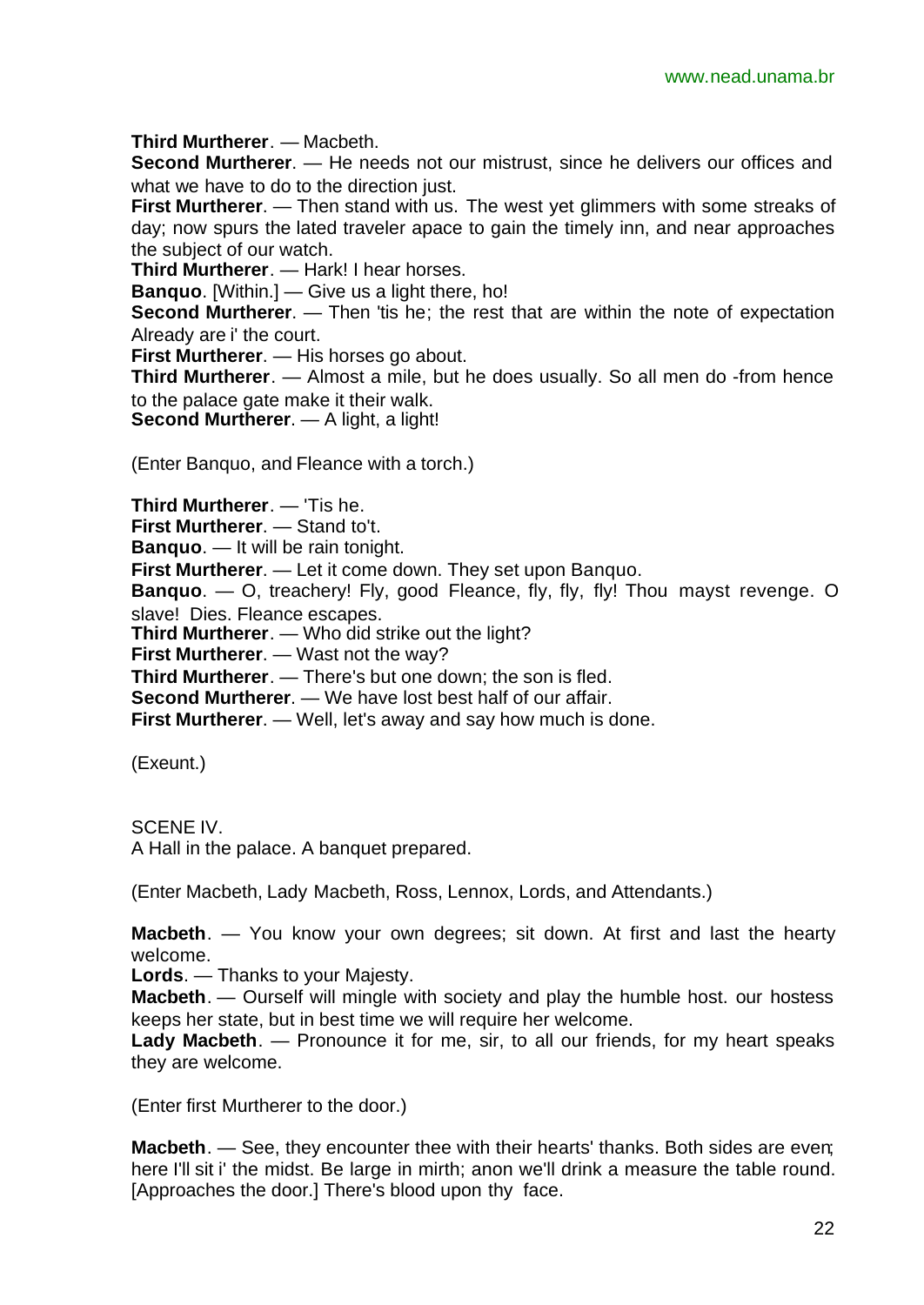**Lady Macbeth**. — Nought's had, all's spent, where our desire is got without content. 'Tis safer to be that which we destroy than by destruction dwell in doubtful joy.

(Enter Macbeth.)

How now, my Lord? Why do you keep alone, of sorriest fancies your companions making, using those thoughts which should indeed have died with them they think on? Things without all remedy should be without regard. What's done is done.

**Macbeth**. — We have scotch'd the snake, not kill'd it. She'll close and be herself, whilst our poor malice remains in danger of her former tooth. But let the frame of things disjoint, both the worlds suffer, ere we will eat our meal in fear and sleep in the affliction of these terrible dreams that shake us nightly. Better be with the dead, whom we, to gain our peace, have sent to peace, than on the torture of the mind to lie in restless ecstasy. Duncan is in his grave; after life's fitful fever he sleeps well. Treason has done his worst; nor steel, nor poison, malice domestic, foreign levy, nothing, can touch him further.

**Lady Macbeth**. — Come on, gentle my Lord, sleek o'er your rugged looks; be bright and jovial among your guests tonight.

**Macbeth**. — So shall I, love, and so, I pray, be you. Let your remembrance apply to Banquo; present him eminence, both with eye and tongue: unsafe the while, that we must lave our honors in these flattering streams, and make our faces vizards to our hearts, disguising what they are.

**Lady Macbeth**. — You must leave this.

**Macbeth**. — O, full of scorpions is my mind, dear wife! Thou know'st that Banquo and his Fleance lives.

**Lady Macbeth**. — But in them nature's copy's not eterne.

**Macbeth**. — There's comfort yet; they are assailable. Then be thou jocund. Ere the bat hath flown his cloister'd flight, ere to black Hecate's summons the shard-borne beetle with his drowsy hums hath rung night's yawning peal, there shall be done a deed of dreadful note.

**Lady Macbeth**. — What's to be done?

**Macbeth**. — Be innocent of the knowledge, dearest chuck, till thou applaud the deed. Come, seeling night, scarf up the tender eye of pitiful day, and with thy bloody and invisible hand cancel and tear to pieces that great bond which keeps me pale! Light thickens, and the crow makes wing to the rooky wood; good things of day begin to droop and drowse, whiles night's black agents to their preys do rouse. Thou marvel'st at my words, but hold thee still: things bad begun make strong themselves by ill. So, prithee, go with me.

(Exeunt.)

SCENE III. A park near the palace. (Enter three Murtherers.)

**First Murtherer**. — But who did bid thee join with us?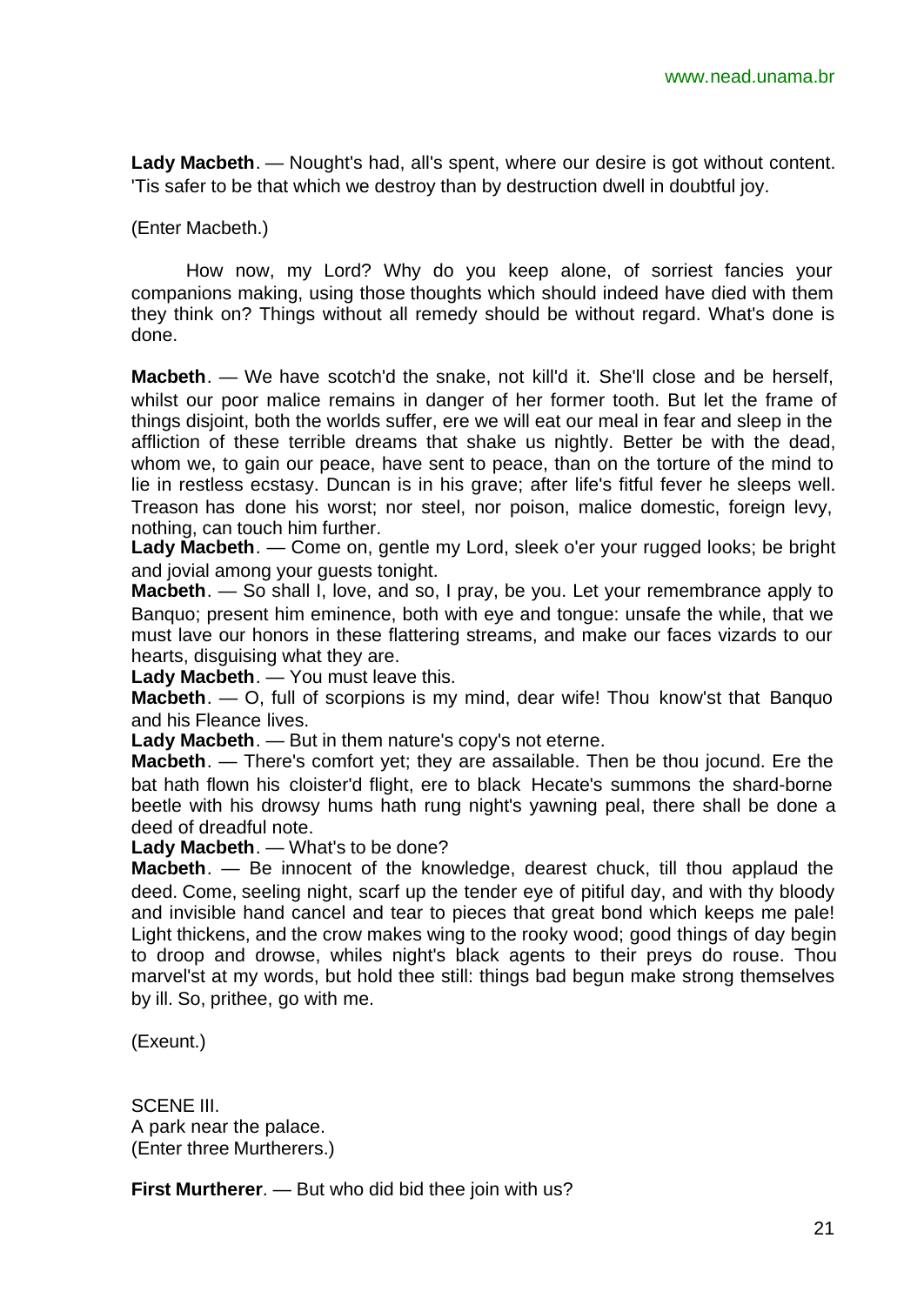name of dogs. The valued file distinguishes the swift, the slow, the subtle, the housekeeper, the hunter, every one according to the gift which bounteous nature hath in him closed, whereby he does receive particular addition, from the bill that writes them all alike; and so of men. Now if you have a station in the file, not i' the worst rank of manhood, say it, and I will put that business in your bosoms whose execution takes your enemy off, grapples you to the heart and love of us, who wear our health but sickly in his life, which in his death were perfect.

**Second Murtherer**. — I am one, my liege, whom the vile blows and buffets of the world have so incensed that I am reckless what I do to spite the world.

**First Murtherer.** — And I another so weary with disasters, tugg'd with fortune, that I would set my life on any chance, to mend it or be rid on't.

**Macbeth**. — Both of you know Banquo was your enemy.

**Both Murtherers**. — True, my Lord.

**Macbeth**. — So is he mine, and in such bloody distance that every minute of his being thrusts against my near'st of life; and though I could with barefaced power sweep him from my sight and bid my will avouch it, yet I must not, for certain friends that are both his and mine, whose loves I may not drop, but wail his fall who I myself struck down. And thence it is that I to your assistance do make love, masking the business from the common eye for sundry weighty reasons.

**Second Murtherer**. — We shall, my Lord, perform what you command us.

**First Murtherer**. — Though our lives-

**Macbeth**. — Your spirits shine through you. Within this hour at most I will advise you where to plant yourselves, acquaint you with the perfect spy o' the time, the moment on't; fort must be done tonight and something from the palace (always thought that I require a clearness); and with him- To leave no rubs nor botches in the work-Fleance his son, that keeps him company, whose absence is no less material to me than is his father's, must embrace the fate of that dark hour. Resolve yourselves apart; I'll come to you anon.

**Both Murtherers**. — We are resolved, my Lord.

**Macbeth**. — I'll call upon you straight. Abide within.

(Exeunt Murtherers.)

It is concluded: Banquo, thy soul's flight, if it find heaven, must find it out tonight.

(Exit.)

SCENE II. The palace.

(Enter Lady Macbeth and a Servant.)

```
Lady Macbeth. — Is Banquo gone from court?
Servant. — Ay, madam, but returns again tonight.
Lady Macbeth. — Say to the King I would attend his leisure for a few words.
Servant. — Madam, I will.
```
(Exit.)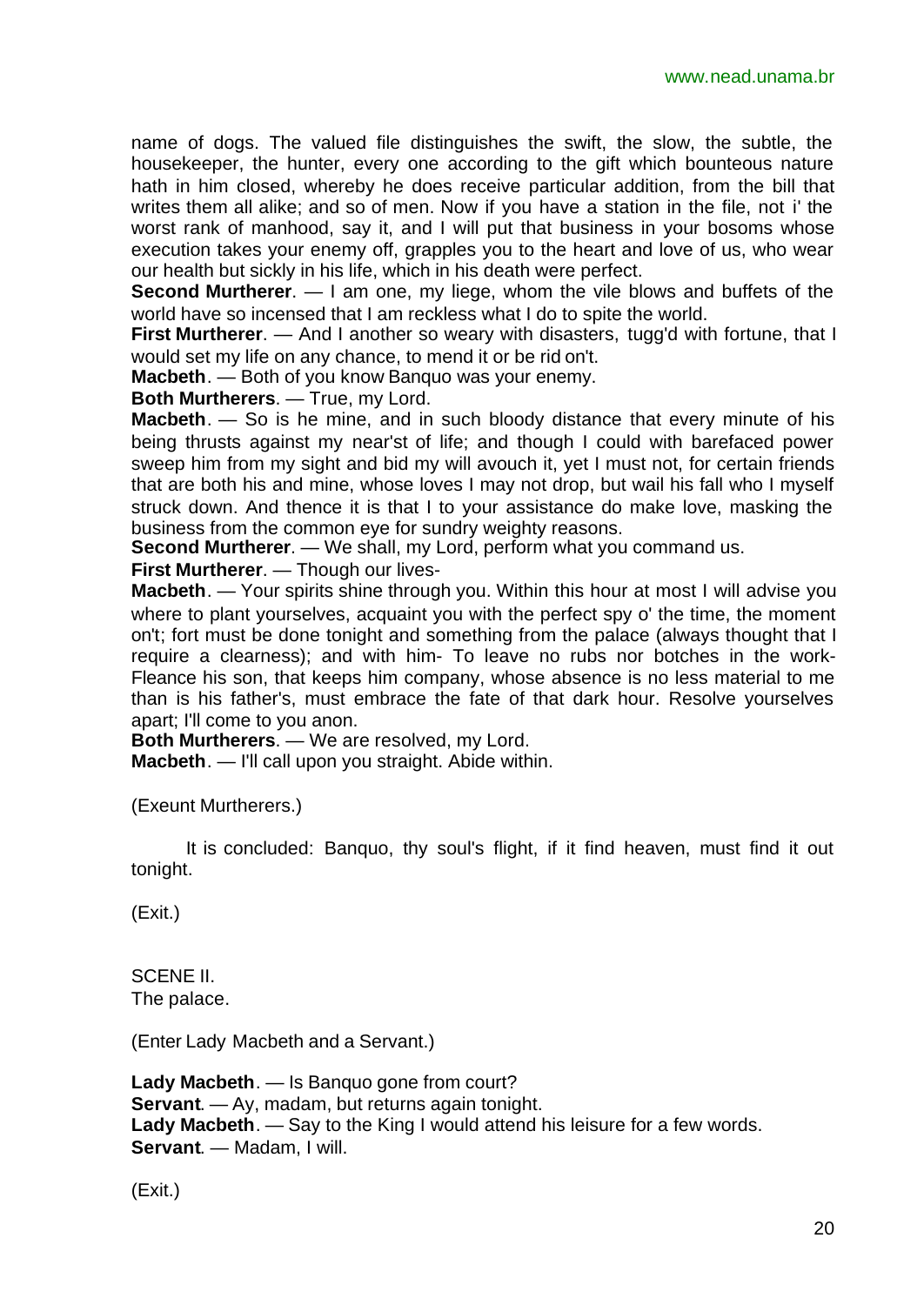Let every man be master of his time till seven at night; to make society the sweeter welcome, we will keep ourself till supper time alone. While then, God be with you!

(Exeunt all but Macbeth and an Attendant.)

Sirrah, a word with you. Attend those men our pleasure?

**Attendant**. — They are, my Lord, without the palace gate. **Macbeth**. — Bring them before us.

(Exit Attendant.)

To be thus is nothing, but to be safely thus. Our fears in Banquo. Stick deep, and in his royalty of nature reigns that which would be fear'd. 'Tis much he dares, and, to that dauntless temper of his mind, he hath a wisdom that doth guide his valor to act in safety. There is none but he whose being I do fear; and under him my genius is rebuked, as it is said Mark Antony's was by Caesar. He chid the sisters when first they put the name of King upon me and bade them speak to him; then prophet-like they hail'd him father to a line of kings. Upon my head they placed a fruitless crown and put a barren sceptre in my gripe, thence to be wrench'd with an unlineal hand, no son of mine succeeding. If't be so, for Banquo's issue have I filed my mind, for them the gracious Duncan have I murther'd, put rancors in the vessel of my peace only for them, and mine eternal jewel given to the common enemy of man, to make them kings -the seed of Banquo kings! Rather than so, come, Fate, into the list, and champion me to the utterance! Who's there?

(Re-enter Attendant, with two Murtherers.)

Now go to the door, and stay there till we call.

(Exit Attendant.)

Was it not yesterday we spoke together?

**First Murtherer**. — It was, so please your Highness.

**Macbeth**. — Well then, now have you consider'd of my speeches? Know that it was he in the times past which held you so under fortune, which you thought had been our innocent self? This I made good to you in our last conference, pass'd in probation with you: How you were borne in hand, how cross'd, the instruments, who wrought with them, and all things else that might to half a soul and to a notion crazed say, "Thus did Banquo."

**First Murtherer**. — You made it known to us.

**Macbeth**. — I did so, and went further, which is now our point of second meeting. Do you find your patience so predominant in your nature, that you can let this go? Are you so gospel'd, to pray for this good man and for his issue, whose heavy hand hath bow'd you to the grave and beggar'd yours forever?

**First Murtherer**. — We are men, my liege.

**Macbeth**. — Ay, in the catalogue ye go for men, as hounds and greyhounds, mongrels, spaniels, curs, shoughs, waterrugs, and demi-wolves are clept all by the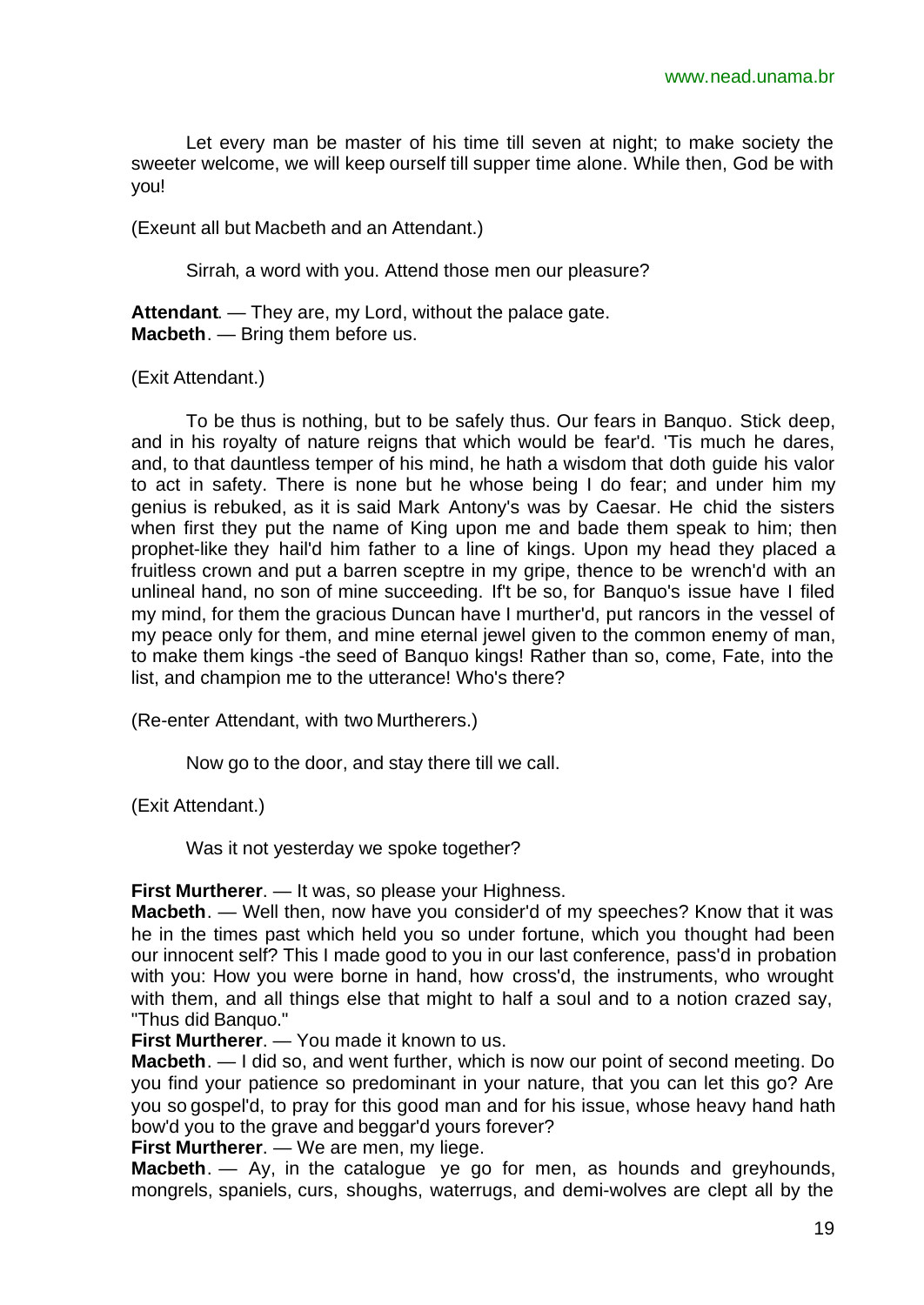**Ross**. — Will you to Scone? **Macduff.** — No. cousin, I'll to Fife. **Ross**. — Well, I will thither. **Macduff**. — Well, may you see things well done there. Adieu, lest our old robes sit easier than our new! **Ross**. — Farewell, father.

**Old Man**. — God's benison go with you and with those that would make good of bad and friends of foes!

(Exeunt.)

ACT III. SCENE I. Forres. The palace.

(Enter Banquo.)

**Banquo**. — Thou hast it now: King, Cawdor, Glamis, all, as the weird women promised, and I fear thou play'dst most foully for't; yet it was said it should not stand in thy posterity, but that myself should be the root and father of many kings. If there come truth from them (As upon thee, Macbeth, their speeches shine) why, by the verities on thee made good, may they not be my oracles as well and set me up in hope? But hush, no more. Sennet sounds.

(Enter Macbeth as King, Lady Macbeth as Queen, Lennox, Ross, Lords, Ladies, and Attendants).

**Macbeth**. — Here's our chief guest.

**Lady Macbeth**. — If he had been forgotten, it had been as a gap in our great feast and all thing unbecoming.

**Macbeth**. — Tonight we hold a solemn supper, sir, and I'll request your presence.

**Banquo**. — Let your Highness command upon me, to the which my duties are with a most indissoluble tie forever knit.

**Macbeth**. — Ride you this afternoon?

**Banquo**. — Ay, my good Lord.

**Macbeth**. — We should have else desired your good advice, which still hath been both grave and prosperous in this day's council; but we'll take tomorrow. Is't far you ride'!

**Banquo**. — As far, my Lord, as will fill up the time 'Twixt this and supper. Go not my horse the better, I must become a borrower of the night for a dark hour or twain.

**Macbeth**. — Fail not our feast. **Banquo**. — My Lord, I will not.

**Macbeth**. — We hear our bloody cousins are bestow'd in England and in Ireland, not confessing their cruel parricide, filling their hearers with strange invention. But of that tomorrow, when therewithal we shall have cause of state craving us jointly. Hie you to horse; adieu, till you return at night. Goes Fleance with you?

**Banquo**. — Ay, my good Lord. Our time does call upon 's.

**Macbeth**. — I wish your horses swift and sure of foot, and so I do commend you to their backs. Farewell.

(Exit Banquo.)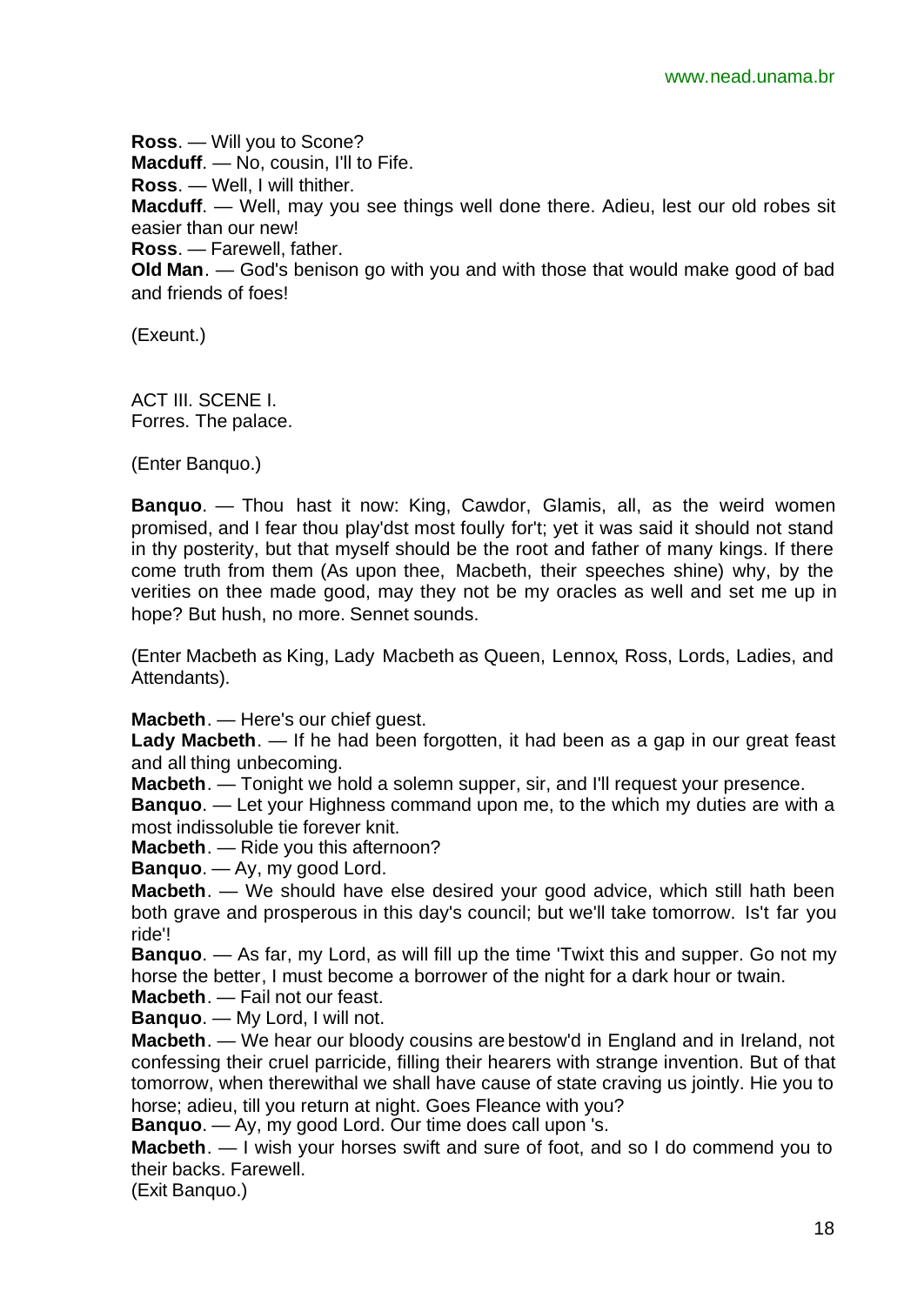(Exeunt all but Malcolm and Donalbain.)

**Malcolm**. — What will you do? Let's not consort with them. To show an unfelt sorrow is an office which the false man does easy. I'll to England.

**Donalbain**. — To Ireland, I our separated fortune shall keep us both the safer. Where we are there's daggers in men's smiles; the near in blood, the nearer bloody. **Malcolm**. — This murtherous shaft that's shot hath not yet lighted, and our safest way is to avoid the aim. Therefore to horse; and let us not be dainty of leave-taking, but shift away. There's warrant in that theft which steals itself when there's no mercy left.

(Exeunt.)

SCENE IV. Outside Macbeth's castle.

(Enter Ross with an Old Man.)

**Old Man**. — Threescore and ten I can remember well, within the volume of which time I have seen hours dreadful and things strange, but this sore night hath trifled former knowings.

**Ross**. — Ah, good father, thou seest the heavens, as troubled with man's act, threaten his bloody stage. By the clock 'tis day, and yet dark night strangles the traveling lamp. Is't night's predominance, or the day's shame, that darkness does the face of earth entomb, when living light should kiss it?

**Old Man**. — 'Tis unnatural, even like the deed that's done. On Tuesday last a falcon towering in her pride of place was by a mousing owl hawk'd at and kill'd.

**Ross**. — And Duncan's horses-a thing most strange and certain-beauteous and swift, the minions of their race, Turn'd wild in nature, broke their stalls, flung out, contending 'gainst obedience, as they would make war with mankind.

**Old Man**. — 'Tis said they eat each other.

**Ross**. — They did so, to the amazement of mine eyes that look'd upon't.

(Enter Macduff.)

Here comes the good Macduff. How goes the world, sir, now?

**Macduff**. — Why, see you not?

**Ross**. — Is't known who did this more than bloody deed?

**Macduff**. — Those that Macbeth hath slain.

**Ross**. — Alas, the day! What good could they pretend?

**Macduff**. — They were suborn'd: Malcolm and Donalbain, the King's two sons, are stol'n away and fled, which puts upon them Suspicion of the deed.

**Ross**. — 'Gainst nature still! Thriftless ambition, that wilt ravin up thine own life's means! Then 'tis most like the sovereignty will fall upon Macbeth.

**Macduff**. — He is already named, and gone to Scone to be invested.

**Ross**. — Where is Duncan's body?

**Macduff**. — Carried to Colmekill, the sacred storehouse of his predecessors and guardian of their bones.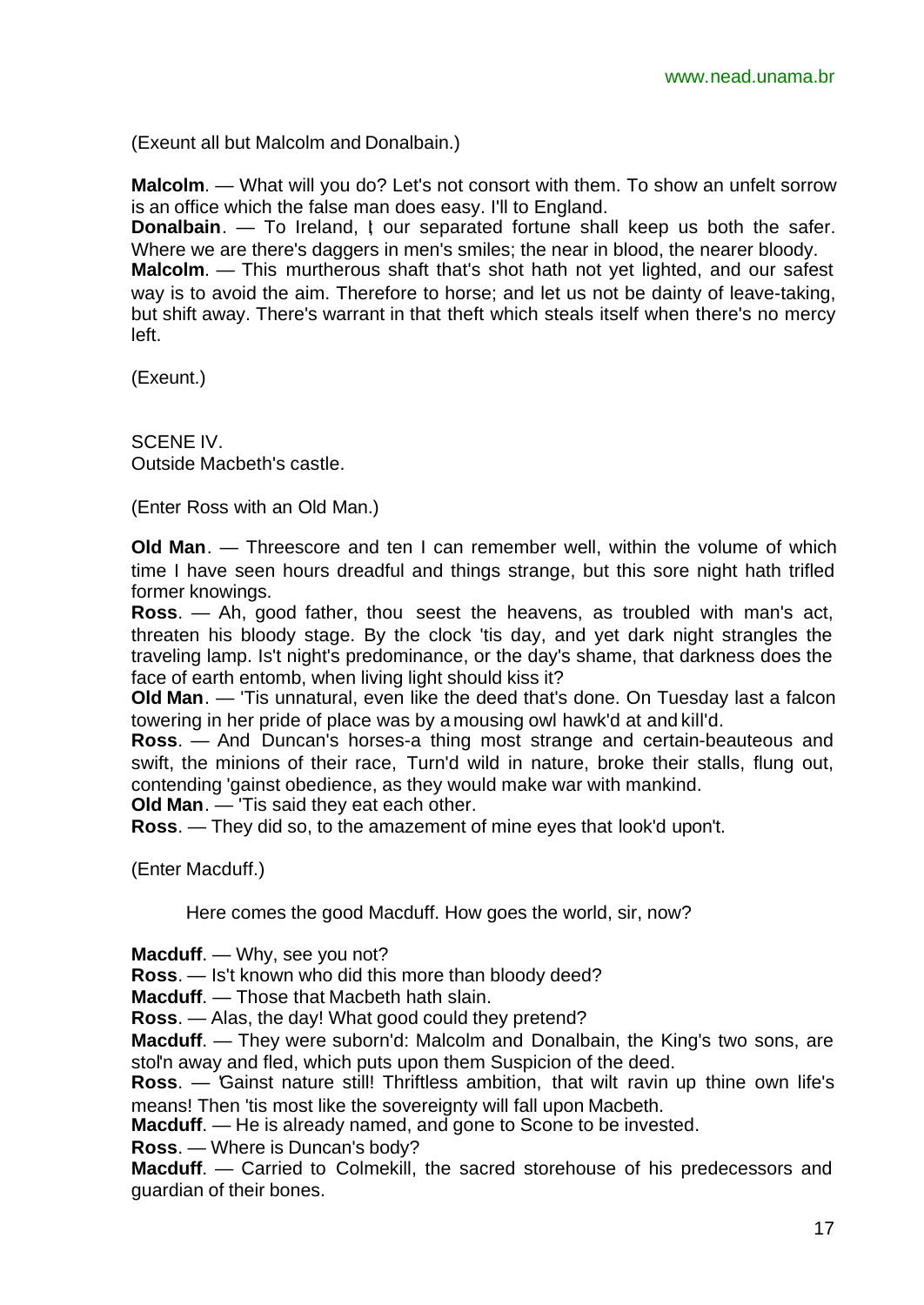(Enter Banquo.)

Banquo, Banquo! Our royal master's murther'd.

**Lady Macbeth**. — Woe, alas! What, in our house?

**Banquo**. — Too cruel anywhere. Dear Duff, I prithee, contradict thyself, and say it is not so.

(Re-enter Macbeth and Lennox, with Ross.)

**Macbeth**. — Had I but died an hour before this chance, I had lived a blessed time, for from this instant there's nothing serious in mortality. All is but toys; renown and grace is dead, the wine of life is drawn, and the mere lees is left this vault to brag of.

(Enter Malcolm and Donalbain.)

**Donalbain**. — What is amiss?

**Macbeth**. — You are, and do not know't. The spring, the head, the fountain of your blood is stopped, the very source of it is stopp'd.

**Macduff**. — Your royal father's murther'd.

**Malcolm**. — O, by whom?

**Lennox**. — Those of his chamber, as it seem'd, had done't. Their hands and faces were all badged with blood; so were their daggers, which unwiped we found upon their pillows. They stared, and were distracted; no man's life was to be trusted with them.

**Macbeth**. — O, yet I do repent me of my fury, that I did kill them.

**Macduff**. — Wherefore did you so?

**Macbeth**. — Who can be wise, amazed, temperate and furious, loyal and neutral, in a moment? No man. The expedition of my violent love outrun the pauser reason. Here lay Duncan, his silver skin laced with his golden blood, and his gash'd stabs look'd like a breach in nature for ruin's wasteful entrance; there, the murtherers, steep'd in the colors of their trade, their daggers unmannerly breech'd with gore. Who could refrain, that had a heart to love, and in that heart courage to make 's love known?

**Lady Macbeth**. — Help me hence, ho!

**Macduff**. — Look to the lady.

**Malcolm**. [Aside to Donalbain.] — Why do we hold our tongues, that most may claim this argument for ours?

**Donalbain**. [Aside to Malcolm.] — What should be spoken here, where our fate, hid in an auger hole, may rush and seize us? Let's away, our tears are not yet brew'd.

**Malcolm**. [Aside to Donalbain.] — Nor our strong sorrow upon the foot of motion.

**Banquo**. — Look to the lady. Lady Macbeth is carried out. And when we have our naked frailties hid, that suffer in exposure, let us meet and question this most bloody piece of work to know it further. Fears and scruples shake us. In the great hand of God I stand, and thence against the undivulged pretense I fight of treasonous malice. **Macduff**. — And so do I.

**All**. — So all.

**Macbeth**. — Let's briefly put on manly readiness and meet i' the hall together. **All**. — Well contented.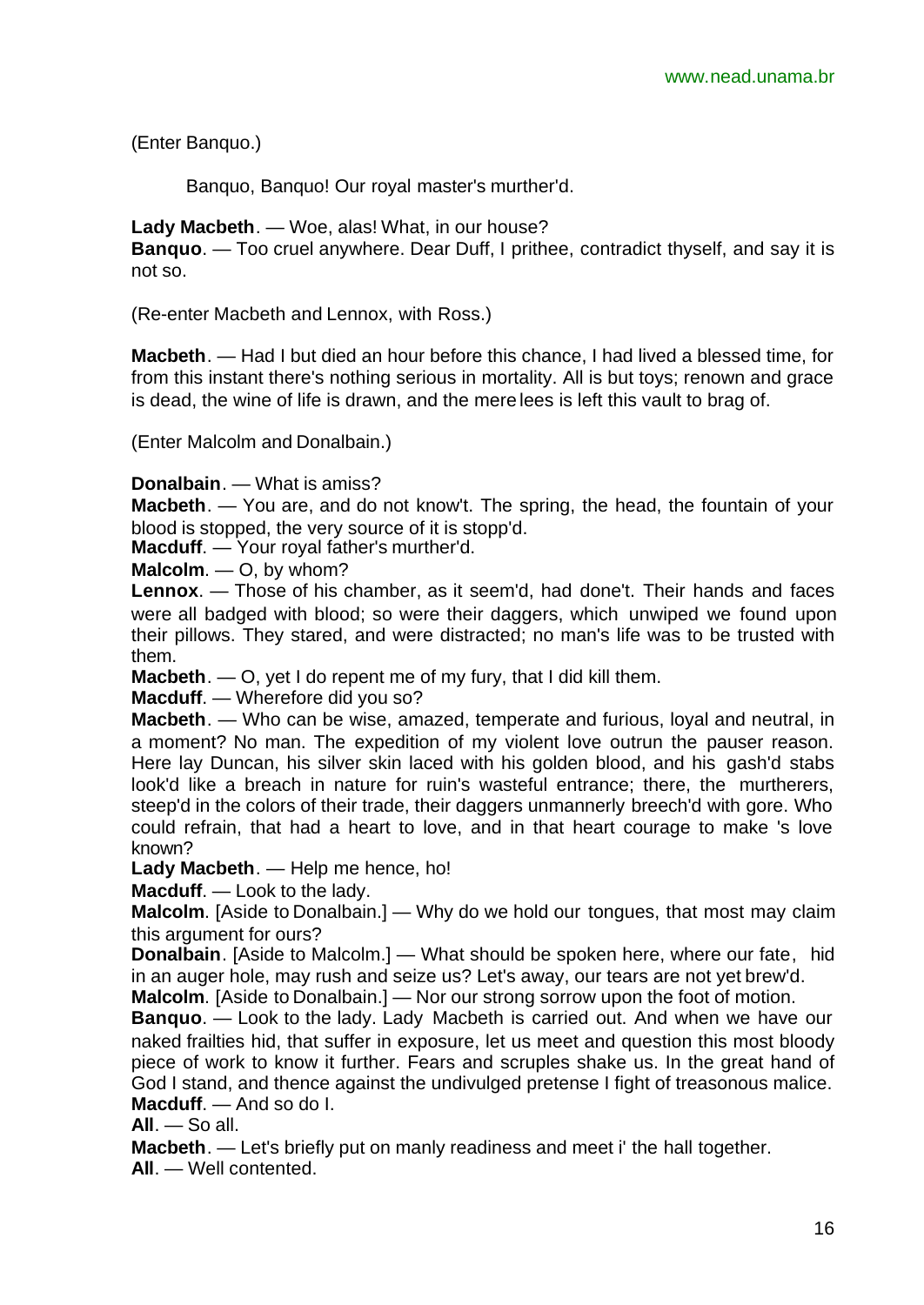Our knocking has awaked him; here he comes.

**Lennox**. — Good morrow, noble sir.

**Macbeth**. — morrow, both.

**Macduff**. — Is the King stirring, worthy Thane?

**Macbeth**. — Not yet.

**Macduff**. — He did command me to call timely on him; I have almost slipp'd the hour.

**Macbeth**. — I'll bring you to him.

**Macduff.** — I know this is a joyful trouble to you, but yet 'tis one.

**Macbeth**. — The labor we delight in physics pain. This is the door.

**Macduff** — I'll make so bold to call, for 'tis my limited service.

(Exit.)

**Lennox**. — Goes the King hence today?

**Macbeth**. — He does; he did appoint so.

**Lennox**. — The night has been unruly. Where we lay, our chimneys were blown down, and, as they say, lamentings heard i' the air, strange screams of death, and prophesying with accents terrible of dire combustion and confused events new hatch'd to the woeful time. The obscure bird Clamor'd the livelong night. Some say the earth was feverous and did shake.

**Macbeth**. — 'Twas a rough fight.

**Lennox**. — My young remembrance cannot parallel a fellow to it.

(Re-enter Macduff.)

**Macduff.** — O horror, horror, horror! Tongue nor heart cannot conceive nor name thee.

**Macbeth**. — Lennox. What's the matter?

**Macduff**. — Confusion now hath made his masterpiece. Most sacrilegious murther hath broke ope the Lord's anointed temple and stole thence the life o' the building. **Macbeth**. — What is't you say? the life?

**Lennox**. — Mean you his Majesty?

**Macduff**. — Approach the chamber, and destroy your sight with a new Gorgon. Do not bid me speak; see, and then speak yourselves.

(Exeunt Macbeth and Lennox.)

Awake, awake! Ring the alarum bell. Murther and treason! Banquo and Donalbain! Malcolm, awake! Shake off this downy sleep, death's counterfeit, and look on death itself! Up, up, and see the great doom's image! Malcolm! Banquo! As from your graves rise up, and walk like sprites to countenance this horror! Ring the bell. Bell rings.

(Enter Lady Macbeth.)

**Lady Macbeth**. — What's the business, that such a hideous trumpet calls to parley the sleepers of the house? Speak, speak!

**Macduff.** — O gentle lady, T is not for you to hear what I can speak: the repetition in a woman's ear would murther as it fell.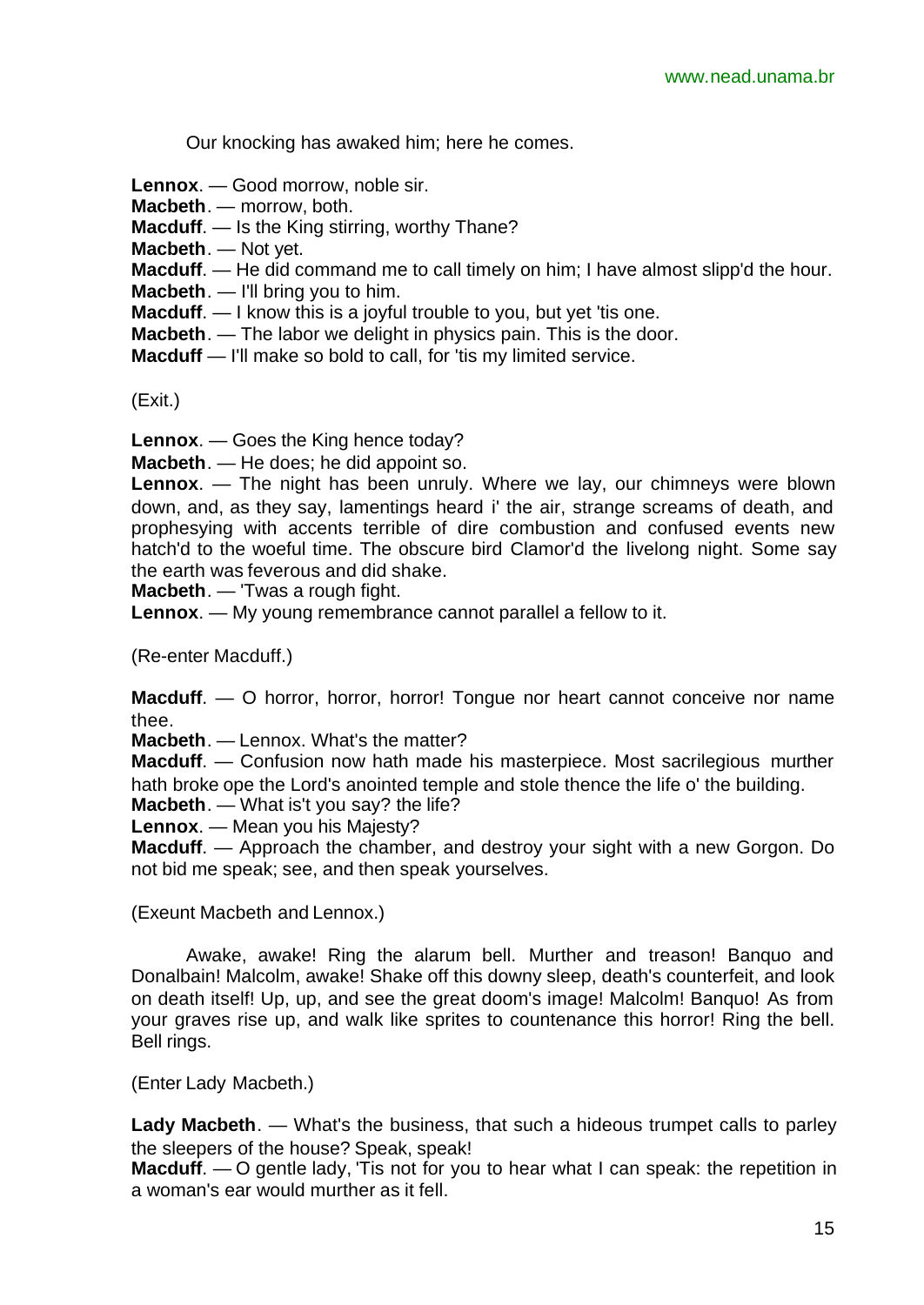**Lady Macbeth**. — My hands are of your color, but I shame to wear a heart so white. [Knocking within.] I hear knocking at the south entry. Retire we to our chamber. A little water clears us of this deed. How easy is it then! Your constancy hath left you unattended. [Knocking within.] Hark, more knocking. Get on your nightgown, lest occasion call us and show us to be watchers. Be not lost so poorly in your thoughts. **Macbeth**. — To know my deed, 'twere best not know myself. Knocking within. Wake Duncan with thy knocking! I would thou couldst!

(Exeunt.)

SCENE III. The same.

(Enter a Porter. Knocking within.)

**Porter.** — Here's a knocking indeed! If a man were porter of Hell Gate, he should have old turning the key. [Knocking within.] Knock, knock, knock! Who's there, i' the name of Belzebub? Here's a farmer that hanged himself on th' expectation of plenty. Come in time! Have napkins enow about you; here you'll sweat fort. [Knocking within.] Knock, knock! Who's there, in th' other devil's name? Faith, here's an equivocator that could swear in both the scales against either scale, who committed treason enough for God's sake, yet could not equivocate to heaven. O, come in, equivocator. [Knocking within.] Knock, knock, knock! Who's there? Faith, here's an English tailor come hither, for stealing out of a French hose. Come in, tailor; here you may roast your goose. [Knocking within.] Knock, knock! Never at quiet! What are you? But this place is too cold for hell. I'll devil-porter it no further. I had thought to have let in some of all professions, that go the primrose way to the everlasting bonfire. [Knocking within.] Anon, anon! I pray you, remember the porter. Opens the gate.

(Enter Macduff and Lennox.)

**Macduff**. — Was it so late, friend, ere you went to bed, that you do lie so late?

**Porter.** — Faith, sir, we were carousing till the second cock; and drink, sir, is a great provoker of three things.

**Macduff.** — What three things does drink especially provoke?

**Porter.** — Marry, sir, nose-painting, sleep, and urine. Lechery, sir, it provokes and unprovokes: it provokes the desire, but it takes away the performance. Therefore much drink may be said to be an equivocator with lechery: it makes him, and it mars him; it sets him on, and it takes him off; it persuades him and disheartens him; makes him stand to and not stand to; in conclusion, equivocates him in a sleep, and giving him the lie, leaves him.

**Macduff.** — I believe drink gave thee the lie last night.

**Porter.** — That it did, sir, i' the very throat on me; but requited him for his lie, and, I think, being too strong for him, though he took up my legs sometime, yet I made shift to cast him.

**Macduff.** — Is thy master stirring?

(Enter Macbeth.)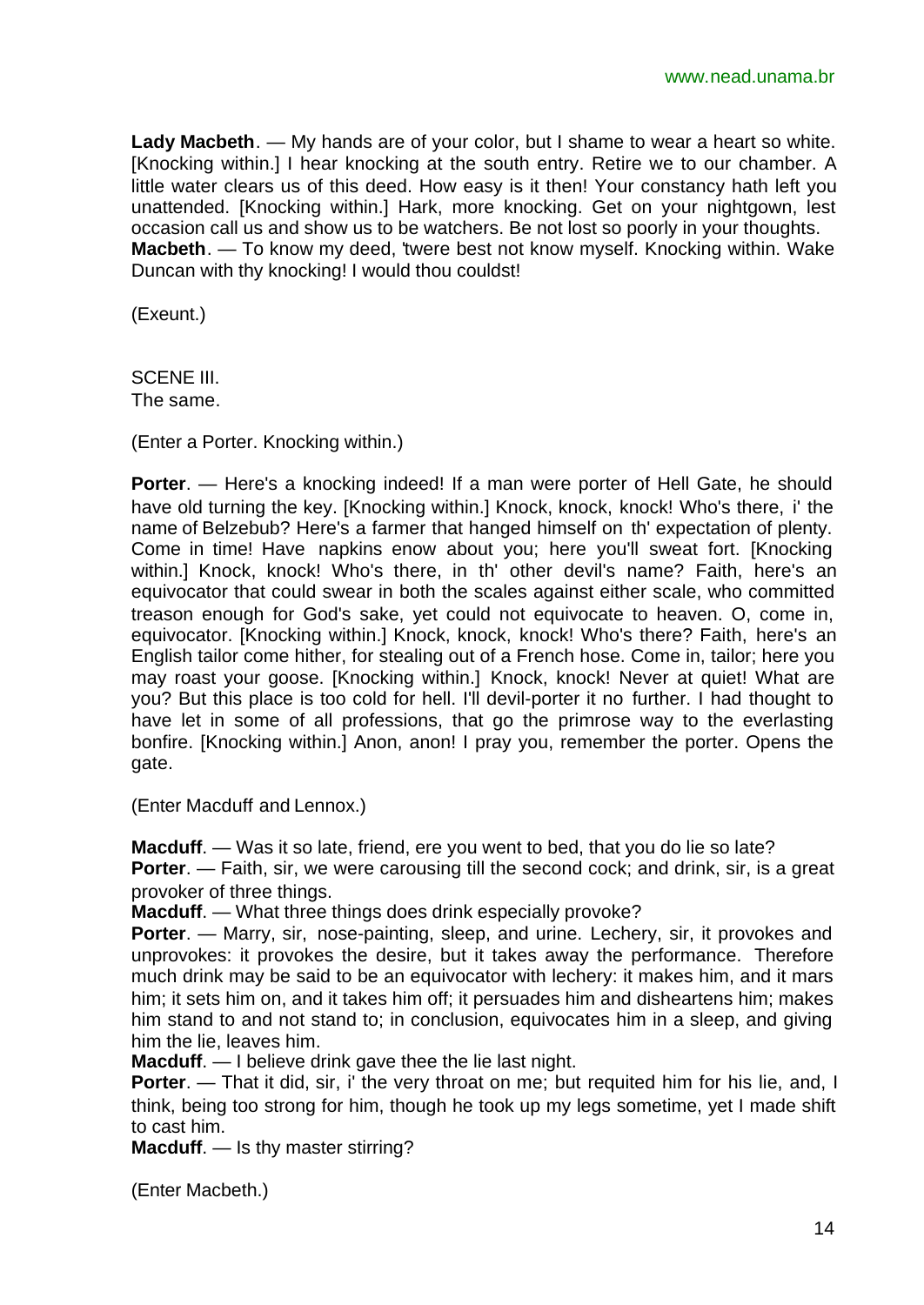My husband!

**Macbeth**. — I have done the deed. Didst thou not hear a noise?

**Lady Macbeth**. — I heard the owl scream and the crickets cry. Did not you speak? **Macbeth**. — When?

**Lady Macbeth**. — Now.

**Macbeth**. — As I descended?

**Lady Macbeth**. — Ay.

**Macbeth**. — Hark! Who lies i' the second chamber?

**LadyM acbeth**. — Donalbain.

**Macbeth**. — This is a sorry sight. [Looks on his hands.

**Lady Macbeth**. — A foolish thought, to say a sorry sight.

**Macbeth**. — There's one did laugh in 's sleep, and one cried, "Murther!" That they did wake each other. I stood and heard them, but they did say their prayers and address'd them again to sleep.

**Lady Macbeth**. — There are two lodged together.

**Macbeth**. — One cried, "God bless us!" and "Amen" the other, as they had seen me with these hangman's hands. Listening their fear, I could not say "Amen," when they did say, "God bless us!"

**Lady Macbeth**. — Consider it not so deeply.

**Macbeth**. — But wherefore could not I pronounce "Amen"? I had most need of blessing, and "Amen" stuck in my throat.

**Lady Macbeth**. — These deeds must not be thought after these ways; so, it will make us mad.

**Macbeth**. — I heard a voice cry, "Sleep no more! Macbeth does murther sleep" -the innocent sleep, sleep that knits up the ravel'd sleave of care, the death of each day's life, sore labor's bath, balm of hurt minds, great nature's second course, chief nourisher in life's feast-

**Lady Macbeth**. — What do you mean?

**Macbeth**. — Still it cried, "Sleep no more!" to all the house; "Glamis hath murther'd sleep, and therefore Cawdor shall sleep no more. Macbeth shall sleep no more."

**Lady Macbeth**. — Who was it that thus cried? Why, worthy Thane, you do unbend your noble strength, to think so brainsickly of things. Go, get some water and wash this filthy witness from your hand. Why did you bring these daggers from the place? They must lie there. Go carry them, and smear the sleepy grooms with blood.

**Macbeth**. — I'll go no more. I am afraid to think what I have done; look on't again I dare not.

**Lady Macbeth**. — Infirm of purpose! Give me the daggers. The sleeping and the dead are but as pictures; 'tis the eye of childhood that fears a painted devil. If he do bleed, I'll gild the faces of the grooms withal, for it must seem their guilt.

(Exit. Knocking within.)

**Macbeth**. — Whence is that knocking? How is't with me, when every noise appals me? What hands are here? Ha, they pluck out mine eyes! Will all great Neptune's ocean wash this blood clean from my hand? No, this my hand will rather the multitudinous seas incarnadine, making the green one red.

(Re-enter Lady Macbeth.)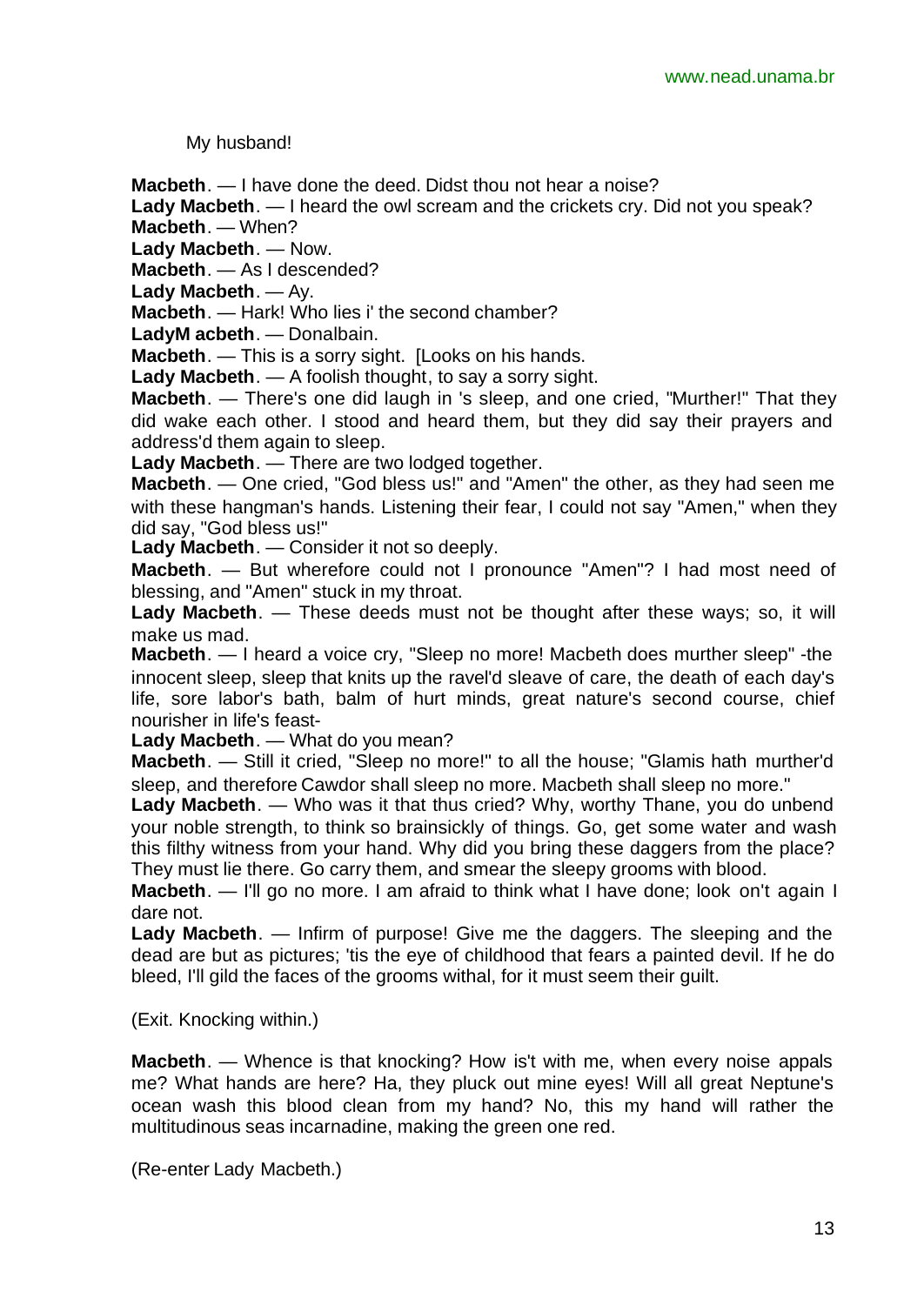**Banquo**. — So I lose none in seeking to augment it, but still keep my bosom franchised and allegiance clear, I shall be counsel'd. **Macbeth**. — Good repose the while. **Banquo**. — Thanks, sir, the like to you.

(Exeunt Banquo. and Fleance.)

**Macbeth**. — Go bid thy mistress, when my drink is ready, she strike upon the bell. Get thee to bed.

(Exit Servant.)

Is this a dagger which I see before me, the handle toward my hand? Come, let me clutch thee. I have thee not, and yet I see thee still. Art thou not, fatal vision, sensible to feeling as to sight? Or art thou but a dagger of the mind, a false creation, proceeding from the heat-oppressed brain? I see thee yet, in form as palpable as this which now I draw. Thou marshal'st me the way that I was going, and such an instrument I was to use. Mine eyes are made the fools o' the other senses, or else worth all the rest. I see thee still, and on thy blade and dudgeon gouts of blood, which was not so before. There's no such thing: it is the bloody business which informs thus to mine eyes. Now o'er the one half-world nature seems dead, and wicked dreams abuse the curtain'd sleep; witchcraft celebrates pale Hecate's offerings; and wither'd Murther, alarum'd by his sentinel, the wolf, whose howl's his watch, thus with his stealthy pace, with Tarquin's ravishing strides, towards his design moves like a ghost. Thou sure and firm-set earth, hear not my steps, which way they walk, for fear thy very stones prate of my whereabout, and take the present horror from the time, which now suits with it. Whiles I threat, he lives; words to the heat of deeds too cold breath gives. A bell rings. I go, and it is done; the bell invites me. Hear it not, Duncan, for it is a knell that summons thee to heaven, or to hell.

(Exit.)

SCENE II. The same.

(Enter Lady Macbeth.)

**Lady Macbeth**. — That which hath made them drunk hath made me bold; what hath quench'd them hath given me fire. Hark! Peace! It was the owl that shriek'd, the fatal bellman, which gives the stern'st good night. He is about it: The doors are open, and the surfeited grooms do mock their charge with snores. I have drugg'd their possets that death and nature do contend about them, whether they live or die. **Macbeth**.[Within.] — Who's there' what, ho!

**Lady Macbeth**. — Alack, I am afraid they have awaked and 'tis not done. The attempt and not the deed confounds us. Hark! I laid their daggers ready; he could not miss 'em. Had he not resembled my father as he slept, I had done't.

(Enter Macbeth)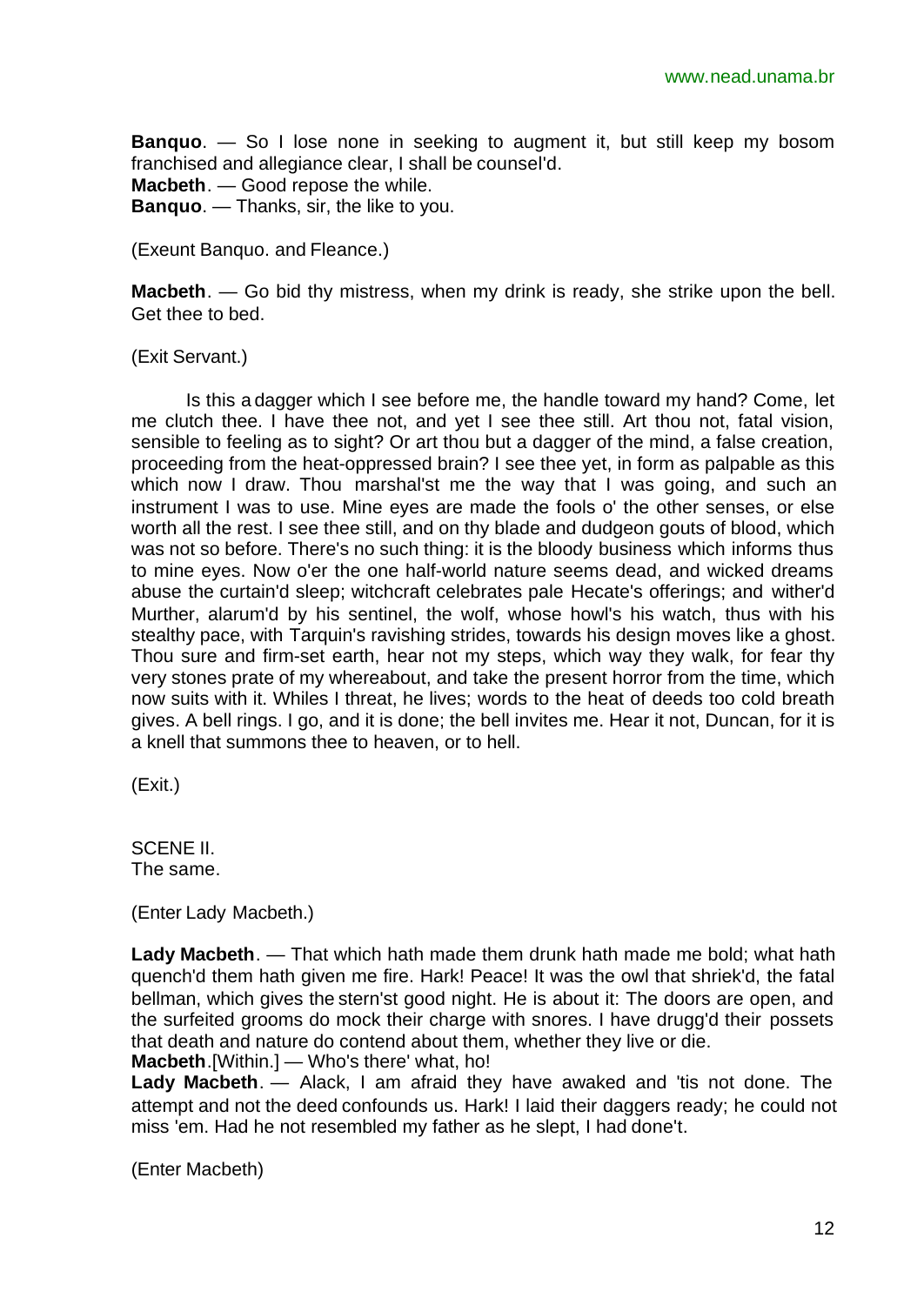### **Macbeth**. — If we should fail?

**Lady Macbeth**. — We fail? But screw your courage to the sticking-place and we'll not fail. When Duncan is asleep- Whereto the rather shall his day's hard journey soundly invite him- his two chamberlains will I with wine and wassail so convince that memory, the warder of the brain, shall be a fume and the receipt of reason a limbeck only. When in swinish sleep their drenched natures lie as in a death, what cannot you and I perform upon the unguarded Duncan? What not put upon his spongy officers, who shall bear the guilt of our great quell?

**Macbeth**. — Bring forth men-children only, for thy undaunted mettle should compose nothing but males. Will it not be received, when we have mark'd with blood those sleepy two of his own chamber and used their very daggers, that they have done't?

**Lady Macbeth**. — Who dares receive it other, as we shall make our griefs and clamor roar Upon his death?

**Macbeth**. — I am settled and bend up each corporal agent to this terrible feat. Away, and mock the time with fairest show: False face must hide what the false heart doth know.

(Exeunt.)

ACT II. SCENE I. Inverness. Court of Macbeth's castle.

(Enter Banquo and Fleance, bearing a torch before him.)

**Banquo**. — How goes the night, boy?

**Fleance**. — The moon is down; I have not heard the clock.

**Banquo**. — And she goes down at twelve.

**Fleance.** — I take't 'tis later, sir.

**Banquo**. — Hold, take my sword. There's husbandry in heaven, their candles are all out. Take thee that too. A heavy summons lies like lead upon me, and yet I would not sleep. Merciful powers, restrain in me the cursed thoughts that nature gives way to in repose!

(Enter Macbeth and a Servant with a torch.)

Give me my sword. Who's there?

**Macbeth**. — A friend.

**Banquo**. — What, sir, not yet at rest? The King's abed. He hath been in unusual pleasure and sent forth great largess to your offices. This diamond he greets your wife withal, by the name of most kind hostess, and shut up in measureless content.

**Macbeth**. — Being unprepared, our will became the servant to defect, which else should free have wrought.

**Banquo**. — All's well. I dreamt last night of the three weird sisters: to you they have show'd some truth.

**Macbeth**. — I think not of them; yet, when we can entreat an hour to serve, we would spend it in some words upon that business, if you would grant the time.

**Banquo**. — At your kind'st leisure.

**Macbeth**. — If you shall cleave to my consent, when 'tis, it shall make honor for you.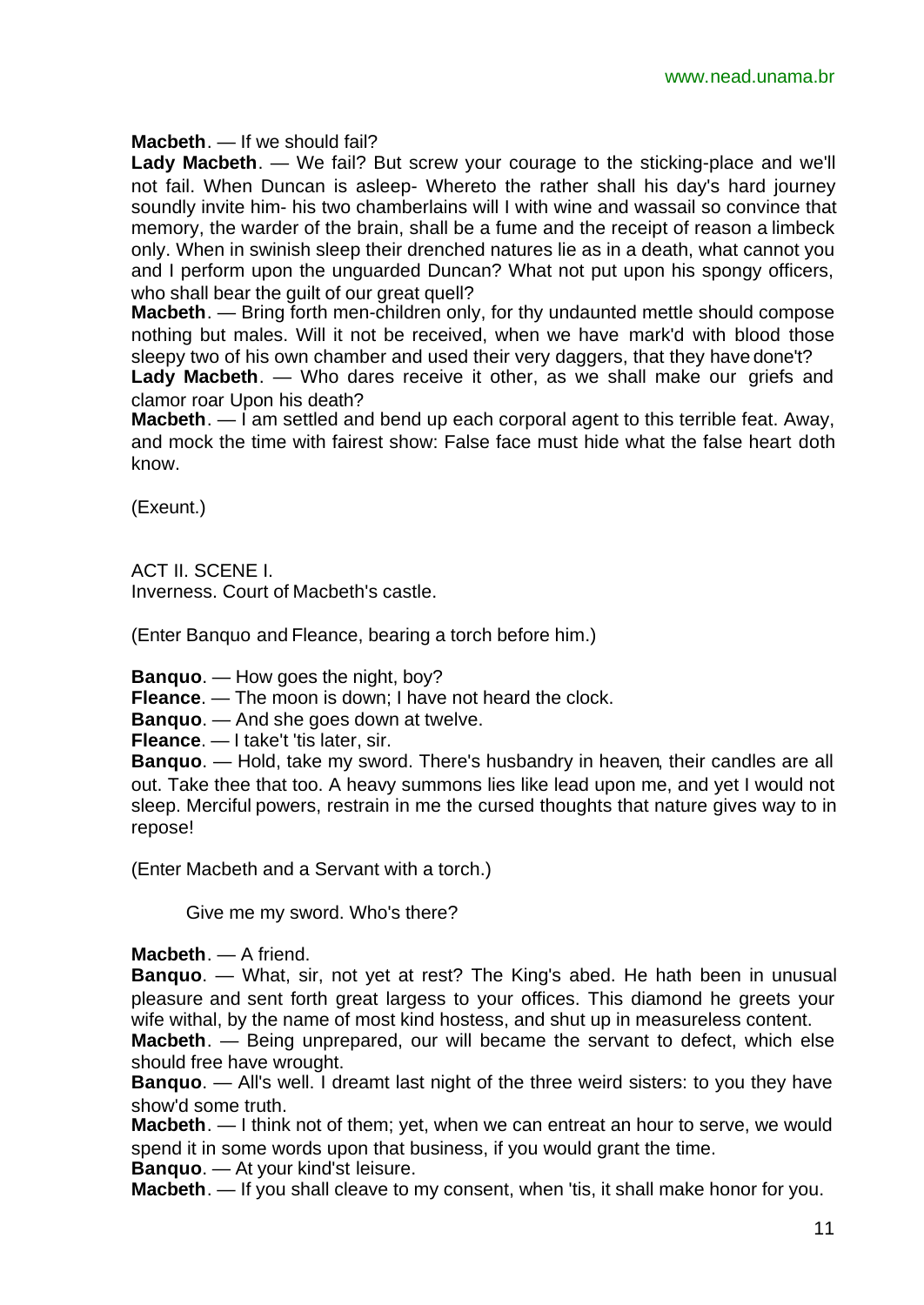(Exeunt.)

SCENE VII Macbeth's castle. Hautboys and torches.

(Enter a Sewer and divers Servants with dishes and service, who pass over the stage. Then enter Macbeth).

**Macbeth**. — If it were done when 'tis done, then 'twere well it were done quickly. If the assassination could trammel up the consequence, and catch, with his surcease, success; that but this blow might be the be-all and the end-all -here, but here, upon this bank and shoal of time, We'ld jump the life to come. But in these cases we still have judgement here, that we but teach Bloody instructions, which being taught return to plague the inventor. This even-handed justice commends the ingredients of our poison'd chalice to our own lips. He's here in double trust: first, as I am his kinsman and his subject, strong both against the deed; then, as his host, who should against his murtherer shut the door, not bear the knife myself. Besides, this Duncan hath borne his faculties so meek, hath been so clear in his great office, that his virtues will plead like angels trumpet-tongued against the deep damnation of his taking-off, and pity, like a naked new-born babe striding the blast, or heaven's cherubin horsed upon the sightless couriers of the air, shall blow the horrid deed in every eye, that tears shall drown the wind. I have no spur to prick the sides of my intent, but only Vaulting ambition, which o'erleaps itself and falls on the other.

(Enter Lady Macbeth.)

How now, what news?

**Lady Macbeth**. — He has almost supp'd. Why have you left the chamber?

**Macbeth**. — Hath he ask'd for me?

**Lady Macbeth**. — Know you not he has?

**Macbeth**. — We will proceed no further in this business: He hath honor'd me of late, and I have bought golden opinions from all sorts of people, which would be worn now in their newest gloss, not cast aside so soon.

**Lady Macbeth**. — Was the hope drunk wherein you dress'd yourself? Hath it slept since? And wakes it now, to look so green and pale at what it did so freely? From this time such I account thy love. Art thou afeard to be the same in thine own act and valor as thou art in desire? Wouldst thou have that which thou esteem'st the ornament of life and live a coward in thine own esteem, letting "I dare not" wait upon "I would" like the poor cat i' the adage?

**Macbeth**. — Prithee, peace! I dare do all that may become a man; who dares do more is none.

**Lady Macbeth**. — What beast wast then that made you break this enterprise to me? When you durst do it, then you were a man, and, to be more than what you were, you would be so much more the man. Nor time nor place did then adhere, and yet you would make both. They have made themselves, and that their fitness now does unmake you. I have given suck and know how tender 'tis to love the babe that milks me-I would, while it was smiling in my face, have pluck'd my nipple from his boneless gums and dash'd the brains out had I so sworn as you have done to this.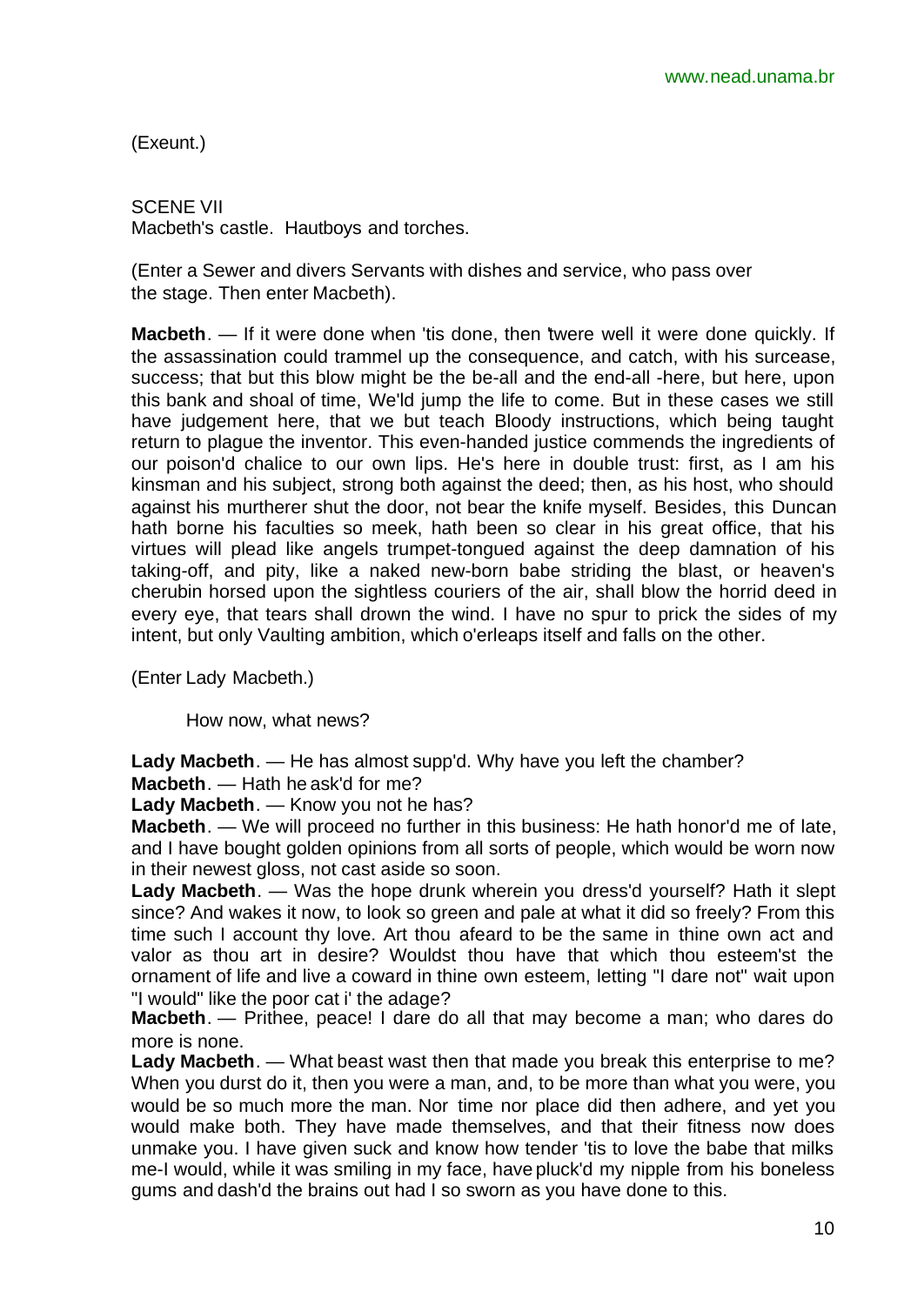Great Glamis! Worthy Cawdor! Greater than both, by the all-hail hereafter! Thy letters have transported me beyond this ignorant present, and I feel now the future in the instant.

**Macbeth**. — My dearest love, Duncan comes here tonight.

**Lady Macbeth**. — And when goes hence?

**Macbeth**. — Tomorrow, as he purposes.

**Lady Macbeth**. — O, never shall sun that morrow see! Your face, my Thane, is as a book where men may read strange matters. To beguile the time, look like the time; bear welcome in your eye, your hand, your tongue; look like the innocent flower, but be the serpent under it. He that's coming must be provided for; and you shall put this night's great business into my dispatch, which shall to all our nights and days to come give solely sovereign sway and masterdom.

**Macbeth**. — We will speak further.

**Lady Macbeth**. — Only look up clear; to alter favor ever is to fear. Leave all the rest to me.

(Exeunt.)

SCENE VI.

Before Macbeth's castle. Hautboys and torches.

(Enter Duncan, Malcolm, Donalbain, Banquo, Lennox, Macduff, Ross, Angus, and Attendants).

**Duncan**. — This castle hath a pleasant seat; the air Nimbly and sweetly recommends itself unto our gentle senses.

**Banquo**. — This guest of summer, the temple-haunting martlet, does approve by his loved mansionry that the heaven's breath smells wooingly here. No jutty, frieze, buttress, nor coign of vantage, but this bird hath made his pendant bed and procreant cradle; where they most breed and haunt, I have observed the air is delicate.

(Enter Lady Macbeth.)

**Duncan**. — See, see, our honor'd hostess! The love that follows us sometime is our trouble, which still we thank as love. Herein I teach you how you shall bid God 'ield us for your pains, and thank us for your trouble.

**Lady Macbeth**. — All our service in every point twice done, and then done double, were poor and single business to contend against those honors deep and broad wherewith your Majesty loads our house. For those of old, and the late dignities heap'd up to them, we rest your hermits.

**Duncan**. — Where's the Thane of Cawdor? We coursed him at the heels and had a purpose to be his purveyor; but he rides well, and his great love, sharp as his spur, hath holp him to his home before us. Fair and noble hostess, we are your guest tonight.

**Lady Macbeth**. — Your servants ever have theirs, themselves, and what is theirs, in compt, to make their audit at your Highness' pleasure, still to return your own.

**Duncan**. — Give me your hand; conduct me to mine host. We love him highly, and shall continue our graces towards him. By your leave, hostess.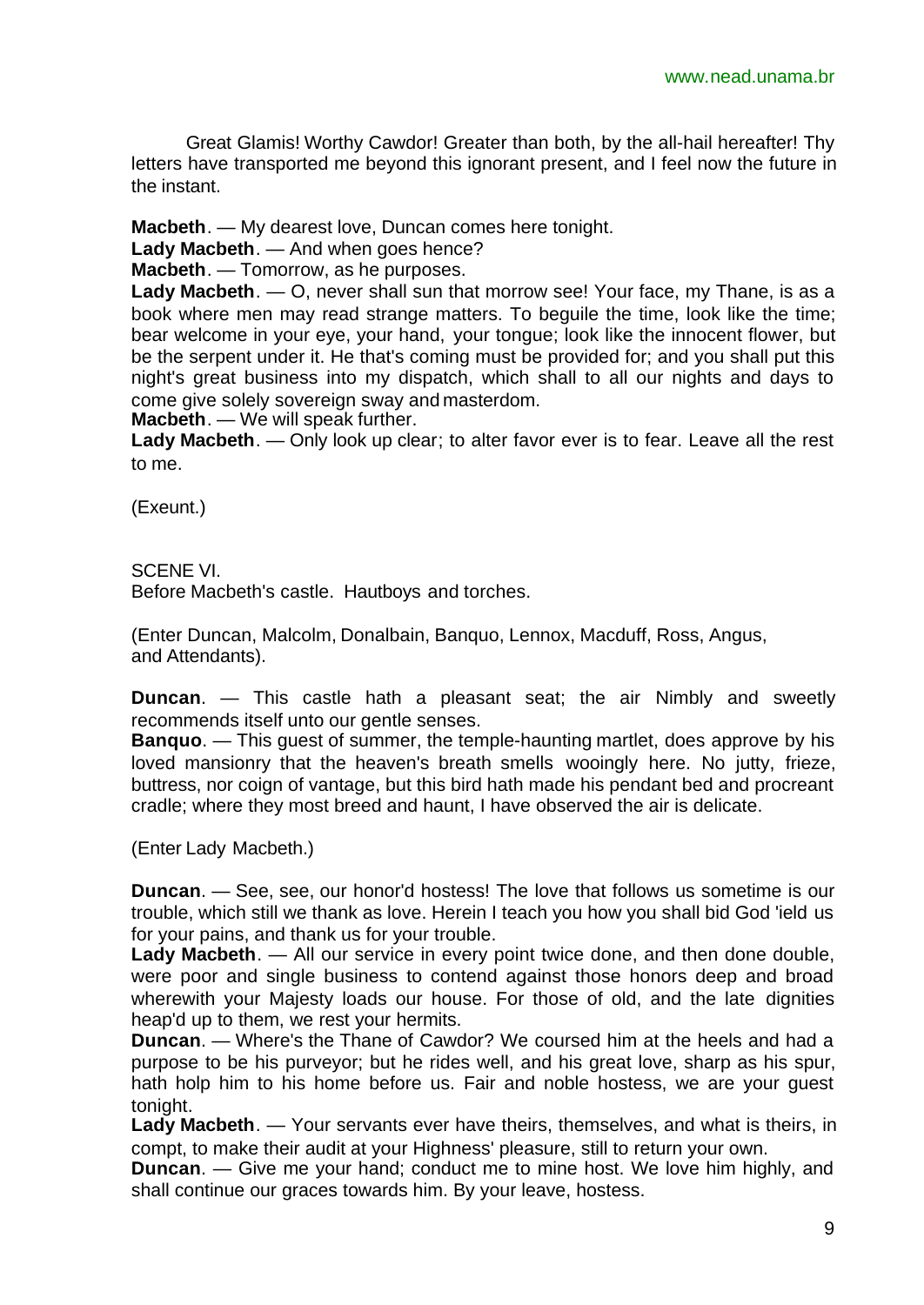SCENE V. Inverness. Macbeth's castle.

(Enter Lady Macbeth, reading a letter.)

**Lady Macbeth**. — "They met me in the day of success, and I have learned by the perfectest report they have more in them than mortal knowledge. When I burned in desire to question them further, they made themselves air, into which they vanished. Whiles I stood rapt in the wonder of it, came missives from the King, who all-hailed me 'Thane of Cawdor'; by which title, before, these weird sisters saluted me and referred me to the coming on of time with 'Hail, King that shalt be!' This have I thought good to deliver thee, my dearest partner of greatness, that thou mightst not lose the dues of rejoicing, by being ignorant of what greatness is promised thee. Lay it to thy heart, and farewell." Glamis thou art, and Cawdor, and shalt be what thou art promised. Yet do I fear thy nature. It is too full o' the milk of human kindness to catch the nearest way. Thou wouldst be great; art not without ambition, but without the illness should attend it. What thou wouldst highly, that wouldst thou holily; wouldst not play false, and yet wouldst wrongly win. Thou'ldst have, great Glamis, that which cries, "Thus thou must do, if thou have it; and that which rather thou dost fear to do than wishest should be undone." Hie thee hither, that I may pour my spirits in thine ear, and chastise with the valor of my tongue all that impedes thee from the golden round, which fate and metaphysical aid doth seem to have thee crown'd withal.

(Enter a Messenger.)

What is your tidings?

**Messenger**. — The King comes here tonight.

**Lady Macbeth**. — Thou'rt mad to say it! Is not thy master with him? who, were't so, would have inform'd for preparation.

**Messenger**. — So please you, it is true; our Thane is coming. One of my fellows had the speed of him, who, almost dead for breath, had scarcely more than would make up his message.

**Lady Macbeth**. — Give him tending; he brings great news.

(Exit Messenger.)

The raven himself is hoarse that croaks the fatal entrance of Duncan under my battlements. Come, you spirits that tend on mortal thoughts, unsex me here and fill me from the crown to the toe top-full of direst cruelty! Make thick my blood, stop up the access and passage to remorse, that no compunctious visitings of nature shake my fell purpose nor keep peace between the effect and it! Come to my woman's breasts, and take my milk for gall, your murthering ministers, wherever in your sightless substances you wait on nature's mischief! Come, thick night, and pall thee in the dunnest smoke of hell that my keen knife see not the wound it makes nor heaven peep through the blanket of the dark to cry, "Hold, hold!"

(Enter Macbeth.)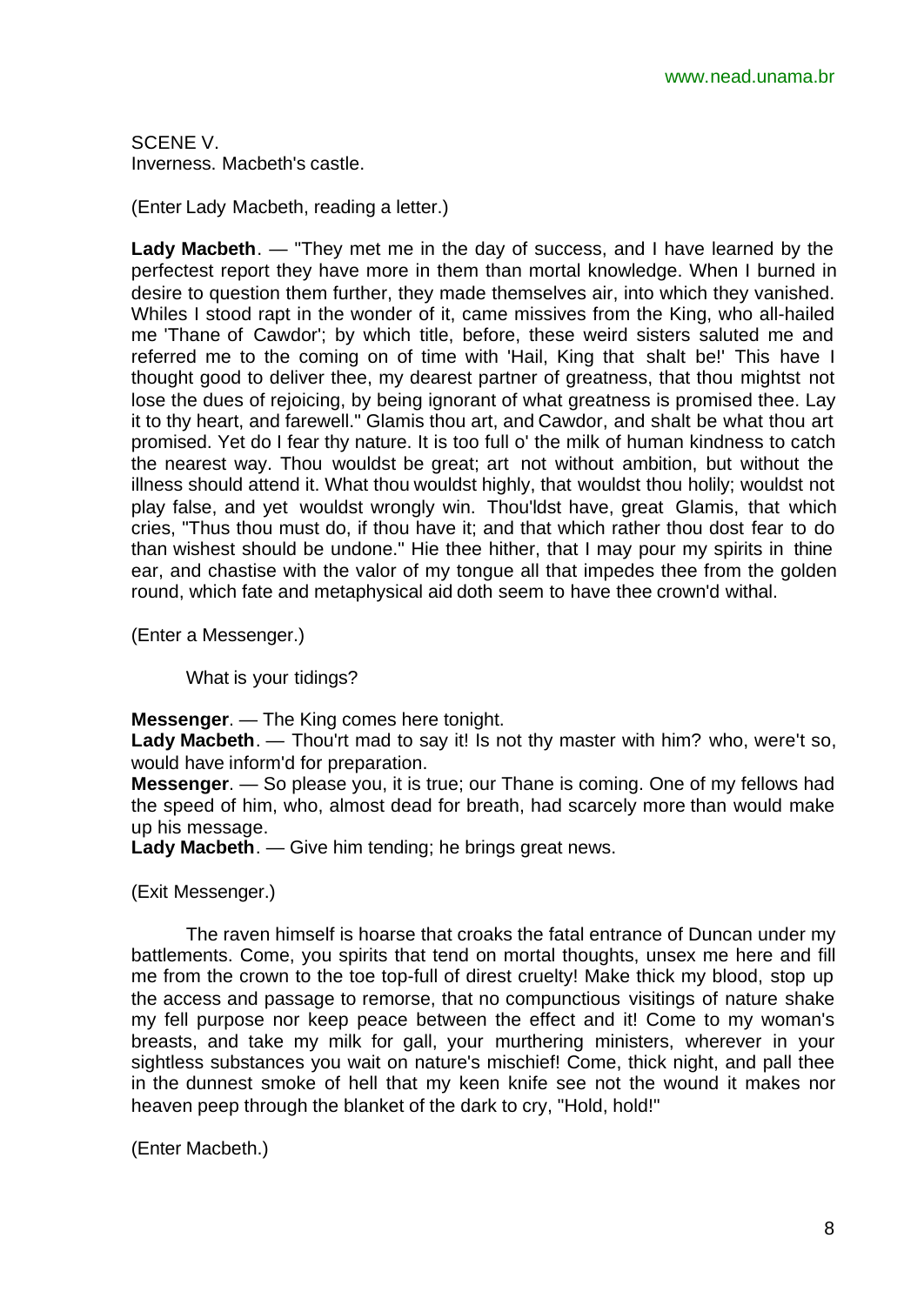**Duncan**. — Is execution done on Cawdor? Are not those in commission yet return'd? **Malcolm**. — My liege, they are not yet come back. But I have spoke with one that saw him die, who did report that very frankly he confess'd his treasons, implored your Highness' pardon, and set forth a deep repentance. Nothing in his life became him like the leaving it; he died as one that had been studied in his death, to throw away the dearest thing he owed as 'twere a careless trifle.

**Duncan**. — There's no art to find the mind's construction in the face: he was a gentleman on whom I built an absolute trust.

(Enter Macbeth, Banquo, Ross, and Angus.)

O worthiest cousin! The sin of my ingratitude even now was heavy on me. Thou art so far before, that swiftest wing of recompense is slow to overtake thee. Would thou hadst less deserved, that the proportion both of thanks and payment might have been mine! Only I have left to say, more is thy due than more than all can pay.

**Macbeth**. — The service and the loyalty lowe, in doing it, pays itself. Your Highness' part is to receive our duties, and our duties are to your throne and state, children and servants, which do but what they should, by doing everything safe toward your love and honor.

**Duncan**. — Welcome hither. I have begun to plant thee, and will labor to make thee full of growing. Noble Banquo, that hast no less deserved, nor must be known no less to have done so; let me infold thee and hold thee to my heart.

**Banquo**. — There if I grow, the harvest is your own.

**Duncan**. — My plenteous joys, wanton in fullness, seek to hide themselves in drops of sorrow. Sons, kinsmen, thanes, and you whose places are the nearest, know we will establish our estate upon our eldest, Malcolm, whom we name hereafter the Prince of Cumberland; which honor must not unaccompanied invest him only, but signs of nobleness, like stars, shall shine on all deservers. From hence to Inverness, and bind us further to you.

**Macbeth**. — The rest is labor, which is not used for you. I'll be myself the harbinger, and make joyful the hearing of my wife with your approach; so humbly take my leave. **Duncan**. — My worthy Cawdor!

**Macbeth**. [Aside.] — The Prince of Cumberland! That is a step on which I must fall down, or else o'erleap, for in my way it lies. Stars, hide your fires; let not light see my black and deep desires. The eye wink at the hand; yet let that be which the eye fears, when it is done, to see.

(Exit.)

**Duncan**. — True, worthy Banquo! He is full so valiant, and in his commendations I am fed; it is a banquet to me. Let's after him, whose care is gone before to bid us welcome. It is a peerless kinsman.

Flourish. (Exeunt.)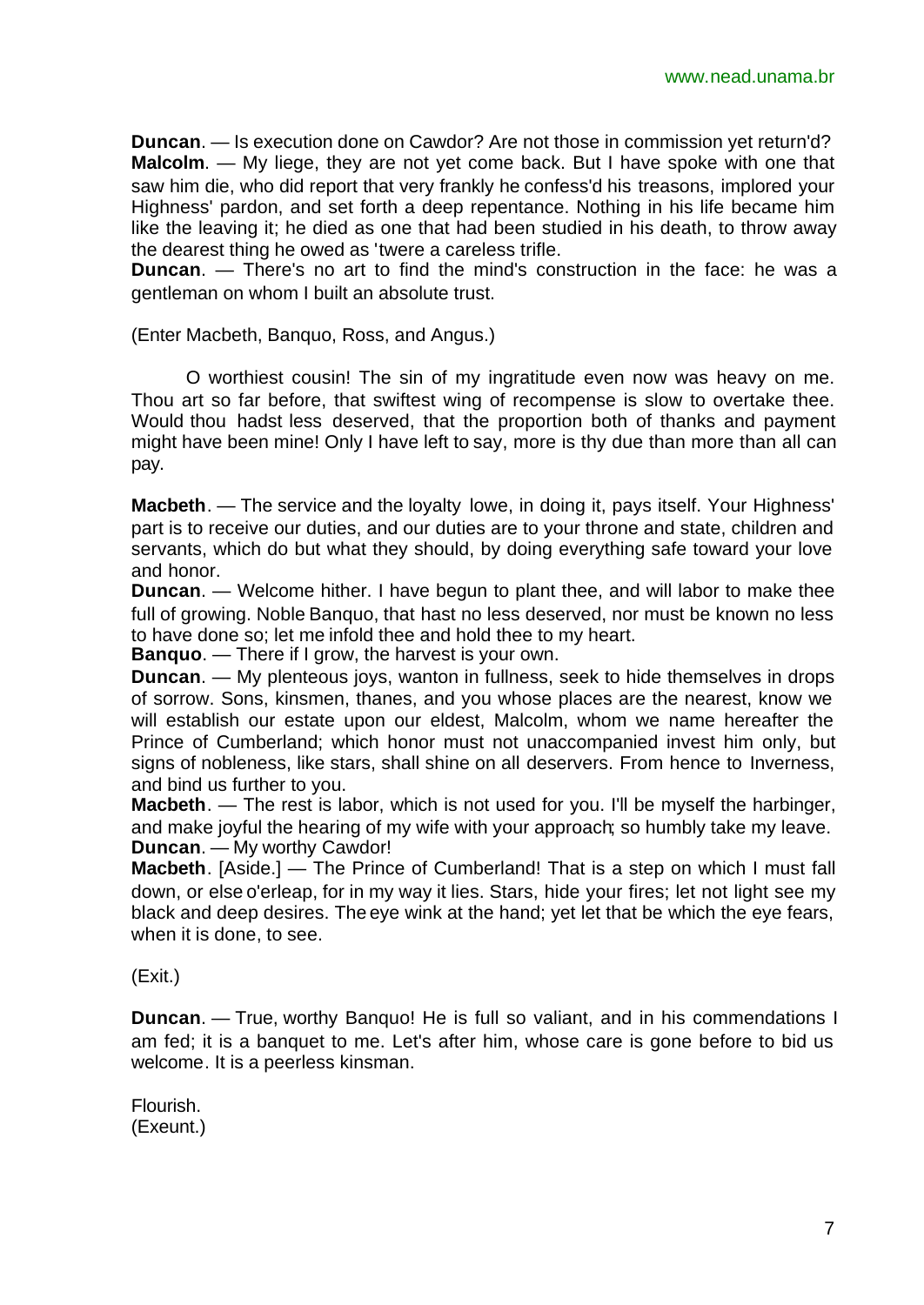**Angus**. — We are sent to give thee, from our royal master, thanks; only to herald thee into his sight, not pay thee.

**Ross**. — And for an earnest of a greater honor, he bade me, from him, call thee Thane of Cawdor. In which addition, hail, most worthy Thane, for it is thine.

**Banquo**. — What, can the devil speak true?

**Macbeth**. — The Thane of Cawdor lives. Why do you dress me in borrow'd robes?

**Angus**. — Who was the Thane lives yet, but under heavy judgement bears that life which he deserves to lose. Whether he was combined with those of Norway, or did line the rebel with hidden help and vantage, or that with both he labor'd in his country's wreck, I know not; but treasons capital, confess'd and proved, have overthrown him.

**Macbeth**. [Aside.] — Glamis, and Thane of Cawdor! The greatest is behind. [To Ross and Angus] Thanks for your pains. [Aside to Banquo] Do you not hope your children shall be kings, when those that gave the Thane of Cawdor to me promised no less to them?

**Banquo**. [Aside to Macbeth.] — That, trusted home, mMight yet enkindle you unto the crown, besides the Thane of Cawdor. But 'tis strange; and oftentimes, to win us to our harm, the instruments of darkness tell us truths, win us with honest trifles, to betray's in deepest consequence- cousins, a word, I pray you.

**Macbeth**. [Aside.] — Two truths are told, as happy prologues to the swelling act of the imperial theme-I thank you, gentlemen. [Aside.] This supernatural soliciting cannot be ill, cannot be good. If ill, why hath it given me earnest of success, commencing in a truth? I am Thane of Cawdor. If good, why do I yield to that suggestion whose horrid image doth unfix my hair and make my seated heart knock at my ribs, against the use of nature? Present fears are less than horrible imaginings: my thought, whose murther yet is but fantastical, shakes so my single state of man that function is smother'd in surmise, and nothing is but what is not.

**Banquo**. — Look, how our partner's rapt.

**Macbeth**. — [Aside.] If chance will have me King, why, chance may crown me without my stir.

**Banquo**. — New honors come upon him, like our strange garments, cleave not to their mould but with the aid of use.

**Macbeth**. [Aside.] — Come what come may, time and the hour runs through the roughest day.

**Banquo**. — Worthy Macbeth, we stay upon your leisure.

**Macbeth**. — Give me your favor; my dull brain was wrought with things forgotten. Kind gentlemen, your pains are register'd where every day I turn the leaf to read them. Let us toward the King. Think upon what hath chanced, and at more time, the interim having weigh'd it, let us speak our free hearts each to other.

**Banquo**. — Very gladly.

**Macbeth**. — Till then, enough. Come, friends.

(Exeunt.)

SCENE IV. Forres. The palace.

Flourish. (Enter Duncan, Malcolm, Donalbain, Lennox, and Attendants.)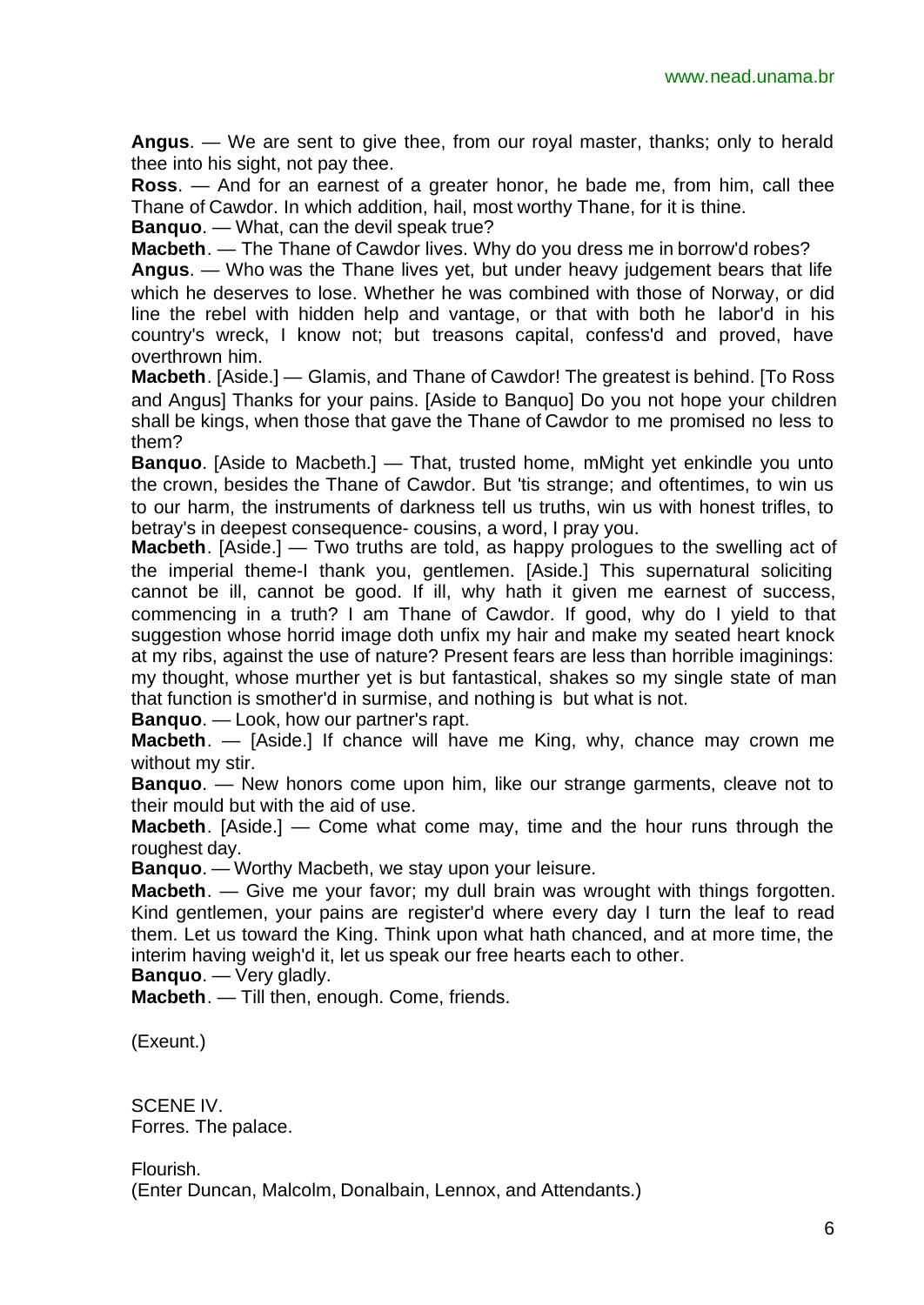**Macbeth**. — So foul and fair a day I have not seen.

**Banquo**. — How far is't call'd to Forres? What are these so wither'd and so wild in their attire, that look not like the inhabitants o' the earth, and yet are on't? Live you? or are you aught that man may question? You seem to understand me, by each at once her choppy finger laying upon her skinny lips. You should be women, and yet your beards forbid me to interpret that you are so.

**Macbeth**. — Speak, if you can. What are you?

**First Witch**. — All hail, Macbeth, hail to thee, Thane of Glamis!

**Second Witch**. — All hail, Macbeth, hail to thee, Thane of Cawdor!

**Third Witch**. — All hail, Macbeth, that shalt be King hereafter!

**Banquo**. — Good sir, why do you start, and seem to fear things that do sound so fair? I' the name of truth, are ye fantastical or that indeed which outwardly ye show? My noble partner you greet with present grace and great prediction of noble having and of royal hope, that he seems rapt withal. To me you speak not. If you can look into the seeds of time, and say which grain will grow and which will not, speak then to me, who neither beg nor fear your favors nor your hate.

**First Witch**. — Hail!

**Second Witch**. — Hail!

**Third Witch**. — Hail!

**First Witch**. — Lesser than Macbeth, and greater.

**Second Witch**. — Not so happy, yet much happier.

**Third Witch**. — Thou shalt get kings, though thou be none. So all hail, Macbeth and Banquo!

**First Witch**. — Banquo and Macbeth, all hail!

**Macbeth**. — Stay, you imperfect speakers, tell me more. By Sinel's death I know I am Thane of Glamis; but how of Cawdor? The Thane of Cawdor lives, a prosperous gentleman; and to be King stands not within the prospect of belief, no more than to be Cawdor. Say from whence you owe this strange intelligence, or why upon this blasted heath you stop our way with such prophetic greeting? Speak, I charge you. Witches vanish.

**Banquo**. — The earth hath bubbles as the water has, and these are of them. Whither are they vanish'd?

**Macbeth**. — Into the air, and what seem'd corporal melted as breath into the wind. Would they had stay'd!

**Banquo**. — Were such things here as we do speak about? Or have we eaten on the insane root that takes the reason prisoner?

**Macbeth**. — Your children shall be kings.

**Banquo**. — You shall be King.

**Macbeth**. — And Thane of Cawdor too. Went it not so?

**Banquo**. — To the selfsame tune and words. Who's here?

(Enter Ross and Angus.)

**Ross**. — The King hath happily received, Macbeth, the news of thy success; and when he reads thy personal venture in the rebels' fight, his wonders and his praises do contend which should be thine or his. Silenced with that, in viewing o'er the rest o' the selfsame day, he finds thee in the stout Norweyan ranks, nothing afeard of what thyself didst make, strange images of death. As thick as hail came post with post, and every one did bear thy praises in his kingdom's great defense, and pour'd them down before him.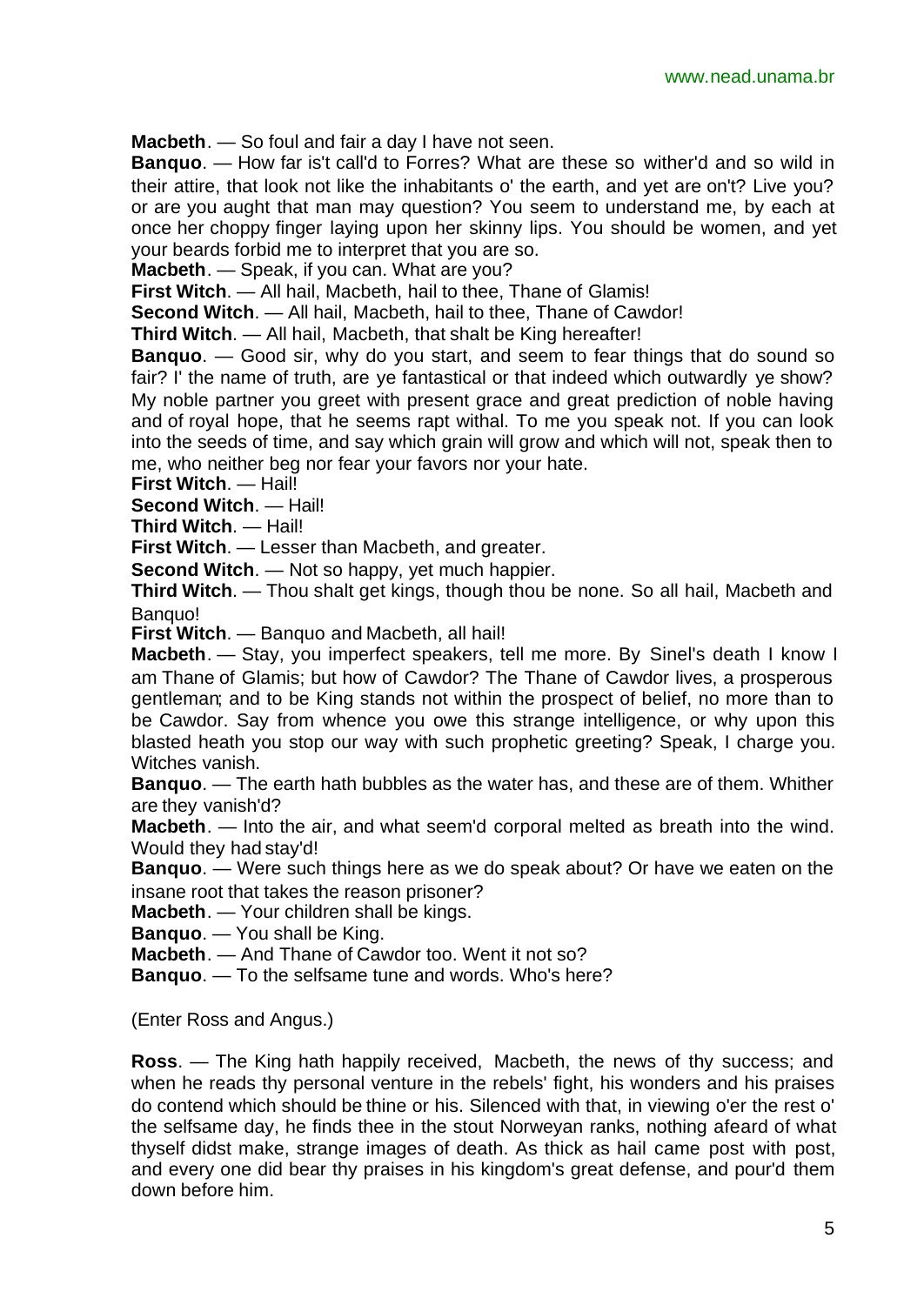**Lennox**. — What a haste looks through his eyes! So should he look that seems to speak things strange.

**Ross**. — God save the King!

**Duncan**. — Whence camest thou, worthy Thane?

**Ross**. — From Fife, great King, where the Norweyan banners flout the sky and fan our people cold. Norway himself, with terrible numbers, assisted by that most disloyal traitor the Thane of Cawdor, began a dismal conflict, till that Bellona's bridegroom, lapp'd in proof, confronted him with self-comparisons, point against point rebellious, arm 'gainst arm, curbing his lavish spirit; and, to conclude, the victory fell on us.

**Duncan**. — Great happiness!

**Ross**. — That now sweno, the Norways' king, craves composition; nor would we deign him burial of his men till he disbursed, at Saint Colme's Inch, ten thousand dollars to our general use.

**Duncan**. — No more that Thane of Cawdor shall deceive our bosom interest. Go pronounce his present death, and with his former title greet Macbeth.

**Ross**. — I'll see it done.

**Duncan**. — What he hath lost, noble Macbeth hath won.

(Exeunt.)

SCENE III. A heath. Thunder.

(Enter the three Witches.)

**First Witch**. — Where hast thou been, sister?

**Second Witch**. — Killing swine.

**Third Witch**. — Sister, where thou?

**First Witch**. — A sailor's wife had chestnuts in her lap, and mounch'd, and mounch'd, and mounch'd. "Give me," quoth I. "Aroint thee, witch!" the rump-fed ronyon cries. Her husband's to Aleppo gone, master the Tiger; but in a sieve I'll thither sail, and, like a rat without a tail, I'll do, I'll do, and I'll do.

**Second Witch.** — I'll give thee a wind.

**First Witch**. — Thou'rt kind.

**Third Witch**. — And I another.

**First Witch**. — I myself have all the other, and the very ports they blow, all the quarters that they know I' the shipman's card. I will drain him dry as hay: sleep shall neither night nor day hang upon his penthouse lid; he shall live a man forbid. Weary se'nnights nine times nine shall he dwindle, peak, and pine; though his bark cannot be lost, yet it shall be tempest-toss'd. Look what I have.

**Second Witch**. — Show me, show me.

**First Witch**. — Here I have a pilot's thumb, wreck'd as homeward he did come. Drum within.

**Third Witch**. — A drum, a drum! Macbeth doth come.

**All**. — The weird sisters, hand in hand, posters of the sea and land, thus do go about, about, thrice to thine, and thrice to mine, and thrice again, to make up nine. Peace! The charm's wound up.

(Enter Macbeth and Banquo.)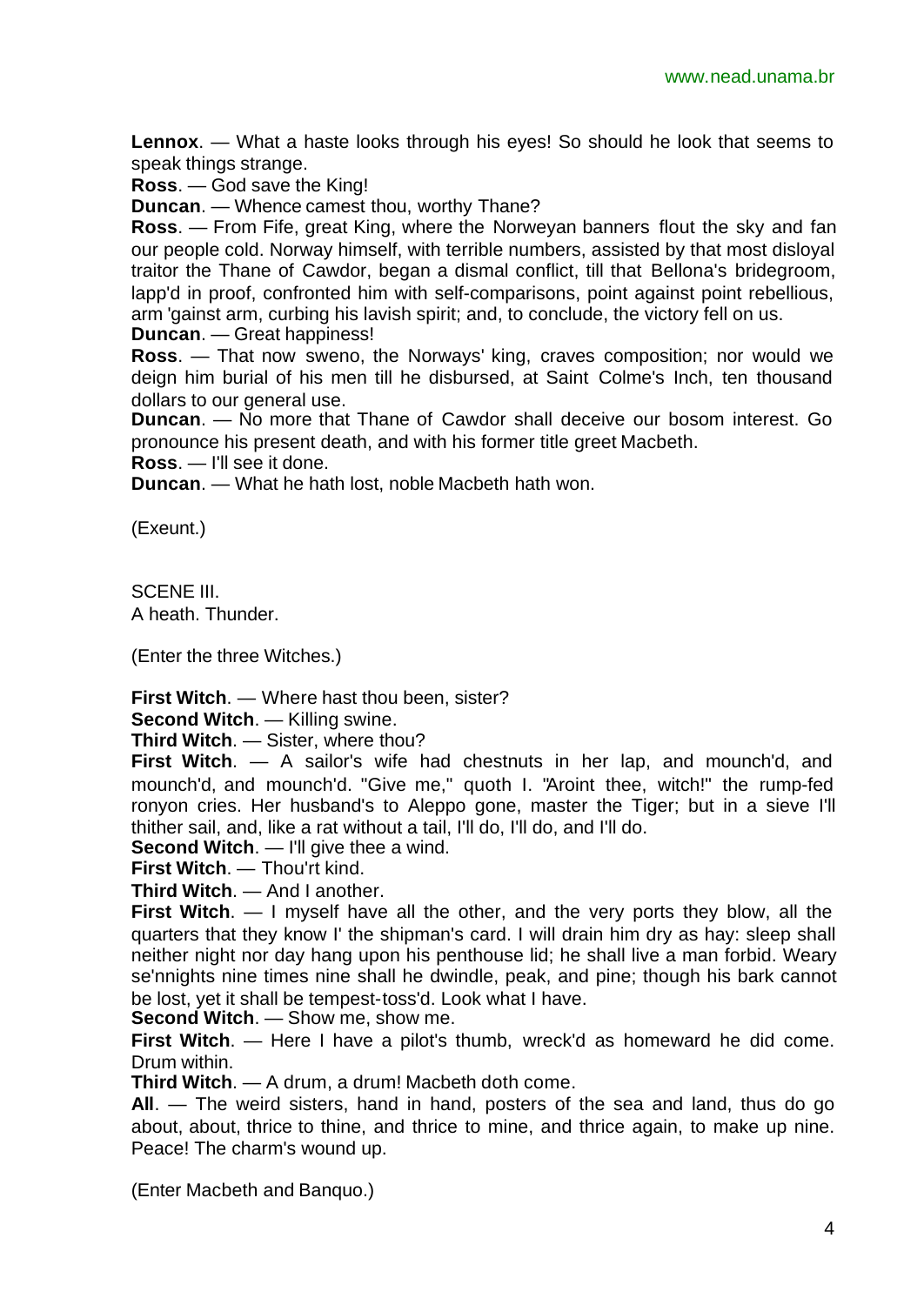**Second Witch**. — Upon the heath. **Third Witch**. — There to meet with Macbeth. **First Witch**. — I come, Graymalkin. **All**. — Paddock calls. Anon! Fair is foul, and foul is fair. Hover through the fog and filthy air.

(Exeunt.)

SCENE II.

A camp near Forres. Alarum within.

(Enter Duncan, Malcolm, Donalbain, Lennox, with Attendants, meeting a bleeding Sergeant).

**Duncan**. — What bloody man is that? He can report, as seemeth by his plight, of the revolt the newest state.

**Malcolm**. — This is the sergeant who like a good and hardy soldier fought 'Gainst my captivity. Hail, brave friend! Say to the King the knowledge of the broil as thou didst leave it.

**Sergeant**. — Doubtful it stood, as two spent swimmers that do cling together and choke their art. The merciless Macdonwald-Worthy to be a rebel, for to that the multiplying villainies of nature do swarm upon him -from the Western Isles of kerns and gallowglasses is supplied; and Fortune, on his damned quarrel smiling, Show'd like a rebel's whore. But all's too weak; for brave Macbeth -well he deserves that name- Disdaining Fortune, with his brandish'd steel, which smoked with bloody execution, like Valor's minion carved out his passage till he faced the slave, which ne'er shook hands, nor bade farewell to him, till he unseam'd him from the nave to the chaps, and fix'd his head upon our battlements.

**Duncan**. — O valiant cousin! Worthy gentleman!

**Sergeant**. — As whence the sun 'gins his reflection shipwrecking storms and direful thunders break, so from that spring whence comfort seem'd to come discomfort swells. Mark, King of Scotland, mark. No sooner justice had, with valor arm'd, compell'd these skipping kerns to trust their heels, but the Norweyan Lord, surveying vantage, with furbish'd arms and new supplies of men, began a fresh assault. **Duncan**. — Dismay'd not this our captains, Macbeth and Banquo.?

**Sergeant**. — Yes, as sparrows eagles, or the hare the lion. If I say sooth, I must report they were as cannons overcharged with double cracks, so they doubly redoubled strokes upon the foe. Except they meant to bathe in reeking wounds, or memorize another Golgotha, I cannot tell. But I am faint; my gashes cry for help.

**Duncan.** — So well thy words become thee as thy wounds; they smack of honor both. Go get him surgeons.

(Exit Sergeant, attended.)

Who comes here?

(Enter Ross.)

Malcolm The worthy Thane of Ross.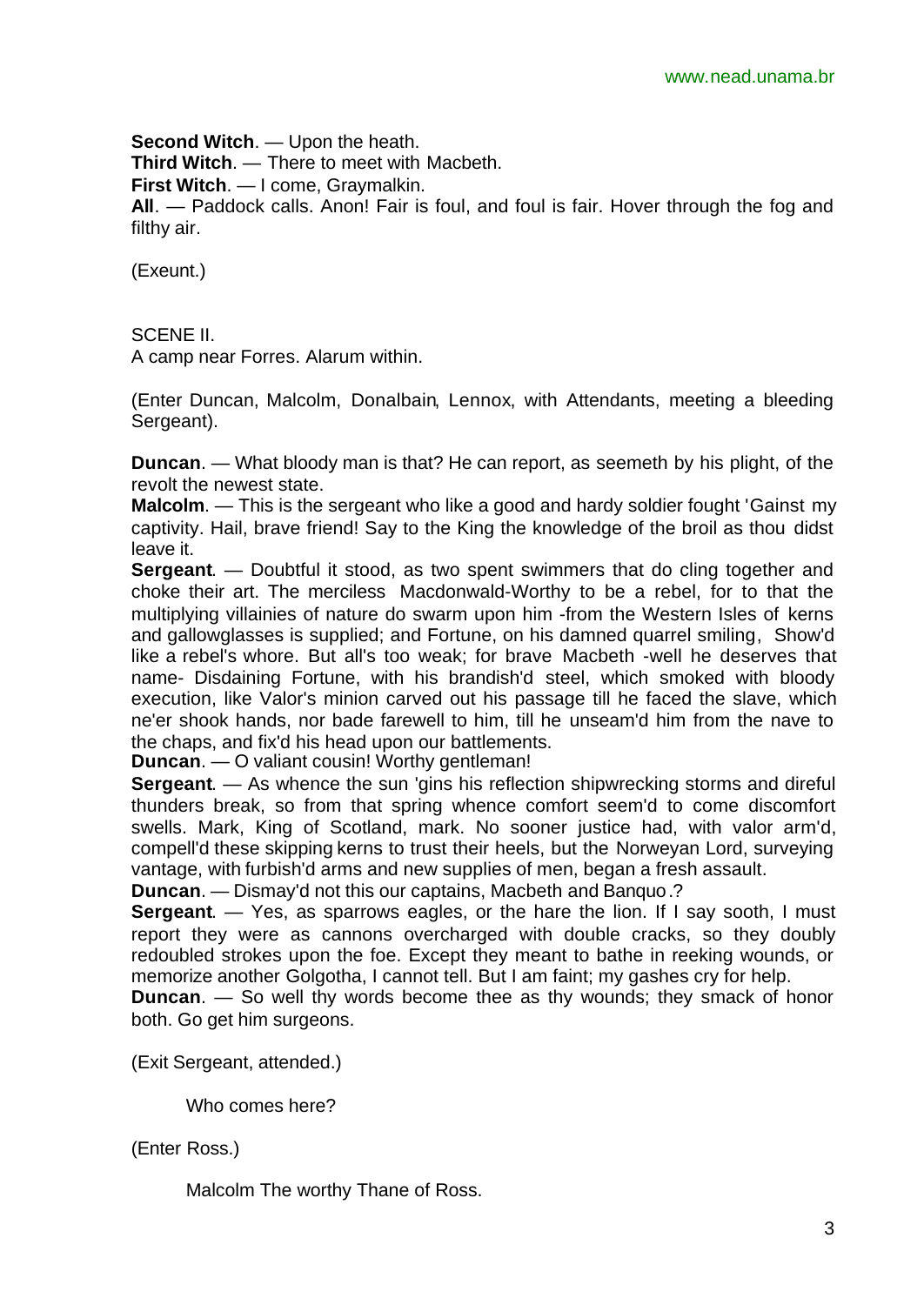## **The Tragedy of Macbeth**

by William Shakespeare **1606**

Dramatis Personae

Duncan, King of Scotland Macbeth, Thane of Glamis and Cawdor, a general in the King's army Lady Macbeth, his wife Macduff, Thane of Fife, a nobleman of Scotland Lady Macduff, his wife Malcolm, elder son of Duncan Donalbain, younger son of Duncan Banquo, Thane of Lochaber, a general in the King's army Fleance, his son Lennox, nobleman of Scotland Ross, nobleman of Scotland Meneithnobleman of Scotland Angus, nobleman of Scotland Caithness, nobleman of Scotland Siward, Earl of Northumberland, general of the English forces YoungSiward, his son Seyton, attendant to Macbeth Hecate, Queen of the Witches The Three Witches Boy, Son of Macduff Gentlewoman attending on Lady Macbeth An English Doctor A Scottish Doctor A Sergeant A Porter An Old Man The Ghost of Banquo and other Apparitions Lords, Gentlemen, Officers, Soldiers, Murtherers, Attendants, and Messengers

SCENE: Scotland and England

ACT I. SCENE I. A desert place. Thunder and lightning.

(Enter three Witches.)

**First Witch**. — When shall we three meet again? In thunder, lightning, or in rain? **Second Witch.** — When the hurlyburly's done, when the battle's lost and won. **Third Witch**. — That will be ere the set of sun. **First Witch**. — Where the place?